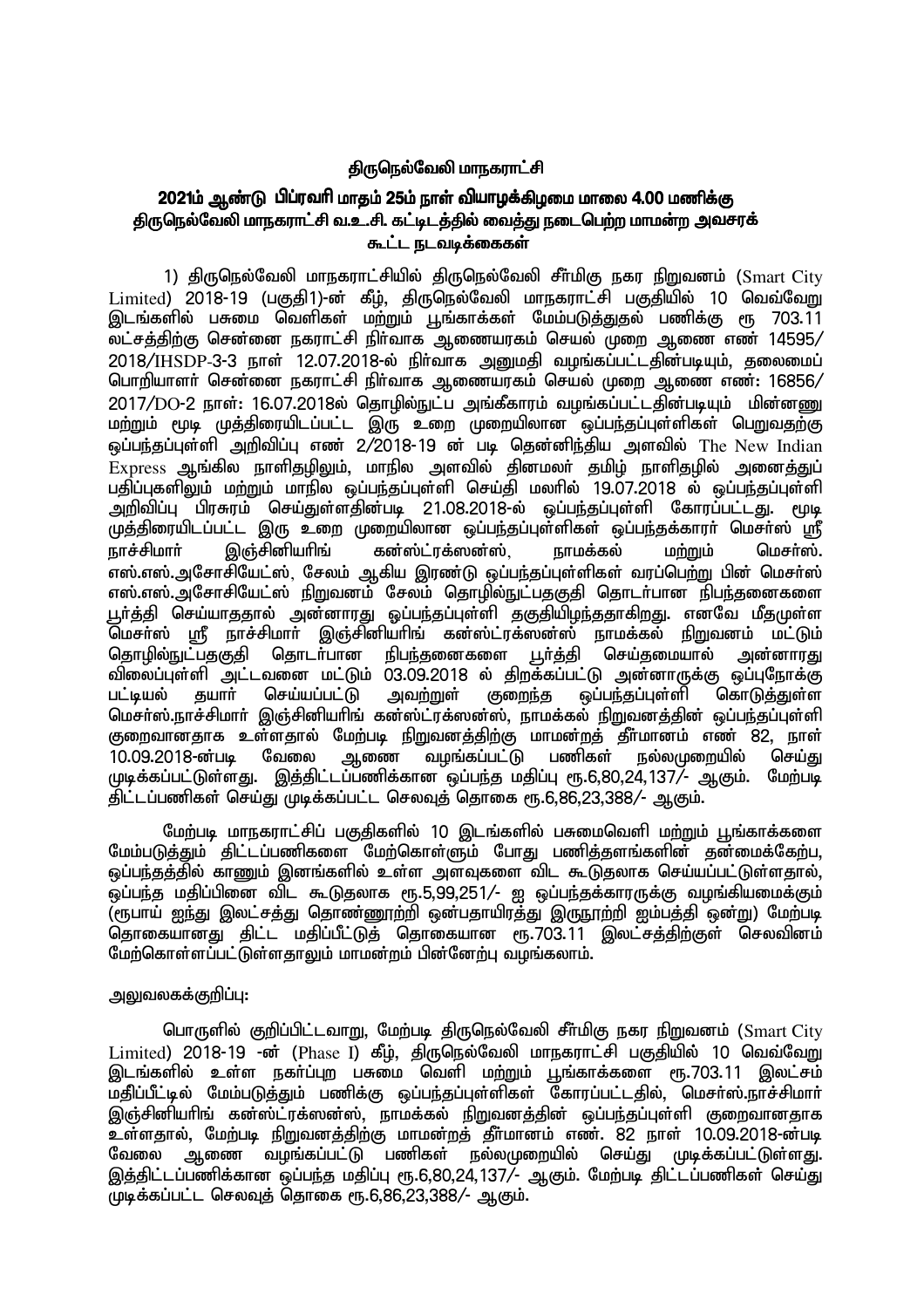மேற்படி மாநகராட்சிப் பகுதிகளில் 10 இடங்களில் பசுமைவெளி மற்றும் பூங்காக்களை மேம்படுத்தும் திட்டப்பணிகளை மேற்கொள்ளும் போது பணித்தளங்களின் தன்மைக்கேற்ப, <u>ஒப்பந்தத்த</u>ில் காணும் இனங்களில் உள்ள அளவுகளை விட கூடுதலாக செய்யப்பட்டுள்ளதால், ஒப்பந்த மதிப்பினை விட கூடுதலாக ரூ.5,99,251/- ஐ ஒப்பந்தக்காரருக்கு வழங்கியமைக்கும் ,<br>(ரூபாய் ஐந்து இலட்சத்து தொண்ணூற்றி ஒன்பதாயிரத்து இருநூற்றி ஐம்பத்தி ஒன்று) மேற்படி<br>தொகையானது திட்ட மதிப்பீட்டுத் தொகைக்குள் (ரூ.703.11 இலட்சம்) செலவினம் மகிப்பீட்டுக் கொகைக்குள் மேற்கொள்ளப்பட்டுள்ளதாலும் மாமன்றம் பின்னேற்பு வழங்கலாம்.

தீர்மானம் எண் $231:$ 

அலுவலகக் குறிப்பு அங்கீகரிக்கப்படுகிறது

(டை.அ.எண். 2/2018-19/SCM)

2) திருநெல்வேலி மாநகராட்சியில் திருநெல்வேலி சீர்மிகு நகர நிறுவனம் (Smart City  $Limited$ ) 2018-19 -ன் (Phase II) கீழ், திருநெல்வேலி மாநகராட்சி பகுதியில் 10 வெவ்வேறு <u>இடங்களில் உள்ள நகர்ப்புற</u> பசுமை வெளி ம<u>ற்று</u>ம் பூங்காக்களை மேம்படுத்தும் பணிக்கு ரு. 742.00 லட்சத்திற்கு சென்னை நகராட்சி நிர்வாக ஆணையரகம் செயல் முறை ஆணை ந.க. எண் 14595/2018/IHSDP-3 நாள்: 21.08.2018-ல் நிர்வாக அனுமதி வழங்கப்பட்டதின்படியும், ் தலைமைப் பொரியாளர் சென்னை நகராட்சி நிர்வாக ஆணையரகம் செயல் முறை ஆணை <u>ந.க.எண்</u> 16856/2017/DO-2. நாள் 23.08.2018-ல் தொழில்நுட்ப அங்கீகாரம் வழங்கப்பட்டதின்படியும் மின்னணு மற்றும் மூடி முத்திரையிடப்பட்ட இரு உறை முறையிலான <u>ஒ</u>ப்பந்தப்புள்ளிகள் பெறுவதற்கு ஒப்பந்தப்புள்ளி அறிவிப்பு எண்: 4/2018-19 ன் படி அகில இந்திய அளவில் The New Indian Express ஆங்கில நாளிதழிலும், மாநில அளவில் தினமணி<br>தமிழ் நாளிதமின் அனைத்துப்பதிப்புகளிலும் 06.09.2018-ம் தேதியன்றும் மற்றும் மாநில அனைத்துப்பதிப்புகளிலும் 06.09.2018-ம் தேதியன்றும் மற்றும் மாநில<br>rய்தி மலாில் 13.09.2018-லும் ஒப்பந்தப்புள்ளி அறிவிப்பு பிரசுரம் <u>ஒ</u>ப்பந்தப்புள்ளி செய்தி மலரில் 13.09.2018-லும் ஒப்பந்தப்புள்ளி அறிவிப்பு பிரசுரம் செய்துள்ளதின்படி 10.10..2018-ம் தேதியன்று ஒப்பந்தப்புள்ளி கோரப்பட்டதில் மின்னணு முறையில் ஒப்பந்தப்புள்ளி ஏதும் வரப்பெறவில்லை. மின்னணு முறையில்லாத இரு உறை ் முறையில் மெசர்ஸ்.ம $\mathbf{f}_i$  நாச்சிமார் இன்றினியரிங் கன்ஸ்ட்ரக்ஸன்ஸ், நாமக்கல் மற்றும் மெசர்ஸ்.S.S.அசோசியேட்ஸ், சேலம் ஆகிய இரண்டு ஒப்பந்தப்புள்ளிகள் வரப்பெற்று இம் மாநகராட்சி ஒப்பந்தப்புள்ளி கூா்ந்தாய்வுக்குழுவால் தொழில் நுட்ப தகுதி தொடா்பான நிபந்தனைகளை கூர்ந்தாய்வு செய்ததில் மெசர்ஸ்.S.S.அசோசியேட்ஸ், சேலம் நிறுவனம்<br>தொழில்நுட்பதகுதி தொடர்பான நிபந்தனைகளை பூர்த்தி செய்யாததால் அன்னாரது கொமில்நுட்பகுகுதி ஓப்பந்தப்புள்ளி தகுதியிழந்ததாகிறது. எனவே மீதமுள்ள மெசா்ஸ் ஸ்ரீ நாச்சிமாா் இன்ஜினியாிங்<br>கன்ஸ்ட்ரக்ஸன்ஸ், நாமக்கல் நிறுவனம் மட்டும் தொழில்நுட்ப தகுதி தொடா்பான தொழில்நுட்ப தகுதி தொடர்பான நிபந்தனைகளை பூர்த்தி செய்தமையால் அந்நிறுவன விலைப்புள்ளி அட்டவனை மட்டும் 22.10.2018 ல் திறக்கப்பட்டு அன்னாருக்கு ஒப்புநோக்கு பட்டியல் தயார் செய்யப்பட்டு அவற்றுள் குறைந்த ஒப்பந்தப்புள்ளி கொடுத்துள்ள மெசர்ஸ்.நாச்சிமார் இஞ்சினியரிங் கன்ஸ்ட்ரக்ஸன்ஸ், நாமக்கல் நிறுவனத்தின் ஒப்பந்தப்புள்ளி குறைவானதாக உள்ளதால் மேற்படி நிறுவனத்திற்கு மாமன்றத் தீா்மானம் எண். 107 நாள் 29.10.2018-ன்படி வேலை ஆணை வழங்கப்பட்டு பணிகள்<br>நல்லமுறையில் செய்து முடிக்கப்பட்டுள்ளது. இத்திட்டப்பணிக்கான ஒப்பந்த மதிப்பு நல்லமுறையில் செய்து முடிக்கப்பட்டுள்ளது.<br>ரூ.6,94,85,440/- ஆகும். மேற்படி கிட்டப்பணிகள் மேற்படி திட்டப்பணிகள் செய்து முடிக்கப்பட்ட செலவுக் தொகை ரு. 7,25,55,079/- ஆகும்.

மேற்படி பசுமை வெளி மற்றும் பூங்காக்களை மேம்படுத்தும் திட்டப்பணிகளை மேற்கொள்ளும் போது பணித்தளங்களின் தன்மைக்கேற்ப, ஒப்பந்தத்தில் காணும் இனங்களில் உள்ள அளவுகளை விட ஒரு சில இனங்கள் கூடுதலாகவும் ஒரு சில இனங்கள் குறைவாகவும் செய்யப்பட்டுள்ளதால், ஒப்பந்த மதிப்பினை விட கூடுதலாக ரூ.30,69,639/-ஐ ஒப்பந்தக்காரருக்கு வழங்கியமைக்கும் (ரூபாய் முப்பது லட்சத்து அறுபத்தி ஒன்பதாயிரத்து அறுநூற்றி முப்பத்தி<br>ஒன்பது) மேற்படி தொகையானது திட்ட மதிப்பீட்டுத் தொகைக்குள் செலவினம்  $\widehat{\mathsf{agmit}}$  ) மேற்படி தொகையானது மேற்கொள்ளப்பட்டுள்ளகாலும் மாமன்றம் பின்னேற்பு வழங்கலாம்.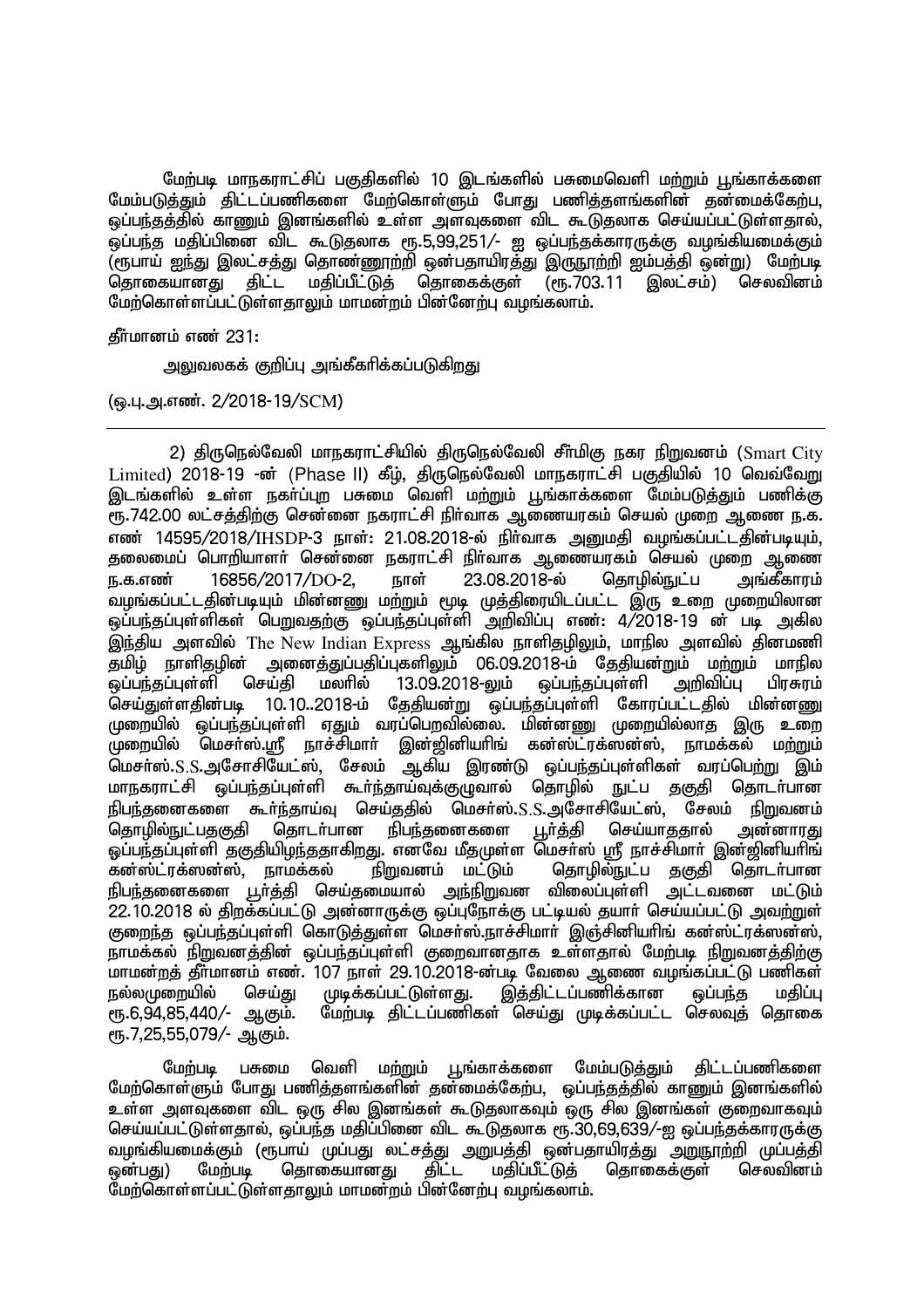#### அலுவலகக்குறிப்பு:

பொருளில் குறிப்பிட்டவாறு, மேற்படி திருநெல்வேலி சீர்மிகு நகர நிறுவனம் (Smart City  $L$ imited) 2018-19 - $\vec{m}$  (Phase II) கீழ், திருநெல்வேலி மாநகராட்சி பகுதியில் 10 வெவ்வேறு டாமை, உர்ச் கார்ப்படை, சுத், தகு கதிரம் புரங்காக்களை ரூ.742.00 இலட்சம்<br>இடங்களில் உள்ள நகா்ப்புற பசுமை வெளி மற்றும் பூங்காக்களை ரூ.742.00 இலட்சம் .<br>மதிப்பீட்டில் மேம்படுத்தும் பணிக்கு ஒப்பந்தப்புள்ளிகள் கோரப்பட்டதில், மெசா்ஸ்.நாச்சிமாா் இஞ்சினியாிங் கன்ஸ்ட்ரக்ஸன்ஸ், நாமக்கல் நிறுவனக்கின் ஒப்பந்தப்புள்ளி குறைவானதாக உள்ளதால், மேற்படி நிறுவனத்திற்கு மாமன்றத் தீா்மானம் எண் 107 நாள் 29.10.2018-ன்படி<br>வேலை அணை வமங்கப்பட்டு பணிகள் நல்லமுறையில் செய்கு முக்கப்பட்டுள்ளகு. ் ஆணை வழங்கப்பட்டு பணிகள் நல்லமுறையில் செய்து முடிக்கப்பட்டுள்ளது. இத்திட்டப்பணிக்கான ஒப்பந்த மதிப்பு ரூ.6,94,85,440/- ஆகும். மேற்படி திட்டப்பணிகள் செய்து  $\frac{6}{10}$ முக்கப்பட்ட செலவக் கொகை  $\epsilon$ ந. 7.25.55.079/- ஆகும்.

மேற்படி மாநகராட்சிப் பகுதிகளில் 10 இடங்களில் பசுமைவெளி மற்றும் பூங்காக்களை மேம்படுத்தும் திட்டப்பணிகளை மேற்கொள்ளும் போது பணித்தளங்களின் தன்மைக்கேற்ப ஒப்பந்தத்தில் காணும் இனங்களில் உள்ள அளவுகளை விட கூடுதலாக செய்யப்பட்டுள்ளதால், .<br>ஒப்பந்த மதிப்பினை விட கூடுதலாக ரூ.30,69,639/- ஐ ஒப்பந்தக்காரருக்கு வழங்கியமைக்கும் ,<br>(ரூபாய் முப்பது இலட்சத்து அறுபத்தி ஒன்பதாயிரத்து அறுநூற்றி முப்பத்தி ஒன்பது) மேற்படி கொகையானது திட்ட மதிப்பீட்டுக் தொகையான ரூ.742.00 இலட்சத்திற்குள் செலவினம் மேற்கொள்ளப்பட்டுள்ளதாலும் மாமன்றம் பின்னேற்பு வழங்கலாம்.

தீர்மானம் எண் 232:

அலுவலகக் குறிப்பு அங்கீகரிக்கப்படுகிறது

(டைபு.அ.எண். 4/2018-19/SCM)

3) திருநெல்வேலி மாநகராட்சி, திருநெல்வேலி மண்டலம் அலகு எண் 1 டவுண் மாட்டுத்தொழு மற்றும் அலகு எண் 2 காட்சி மண்டபம் அருகில் உள்ள அலுவலகத்தில் பழைய இரும்பு சாமான்கள் போன்றவைகளை பொது ஏலம் மற்றும் ஒப்பந்தப்புள்ளி மூலம் எடுத்து  $\widetilde{\mathsf{Q}}$ சல்ல 27.01.2021 அன்று நடைபெற்ற பொகுபு எலக்கில் கீம்க்காணும் 5 பேர்கள் கலந்து கொண்டனர் மேலும் ஒப்பந்தப்புள்ளி ஏதும் வரப்பொவில்லை.

மேற்படி ஏலக்கேள்வி கேட்டுள்ள விபரம் பின்வருமாறு

எலக்கில் கேள்வி கேட்கப்பட்டவிபாம்

| வ.  | பெயர் மற்றும் முகவரி                      | குறுமத்  | ஏலம் கேட்கப்பட்ட |
|-----|-------------------------------------------|----------|------------------|
| எண் |                                           | தொகை     | தொகை விபரம்      |
|     |                                           | ரூ.      | ரூ.              |
| 1.  | திரு.மு.சுப்பிரமணியன்                     | 82,000/- | $90,000/-$       |
|     | MSK இரும்புகடை                            |          | 90,700/-         |
|     | 26-10 சிவசக்தி ரோடு                       |          |                  |
|     | திருநெல்வேலி -1                           |          |                  |
| 2.  | S.S.P பழைய இரும்புகடை நயினாா்குளம்        | 82,000/- | ஏலகேள்வி         |
|     | திருநெல்வேலி டவுண்                        |          | கேட்கவில்லை      |
| 3   | பாண்டியன் இரும்பு மொத்த வியாபரம்          | 82,000/- | 82,900/-         |
|     | திருநெல்வேலி 627001                       |          |                  |
| 4   | ஏ.பாலசுப்பிரமணியன்                        | 82,000/- | 82,700/-         |
|     | $S/\sigma S$ .ஆறுமுகம்                    |          |                  |
|     | 5பி மாடி குளத்தாங்கரை தச்சநல்லுார் போஸ்ட் |          |                  |
| 5   | R குமார்                                  | 82,000/- | 82,500/-         |
|     | 26 பாபாதெரு                               |          | 90,500/-         |
|     | திருநெல்வேலி டவுண்                        |          |                  |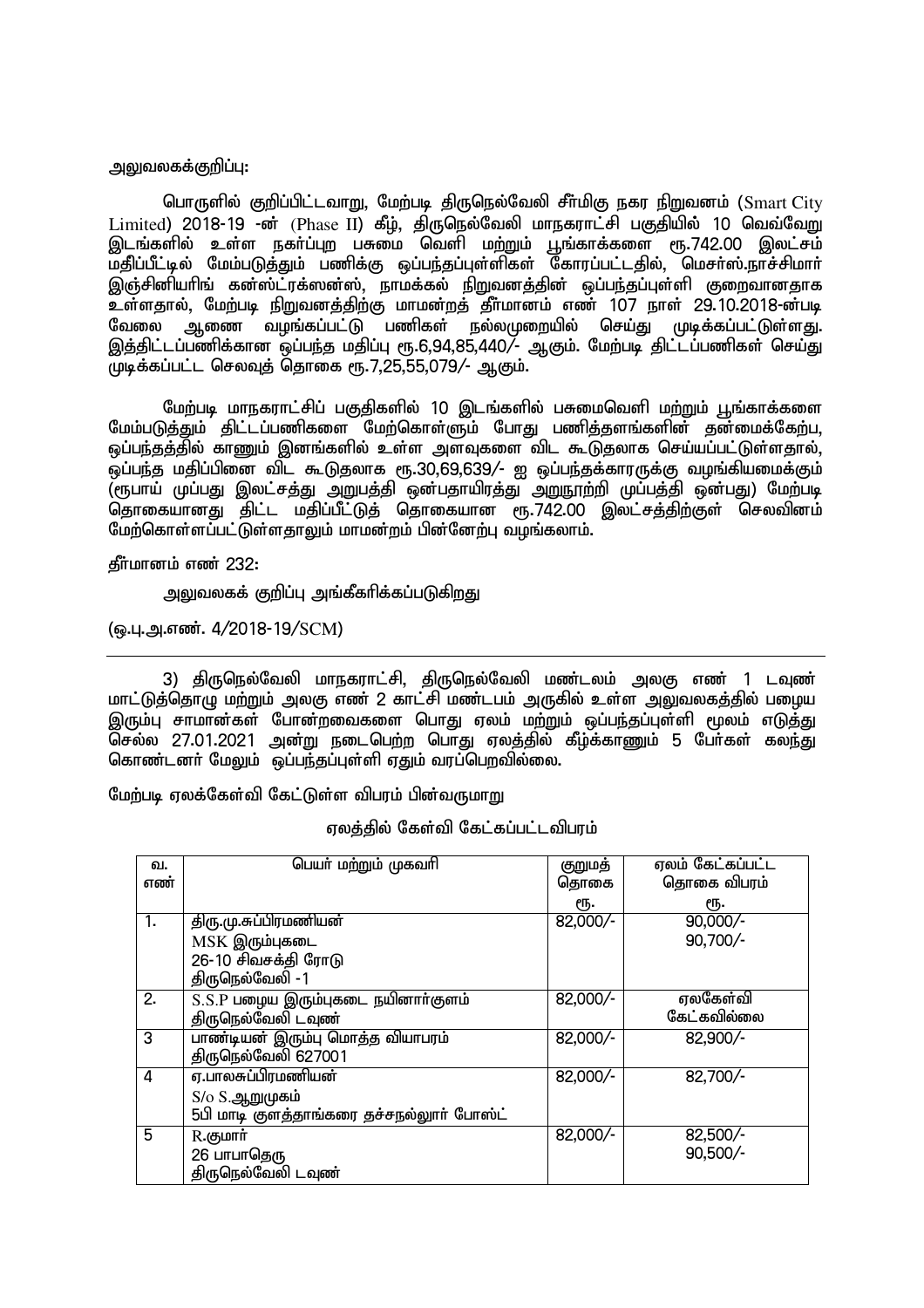மேற்கண்ட ஏலம் தொகைகளில் திரு.மு.சுப்பரமணியன் என்பவர் கேட்டுள்ள ஏலத்தொகையானது, நிர்ணயிக்கப்பட்ட குறுமத் தொகை  $\rm\,Rs.82,000/-$  யை விட ரூ.8700/-கூடுதலாக ஏலம் கேட்டு மொத்தம் ரூ.90,700⁄- ஆகும். எனவே ஏல உச்ச கேள்வி கேட்டுள்ள<br>திரு.மு.சுப்பரமணியன் அவர்களுக்கு அனுமதி வழங்க மாமன்றத்தின் பார்வைக்கும், ்<u>அ</u>றுமதி வமங்க மாமன்றத்தின் பாா்வைக்கும். அனுமகிக்கும்

## ு லுவலகக்கு**றிப்பு**

பொருளில் குறிப்பிள்ளவாறு கிருநெல்வேலி மாநகராட்சி, கிருநெல்வேலி வார்டு <u>அலுவலகத்தில் 27.01.2021 அன்று நடைபெற்ற</u> பொது ஏலம் மற்றும் ஒப்பந்தப்புள்ளியில் திரு.மு.சுப்பரமணியன் என்பவர் கேட்டுள்ள ஏலத்தொகையானது, நிர்ணயிக்கப்பட்ட தொகை 82,000/-யை விட ரூ.8,700/- கூடுதலாக ஏலம் கேட்டு மொத்தம் ரூ.90,700/-ஆக உள்ளதால், மேற்படி உச்ச ஏலக் கேள்வி தொகையினை உறுதி செய்யலாம். மேலும், உச்ச கேள்வி ஏலத்<br>கொகை ரூபாய் 90.700/- க்கு G.S.T.12% ரூபாய் 10.884/-. TDS 2% 1814/- FSD 1%  $190,700/$ - க்கு  $G.S.T.12\%$  ரூபாய் 10,884/-, TDS 2% 1814/- FSD 1%  $Rs.820/$ - ஆக மொத்தம் ரூபாய் 1,04,218 /- ஐ உச்ச ஏலகேள்விதாரா் திரு.மு.சுப்பிரமணியன் அலுவலகத்தில் செலுத்திய பின்பு வேலை ஆணை வழங்க மாமன்றம் அனுமதி வழங்கலாம்..

கீர்மானம் எண் 233:

அலுவலகக் குறிப்பு அங்கீகரிக்கப்படுகிறது

 $(E1/2890/2020$ -கிலி வார்(டு)

4) சீர்மிகு நகரத் திட்டத்தின் கீழ், திருநெல்வேலி மாநகராட்சி வார்டு எண்.50 பேட்டை-பழையபேட்டை இணைப்புச்சாலையில் சரக்கு வாகனங்கள் நிறுத்தும் முனையம் ரூ.14.67 கோடி மதிப்பீட்டில் அமைப்பதற்கு நகராட்சி நிர்வாக ஆணையரக செயல்முறை ஆணை ந.க.எண்  $14595/2018/I$ HSDP-3-1. நாள் 09.08.2018ன்படி நிர்வாக அமைகி வமங்கப்பட்டுள்ளகின்படியம் தலைமைப் பொறியாளர், நகராட்சி நிர்வாக ஆணையரகம் அவர்களின் செயல்முறை ஆணை ந.க.எண் 16856/2018/DO1, நாள் 21.08.2018-ன்படி தொழில்நுட்ப அனுமதி<br>வழங்கப்பட்டுள்ளதின்படியும் மேற்படி திட்டப்பணிக்கு ஒப்பந்தப்புள்ளி அறிவிப்பு எண் வழங்கப்பட்டுள்ளகின்படியும் மேற்படி கிட்டப்பணிக்கு ஒப்பந்தப்புள்ளி அறிவிப்பு எண் 4/2018-19d;gb 10.10.2018 md;W xg;ge;jg;Gs;spfs; ngwg;gl;L khkd;wj; jPh;khdk; 108 நாள் 29.10.2018-ன்படி ஒப்பந்தக்காரர் மெசர்ஸ் ஸ்ரீ நாச்சிமார் இன்<br>கன்ஸ்ட்ரக்ஸன்ஸ், நாமக்கல் <u>நிறு</u>வன<u>த்திற்கு</u> 30.10.2018 அன்று வேலை நாமக்கல் நிறுவனத்திற்கு 30.10.2018 அன்று வேலை ஆணை<br>படி நிறுவனம் மூலம் சரக்கு வாகன முனையம் அமைக்கும் வழங்கப்பட்டு மேற்படி நிறுவனம் மூலம் சரக்கு வாகன முனையம் திட்டப்பணியானது செய்து முடிக்கப்பட்டது.

மேற்படி திட்டப்பணியினை மேற்கொள்ளும் போது பணித்தளத்தின் தன்மைக்கேற்ப ஒரு சில இனங்களான (1) Supply and filling of well gravel  $(Rs.1,03,21,477/)$  (2) Plain cement concrete 1:2:4 (Rs.14,61,682/-) (3) M20 concrete (Rs.9,25,980/-) (4) Steel centering work  $(Rs.30,97,582/- (5)$  Expansion Joint  $(Rs.24,34,144/-)$  போன்ற பணிகள் மதிப்பீட்டில் வழி வகை ்செய்யப்பட்ட அளவினை விட கூடுதலான அளவில் மேற்கொள்ளப்பட்டு அதற்கான தொகை<br>ரூ.1.82.40.865/-க்கு செய்து முடிக்கப்பட்டுள்ளது. மேற்படி கூடுகல் பணியின் அவசியம் ரூ.1,82,40,865.⁄-க்கு செய்து முடிக்கப்பட்டுள்ளது. மேற்படி கூடுதல் பணியின் அவசியம்<br>குறித்து தொழில்நுட்ப ஆலோசனை மற்றும் அளவீடுகள் அண்ணா பல்கலைக் கழக குறித்து தொழில்நுட்ப ஆலோசனை மற்றும் அளவீடுகள் அண்ணா பல்கலைக் கழக<br>வல்லாா்களால் சான்றளிக்கப்பட்டுள்ளகின் பேரிலும் மற்றும் மகிப்பீட்டில் வமிவகை சான்றளிக்கப்பட்டுள்ளகின் செய்யப்படாத இனங்களான ஆம்குமாய் கிணறு அமைத்தல் மற்றும் அதன் தொடர்புடைய பிளம்பிங் பணிகள் போன்றப் பணிகளும் ரூ.2,09,414/-க்கு செய்து முடிக்கப்பட்டுள்ளது.<br>மேற்கண்டவாறு கூடுதலான அளவில் பணிகளை மேற்கொள்ளப்பட்டு மேற்படி மேற்கண்டவாறு கூடுதலான அளவில் பணிகளை மேற்கொள்ளப்பட்டு மேற்படி<br>திட்டப்பணியானது ரூ.15,17,83,302/-க்கு செய்து முடிக்கப்பட்டுள்ளது. மேற்படி ரு.15,17,83,302/-க்கு திட்டப்பணிக்கான ஒப்பந்த மதிப்பு ரூ.14,57,63,402/- ஆகும்.

மாநகரப் பகுதிகளில் போக்குவரத்து நெரிசலை தவிர்க்கும் பொருட்டும், மேற்படி திட்டப்பணியினை முழுமையான அளவில் முடித்து பயன்பாட்டிற்கு கொண்டு வரும் பொருட்டும் அவசர அவசியம் கருதி, ஒப்பந்த மதிப்பினை விட ஒப்பந்தக்காரரால் ரூ.60,19,900/- கூடுதலாக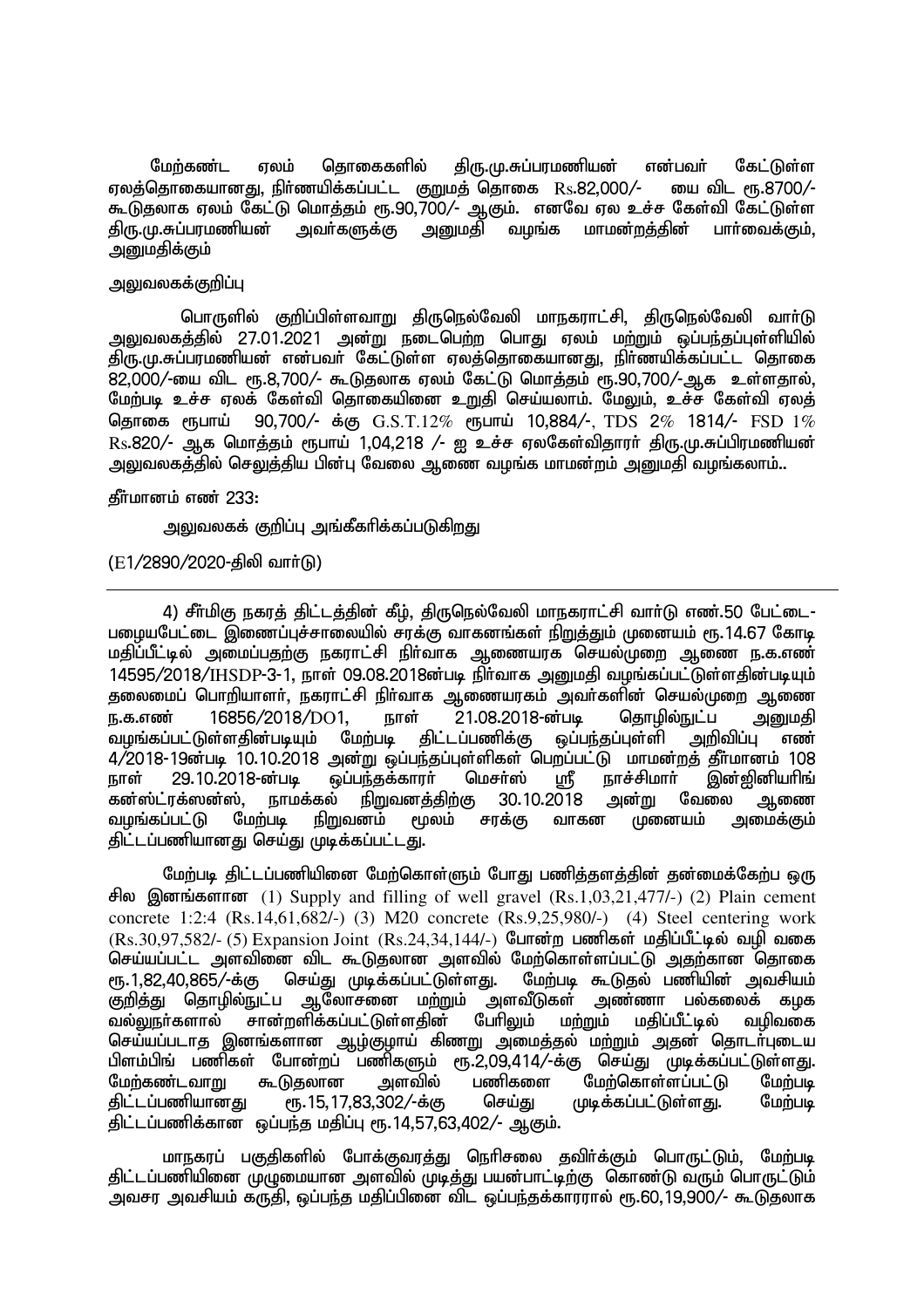பணிகள் மேற்கொள்ளப்பட்டு பட்டியல் தொகை வழங்கப்பட்டமைக்கும் மாமன்றத்தின் பின்னேற்பு வழங்க அறுமகிக்காக.

## அலுவலகக்குறிப்பு:

பொருளில் குறிப்பிட்டவாறு, சீர்மிகு நகரத் திட்டத்தின் கீழ் பேட்டை-பழையபேட்டை இணைப்புச்சாலையில் சரக்கு வாகன முனையம் அமைக்கும் திட்டப்பணிக்கு அனுமதிக்கப்பட்ட மதிப்பீடு தொகை ரூ.14.67 கோடியாகும். மேற்படி பணிக்கான ஒப்பந்த மதிப்பு<br>ரூ.14.57.63.402.⁄- ஆகும். மேற்படி கிட்டப்பணி முடிக்கப்பட்ட கொகை ரூ.15.17.83.302.⁄-.  $\frac{2}{3}$ மேற்படி திட்டப்பணி முடிக்கப்பட்ட தொகை ரூ.15,17,83,302/-. அ.கும். ஒப்பந்த மதிப்பினை விட கூடுதலான தொகை ரூ.60,19,900/- ஆகும்.

மேலும், மாநகரப் பகுகிகளில் போக்குவரக்கு நெரிசலை கவிர்க்கும் பொருட்டும். திட்டப்பணியினை முழுமையான அளவில் முடித்து பயன்பாட்டிற்கு கொண்டு வரும் பொருட்டும் ு<br>அவசர அவசியம் கருதி, மேற்படி திட்டப்பணியில் ஒரு சில இனங்கள் பணித்தளத்தின் தன்மைக்கேற்ப மதிப்பீட்டில் வழிவகை செய்யப்பட்ட அளவினை விட கூடுதலான அளவில் மேற்கொள்ளப்பட்டு அதற்கான தொகை ரூ.1,82,40,865/-க்கு செய்து முடிக்கப்பட்டுள்ளது. மேற்படி கூடுதல் பணியின் அவசியம் குறித்து தொழில் நுட்ப ஆலோசனை மற்றும் அளவீடுகள் ் அண்ணா பல்கலைக் கமக வல்லார்களால் சான்றளிக்கப்பட்டுள்ளகின் பேரிலும் மற்றும் மதிப்பீட்டில் வழிவகை செய்யப்படாத இனங்களான ஆழ்குழாய் கிணறு அமைத்தல் மற்றும் அதன் தொடர்புடைய பிளம்பிங் பணிகள் போன்றப் பணிகளும் ரூ.2,09,414/-க்கு செய்து  $\overline{\phantom{a}}$ மடிக்கப்பட்டுள்ளமைக்கும் ஒப்பந்த மதிப்பினை விட ஒப்பந்தக்காரரால் ரூ.60,19,900/-கூடுகலாக பணிகள் மேற்கொள்ளப்பட்டு பட்டியல் கொகை வழங்கப்பட்டமைக்கும் மாமன்றம் பின்னேற்பு வழங்கலாம்.

கீர்மானம் எண் $234$ :

<u>அலுவலகக் குறிப்பு அங்கீகரிக்கப்படுகிறது</u>

(டைபு.எண்.4/2018-19)

5) திருநெல்வேலி மாநகராட்சியில் தமிழ்நாடு நகர்ப்புற உறுதி செய்த வளர்ச்சித் கிட்டத்தின் (TNSUDP) ன் கீழ் சாலைப்பணிகள் மேற்கொள்ளுகல் சிப்பம்-1 (1) வார்டு எண்.48 சாஸ்திரிநகரில் தார்த்தளம் புதுப்பித்தல் (2) வார்டு எண்.49 கோமதிநகர் பகுதி 1-ல் தார்த்தளம் புதுப்பித்தல் (3) வார்டு எண்.49 கோமதிநகர் பகுதி 2-ல் தார்த்தளம் புதுப்பித்தல் (4) வார்டு எண்.48 சீனிவாசகநகாில் தாா்த்தளம் புதுப்பித்தல் (5) வாா்டு எண்.48 திருமங்கைநகா் 1 முதல்<br>5 கொுக்களில் காா்க்களம் பகுப்பிக்கல் (6) வாா்டு எண்.50 அண்ணாமலைநகா். 5 தெருக்களில் தார்த்தளம் புதுப்பித்தல் (6) வார்டு எண்.50 <u>அண்ணாமலைநகர் விரிவாக்கம் மற்றும் காந்திமதிநகரில் கார்க்களம் பதுப்பிக்கல் (7) வார்டு </u> எண்.12 கிருபாநகரில் தார்த்தளம் புதுப்பித்தல் (8) வார்டு எண்.13 முப்பிடாதியம்மன் கீழத் தெருவில் தார்த்தளம் புதுப்பித்தல் (9) வார்டு எண்.16 அம்பேத்கார்நகரில் தார்த்தளம் பகுப்பிக்கல் (10) வார்டு எண்.16 சாந்கிநகர் 23 வகு கொடமற்றும் 28வகு குறுக்கு கொவில் தார்த்தளம் புதுப்பித்தல் (11) வார்டு எண்.21 நம்பர் 2 பஸ் ரூட் சாலையில் தார்த்தளம் ்புதுப்பித்தல் (12) வாா்டு எண்.22 பழைய போலீஸ் ஆஸ்பத்திாி சாலையில் தாா்த்தளம் புதுப்பித்தல் (13) வாா்டு எண்.22 சிவன் கீழ ரத வீதியில் தாா்த்தளம் புதுப்பித்தல் (14) வாா்டு எண்.22சிவன் வடக்கு ரத வீதியில் தார்த்தளம் புதுப்பித்தல் (15) வார்டு எண்.24 மேடை போலீஸ் ஸ்டேசன் சாலையில் தார்த்தளம் புதுப்பித்தல் (16) பாளை. மண்டல அலுவலகத்திற்கு செல்லும் அணுகு சாலையில் கார்க்களம் பகுப்பிக்கல் (17) வார்டு எண்.24 பிரசன்ன விநாயகர் கோவில் தெருவில் தாா்த்தளம் புதுப்பித்தல் (18) இராமையன்பட்டி நுண் உரக் கிடங்கிற்கு<br>செல்லும் சாலையில் காா்க்களம் பகுப்பிக்கல் பணிக்கு ரூ.7.13 கோடி மகிப்பீட்டில் சாலையில் தாா்த்தளம் புதுப்பித்தல் பணிக்கு ரூ.7.13 கோடி மதிப்பீட்டில் மேற்கொள்வதற்கு Municipal Administration and Water Supply (MA.2) Department  $G.O.(Ms)$  No.2 dated 07.01.2021ல் நிர்வாக அனுமதி வழங்கப்பட்டதின்படியும் தலைமைப் பொறியாளா் (FAC), நகராட்சி நிா்வாக ஆணையா் அலுவலகம், சென்னை அவா்களின் செயல்முறை ஆணை ந.க.எண். 680/2021/DO2 நாள் 25.01.2021ல் தொழில் நுட்ப அனுமதி வழங்கப்பட்டதின்படியும் மேற்படி திட்டப்பணியினை மேற்கொள்வதற்கு ஒப்பந்தப்புள்ளி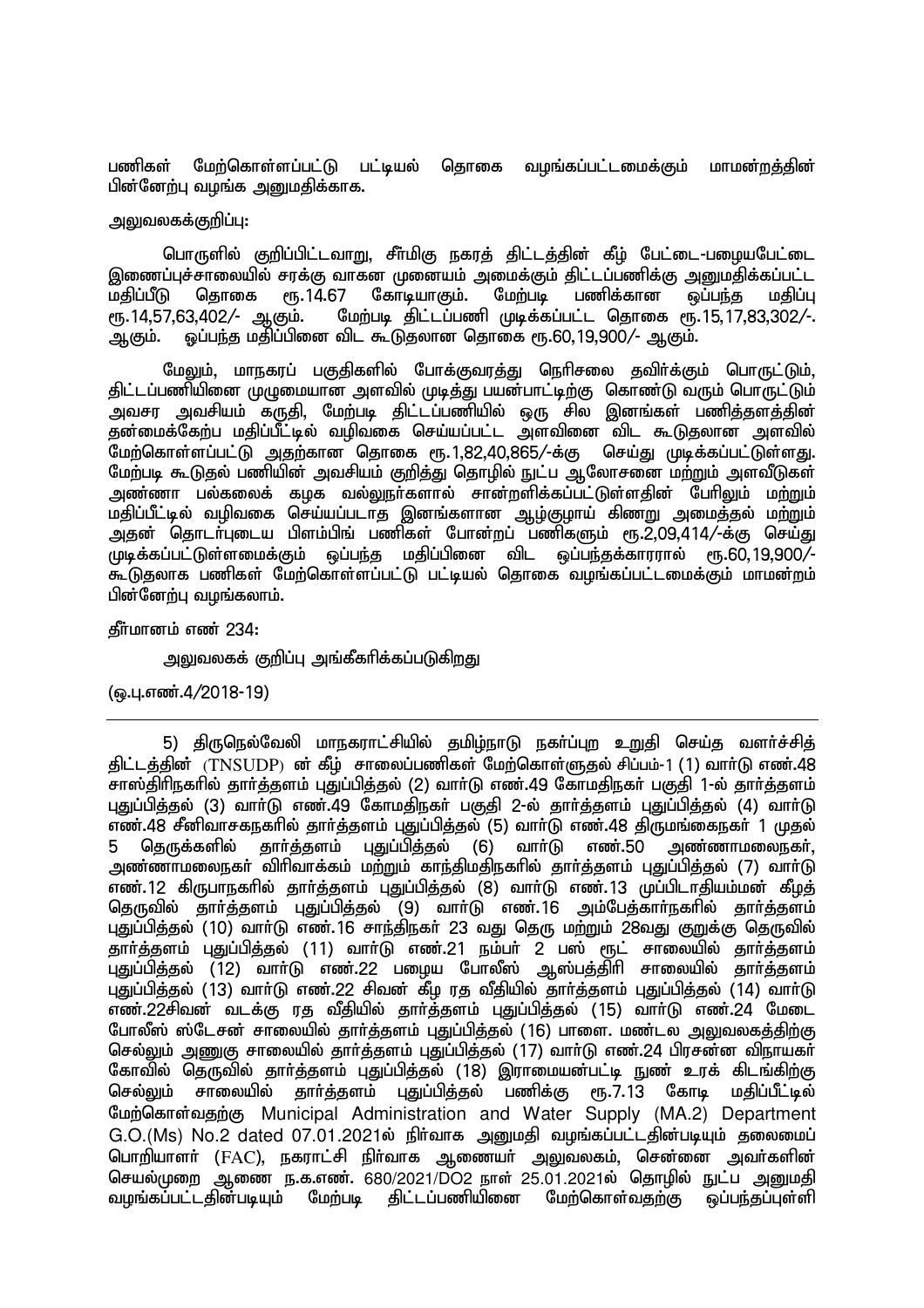அறிவிப்பு எண்: 55/2020-21-ன் படி அகில இந்திய அளவில் The New Indian Express ஆங்கில நாளிதழ் மற்றும் மாநில அளவில் தினகரன் தமிழ் நாளிதழில் 28.01.2021 அன்றும் மாநில .<br>ஒப்பந்தப்புள்ளி செய்தி மலரில் 04.02.2021 அன்றும் ஒப்பந்தப்புள்ளி அறிவிப்பு பிரசுரம் டுசய்துள்ளதின்படி 18.02.2021ல் ஒப்பந்தப்புள்ளி கோரியதில் மிண்ணனு முறையில் (1) மெசர்ஸ்.Peer Mohammed and Sons மற்றும் (2) திரு.T.பாலசுப்பிரமணியன் ஆகிய இரண்டு ஒப்பந்தக்காரா்களிடம் இருந்து ஒப்பந்தப்புள்ளிகள் பெறப்பட்டது. மேற்படி ஒப்பந்தப்புள்ளிகளின் Bid Evaluation Report 23.02.2021-ல் Tamilnadu Urban Infrastructure Financial Services Limited (TNUIFSL), Chennai நிறுவனத்திற்கு அனுப்பப்பட்டது. 25.02.2021ல் TNUIFSL, Chennai நிறுவனத்திலிருந்து தடையின்மை சான்று பெறப்பட்டுள்ளது. மேற்படி <u>ஒப்பந்த</u>ப்புள்ளிகளின் ஒப்புநோக்கு பட்டியல் தயார் செய்யப்பட்டு அதன் விபரம் வருமாறு:-

| வ.<br>எண் | பணியின் பெயர்                                                                                                                                                     | துறையின்<br>ஒப்பந்தப்புள்ளி<br>மதிப்பு | திரு.T.பாலசுப்பிர<br>மணியன்<br>ஒப்பந்தக்காரரின்<br>ஒப்பந்தப்புள்ளி<br>மதிப்பு | மெசர்ஸ்.Peer<br>Mohammed and<br>Sons<br>நிறுவனத்தின்<br>ஒப்பந்தப்புள்ளி<br>மதிப்பு |
|-----------|-------------------------------------------------------------------------------------------------------------------------------------------------------------------|----------------------------------------|-------------------------------------------------------------------------------|------------------------------------------------------------------------------------|
|           | திருநெல்வேலி<br>மாநகராட்சியில்<br>தமிழ்நாடு<br>நகர்ப்புற<br>உறுதி செய்த வளர்ச்சித்<br>திட்டத்தின் (TNSUDP)<br>ன் கீழ் சாலைப்பணிகள்<br>மேற்கொள்ளுதல்<br>சிப்பம்- 1 | ரு.6,93,79,196/-                       | СПБ. 7, 34, 39, 690/-                                                         | ரூ.7,38,43,360/-                                                                   |
|           |                                                                                                                                                                   |                                        | 5.85%<br>மதிப்பீட்டை விட<br>அதிகம்                                            | 6.43%<br>மதிப்பீட்டை விட<br>அதிகம்                                                 |

<u>ஒ</u>ப்பந்தப்புள்ளி கூர்ந்தாய்வுக்குழு மேற்கண்ட ஒப்பந்தப்புள்ளிகளில் குறைவான <u>ஒ</u>ப்பந்தப்புள்ளி கொடுள்ள திரு.T,பாலசுப்பிரமணியன் ஒப்பந்தக்காரரின் ஒப்பந்தப்புள்ளி ் தொகை ரூ.7,34,39,690/- ஆனது மதிப்பீட்டை விட 5.85 $\%$  அதிகமாக உள்ளதால் இது ஏற்கதக்கதல்ல என கருதி ஒப்பந்ததாரரை விலைகுறைப்பு பேச்சு வார்த்தைக்கு அழைக்க 25.02.2021 அன்று கடிதம் அனுப்பப்பட்டது. அதன் பின்னா் ஒப்பந்ததாரா் தமது 25.02.2021-ம்<br>தேதிய கடிதத்தில், இவ்வலுவலகத்திலிருந்து விலைக்குறைப்பு பேச்சு வாா்த்தைக்கு தேதிய கடிதத்தில், இவ்வலுவலகத்திலிருந்து விலைக்குறைப்பு பேச்சு வார்த்தைக்கு அமைக்கப்பட்டதனை ஏற்று ஏற்கனவே ஒப்பந்தப்புள்ளியில் கொடுக்கு மகிப்பீட்டைவிட  $5.85\%$ ் அகிகமான விலைவிகிகக்கிலிருந்து குறைக்கு மகிப்பீட்டை விட 4.95 $\%$  ( $\epsilon$ ந.7.28.13.466/-) ு...<br>அதிகமான விலைவிகிதத்தில் மேற்படி பணியை செய்ய ஒப்புக்கொண்டுள்ளார் மேலும் தற்போது சாலை அமைக்க தேவையான பொருட்கள், எரிபொருள் மற்றும் போக்குவரத்து<br>செலவினம் அதிகமாகி விட்டபடியாலும், மேலும் விலைக்குறைப்பு செய்ய இயலாது என மேலும் விலைக்குறைப்பு செய்ய இயலாது என இறுதியாகவும், முடிவாகவும் தெரிவித்துள்ளார்.

எனவே, 25.02.2021-ம் தேதிய ஒப்பந்தப்புள்ளி கூர்ந்தாய்வுக் குழு கூட்ட நடவடிக்கையில் கிரு.T.பாலசுப்பிரமணியன் வப்பந்தக்காரரின் விலைக்குறைப்பு பேச்சுவாா்த்தைக்குப் பின் வரும் ஒப்பந்தப்புள்ளி மதிப்பு ரூ.7,28,13,466/- ஆனது மதிப்பீட்டை ் 4.95 $\%$  கூடுகலான ஒப்பந்தப்புள்ளியை மாமன்றம் முடிவு செய்யலாம் என பரிந்துரை செய்துள்ளதின்படி மாமன்றத்தின் அனுமதிக்கும் முடிவிற்கும்.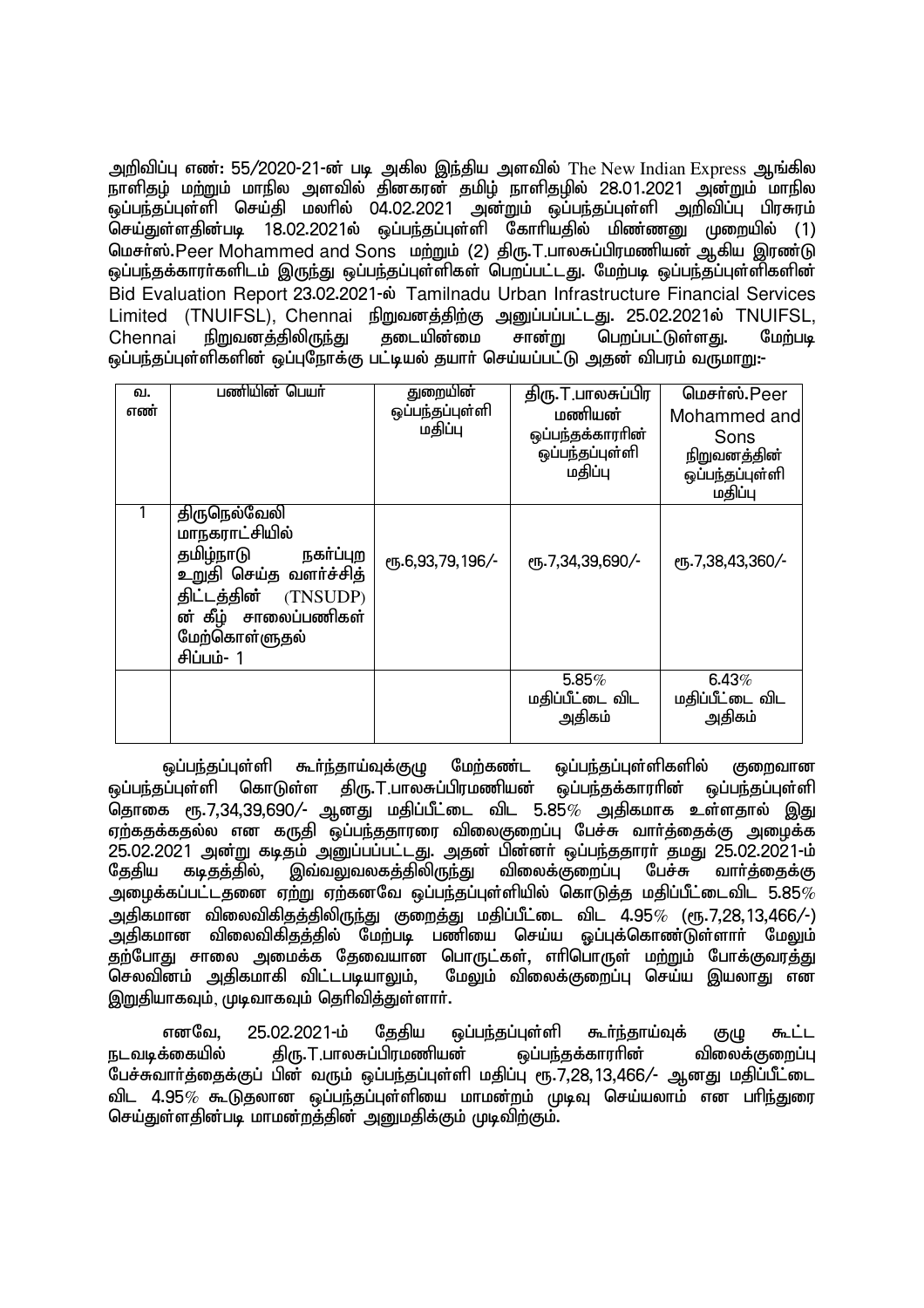#### அலுவலகக் குறிப்பு:

அ) திருநெல்வேலி மாநகராட்சியில் தமிழ்நாடு நகர்ப்புற உறுதி செய்த வளர்ச்சித் திட்டத்தின்  $(TNSUDP)$  ன் கீழ் சாலைப்பணிகள் மேற்கொள்ளுதல் சிப்பம்- 1 (1)வார்டு எண்.48 சாஸ்கிரிநகரில் கார்க்களம் பகுப்பிக்கல் (2)வார்டு எண்.49 கோமகிநகர் பகுகி 1-ல் கார்க்களம் புதுப்பித்தல் (3)வார்டு எண்.49 கோமதிநகர் பகுதி 2-ல் தார்த்தளம் புதுப்பித்தல் (4)வார்டு எண்.48 சீனிவாசகநகரில் தாா்த்தளம் புதுப்பித்தல் (5)வாா்டு எண்.48 திருமங்கைநகா் 1 முதல் 5<br>தெருக்களில் தாா்த்தளம் புதுப்பித்தல் (6)வாா்டு எண்.50 அண்ணாமலைநகா். அண்ணாமலைநகர். <u>அண்ணாமலைந</u>கா் விரிவாக்கம் மற்றும் காந்திமதிநகரில் தாா்த்தளம் புதுப்பித்தல் (7)வாா்டு எண்.12 கிருபாநகரில் தாா்த்தளம் புதுப்பித்தல் (8)வாா்டு எண்.13 முப்பிடாதியம்மன் கீழத்<br>கொலில் காா்க்களம் பகுப்பிக்கல் (9)வாா்டு எண்.16 அம்பேக்காா்நகரில் காா்க்களம் தெருவில் தார்த்தளம் புதுப்பித்தல் (9)வார்டு எண். $16$ புதுப்பிக்கல் (10)வாா்டு எண்.16 சாந்திநகா் 23 வது தொட மா்்றும் 28வது குறுக்கு தொவில் தார்த்தளம் புதுப்பித்தல் (11)வாா்டு எண்.21 நம்பா் 2 பஸ் ரூட் சாலையில் தாா்த்தளம்<br>புதுப்பித்தல் (12)வாா்டு எண்.22 பழைய போலீஸ் ஆஸ்பத்திாி சாலையில் தாா்க்களம் புதுப்பித்தல் (12)வாா்டு எண்.22 பழைய போலீஸ் ஆஸ்பத்திாி சாலையில் தாா்த்தளம் புதுப்பித்தல் (13)வாா்டு எண்.22 சிவன் கீழ ரத வீதியில் தாா்த்தளம் புதுப்பித்தல் (14)வாா்டு எண்.22சிவன் வடக்கு ரத வீதியில் தார்த்தளம் புதுப்பித்தல் (15)வார்டு எண்.24 மேடை போலீஸ் ஸ்டேசன் சாலையில் தார்த்தளம் புதுப்பித்தல் (16)பாளை. மண்டல அலுவலகத்திற்கு செல்லும் அணுகு சாலையில் தார்த்தளம் புதுப்பித்தல் (17)வார்டு எண்.24 பிரசன்ன விநாயகர் கோவில் தெருவில் தார்த்தளம் புதுப்பித்தல் (18)இராமையன்பட்டி நுண் உரக் கிடங்கிற்கு செல்லும் சாலையில் தார்த்தளம் புதுப்பித்தல் பணி அத்தியாவசியமான பணியாக இருப்பதாலும், ்கிட்டப்பணியாக இருப்பதாலும், பொதுமக்கள் நலன் கருதி மேற்படி பணியினை மேற்கொள்ள  $\tilde{S}$ வண்டியிருப்பதாலும், தமிம்நாடு நகர்ப்புற உள்ளாட்சிகளுக்கான பொறியியல் நடைமுறை நுரல் தொகுப்பு-1, அத்தியாயம் 2, உட்பிரிவு 2.7.2-ன்படி ஒப்பந்தப்புள்ளி முதல் அழைப்பில் கூட மதிப்பீட்டை விட 5 $\%$  வரை கூடுதலாக பெறப்படும் ஒப்பந்தப்புள்ளிகளை ஒப்புக் கொள்வதற்கு மாமன்றம் அனுமதிக்கலாம் என வழிவகை செய்யப்பட்டுள்ளதாலும், 25.02.2021-ம் தேதிய<br>ஓப்பந்கப்பள்ளி கூர்ந்காய்வக் குமு கூட்ட நடவடிக்கையில் கிரு.T.பாலசுப்பிாமணியன் கூா்ந்தாய்வுக் குழு கூட்ட நடவடிக்கையில் .<br>ஒப்பந்தக்காரரின் விலைக்குறைப்பு பேச்சுவார்த்தைக்குப் பின் வரும் ஒப்பந்தப்புள்ளி மகிப்பு  $\epsilon$ ந.7,28,13,466/- ஆனது மதிப்பீட்டை விட 4.95 $\%$  கூடுுகலான ஒப்பந்தப்புள்ளியை மாமன்றம் முடிவு செய்யலாம் என பரிந்துரை செய்துள்ளகின்படி மாமன்றம் ஒப்புக் கொண்டு அனுமதிக்கலாம்.

ஆ) மேற்படி பணியின் மதிப்பிட்டுத் தொகை ரூ.713.00 இலட்சத்திற்கு தமிழ்நாடு நகா்ப்புற உறுதி செய்த வளா்ச்சித் திட்டத்தின் (TNSUDP) கீழ் ஓதுக்கீடு செய்யப்பட்ட<br>கொகை போக கூடுகலாகும் கொகையை மாநகராட்சி பொது நிகியிலிருந்து மாநகராட்சி மேற்கொள்வதற்கும் மாமன்றம் அனுமதி வழங்கலாம்.

## **தீர்மானம் எண் 235:**

அலுவலகக் குறிப்பு அங்கீகரிக்கப்படுக<u>ிறத</u>ு

(ஒ.பு.அ.எண்.55/2020-21)

6) திருநெல்வேலி மாநகராட்சியில் தமிழ்நாடு நகா்ப்புற உறுதி செய்த வளா்ச்சித் திட்டத்தின்  $(TNSUDP)$  ன் கீழ் சாலைப்பணிகள் மேற்கொள்ளுதல் சிப்பம்- 2 (1)வார்டு எண்.1 சிதம்பரம்நகா் வடக்கு விாிவாக்க பகுதிகளில் உள்ள குறுக்குத் தெருக்களில் தாா்த்தளம் புதுப்பித்தல் (2)வாா்டு எண்.1 கோகுல்நகாில் தாா்த்தளம் புதுப்பித்தல் (3)வாா்டு எண்.1 சிதம்பரம்நகர் தெற்கு விரிவாக்கப் பகுதிகளில் தார்த்தளம் புதுப்பித்தல். (4)வார்டு எண்.1 நல்மேய்ப்பா்நகா் பகுதியில் தாா்த்தளம் புதுப்பித்தல் (5)வாா்டு எண்.1 தாமரை நகா் பகுதியில் .<br>தாா்த்தளம் புதுப்பித்தல் (6)வாா்டு எண்.1 செல்வ விக்னேஷ்நகா் பகுதியில் தாா்த்தளம்<br>புதுப்பித்தல். (7)வாா்டு எண்.1 சிதம்பரம்நகா் வடக்கு மெயின் சாலையில் காா்க்களம் புதுப்பித்தல். (7)வாா்டு எண்.1 சிதம்பரம்நகா் வடக்கு மெயின் சாலையில் பகுப்பிக்கல். (8)வாா்டு எண்.1 கிருஷ்ணாநகா் கடைசி குறுக்குத் தெருக்களில் தாா்த்தளம் புதுப்பித்தல். (9)வார்டு எண்.2 கரையிருப்பு (ஆர்.எஸ்.ஏ.நகர்) பகுதியில் தார்த்தளம் புதுப்பித்தல்.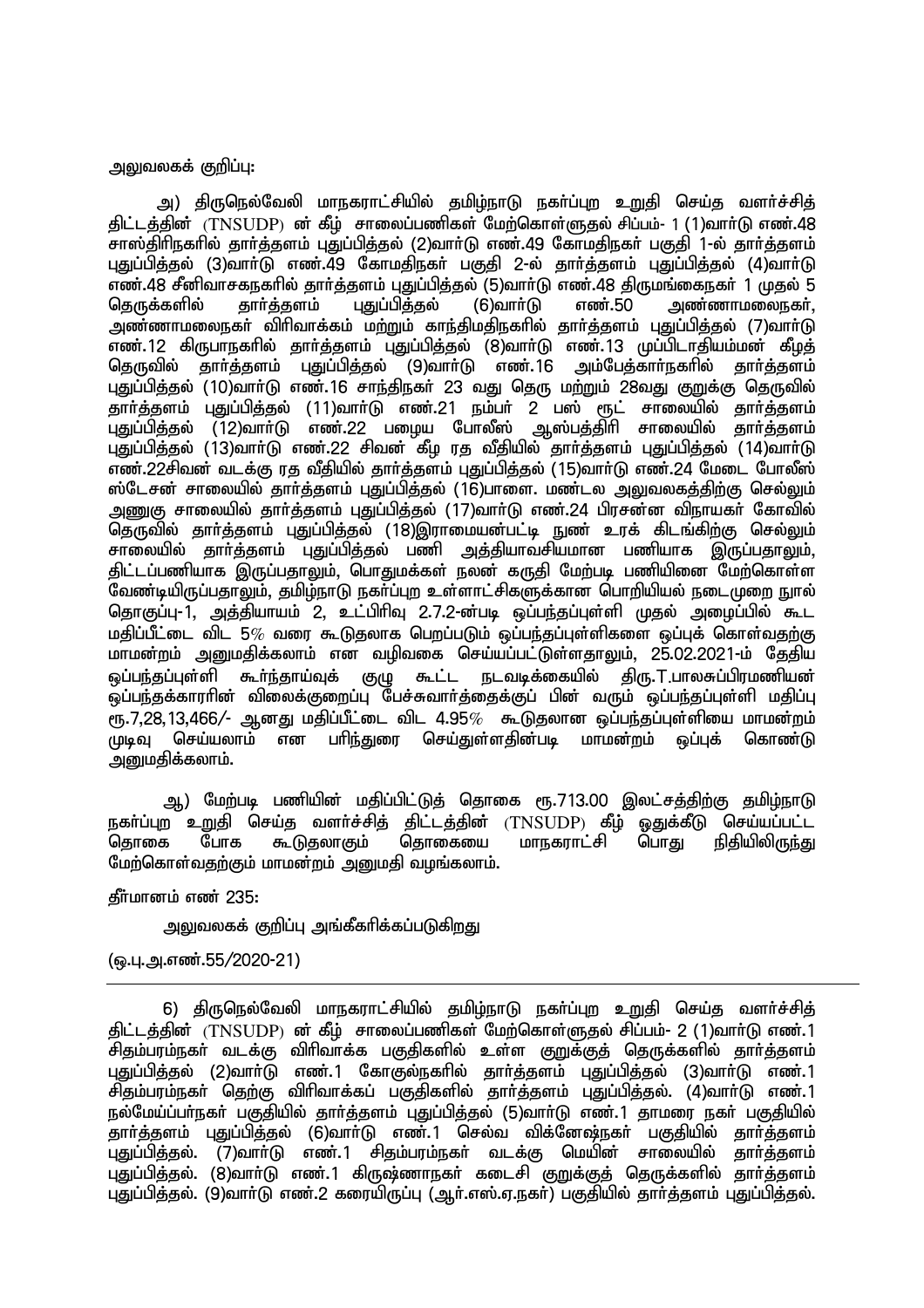(10)வார்டு எண்.33 ஞானியாரப்பாநகர் பகுதியில் உள்ள தெருக்களில் தார்த்தளம் புதுப்பித்தல். (11)வார்டு எண்.36 கொத்துபா பள்ளிவாசல் தெற்கு ரூ வடக்கு மேலத் தெரு மற்றும் பசீரப்பா தெருக்களில் தார்த்தளம் புதுப்பித்தல். (12)வார்டு எண்.38 குட்டி மூப்பன் தெரு மற்றும் சமாயனா ஷேக் மூப்பன் தெருக்களில் தார்த்தளம் புதுப்பித்தல் பணிக்கு ரூ.7.87 கோடி uதிப்பீட்டில் மேற்கொள்வதற்கு Municipal Administration and Water Supply (MA.2) Department G.O.(Ms) No.2 dated 07.01.2021ல் நிர்வாக அனுமதி வழங்கப்பட்டதின்படியும் தலைமைப் பொறியாளர் (FAC), நகராட்சி நிர்வாக ஆணையர் அலுவலகம், சென்னை அவர்களின் செயல்முறை ஆணை ந.க.எண். 680/2021/DO2 நாள் 25.01.2021ல் தொழில் ு.<br>நுட்ப அனுமதி வழங்கப்பட்டதின் படியும் மேற்படி திட்டப்பணியினை மேற்கொள்வதற்கு ஒப்பந்தப்புள்ளி அறிவிப்பு எண்: 55/2020-21-ன் படி அகில இந்திய அளவில் The New Indian  $Express$  ஆங்கில நாளிதம் மற்றும் மாநில அளவில் தினகரன் தமிம் நாளிதமில் 28.01.2021 அன்றும் மாநில ஒப்பந்தப்புள்ளி செய்தி மலரில் 04.02.2021 அன்றும் ஒப்பந்தப்புள்ளி அறிவிப்பு பிரசுரம் செய்துள்ளதின்படி 18.02.2021ல் ஒப்பந்தப்புள்ளி கோரியதில் மிண்ணனு முறையில் (1) மெசர்ஸ்.முத்து மணிகண்டன் & கோ மற்றும் (2) திரு.S.வெள்ளப்பாண்டி ஆகிய இரண்டு ஒப்பந்தக்காரா்களிடம் இருந்து ஒப்பந்தப்புள்ளிகள் பெறப்பட்டது. மேற்படி ஒப்பந்தப்புள்ளிகளின் Bid Evaluation Report 23.02.2021-ல் Tamilnadu Urban Infrastructure Financial Services Limited (TNUIFSL), Chennai நிறுவனத்திற்கு அனுப்பப்பட்டது. 25.02.2021ல் TNUIFSL,<br>Chennai நிறுவனத்திலிருந்து தடையின்மை சான்று பெறப்பட்டுள்ளகு. மேற்படி  $Chenna$ i நிறுவனத்திலிருந்து தடையின்மை சான்று பெறப்பட்டுள்ளது. மேற்படி ் ஒப்பந்தப்புள்ளிகளின் ஒப்புநோக்கு பட்டியல் தயார் செய்யப்பட்டு அதன் விபரம் வருமாறு:-

| வ.<br>எண் | பணியின் பெயர்                                                                                                                                                                 | துறையின்<br>ஒப்பந்தப்புள்ளி<br>மதிப்பு | திரு.S.வெள்ளப்<br>பாண்டி<br>ஒப்பந்தக்காரரின்<br>ஒப்பந்தப்புள்ளி<br>மதிப்பு | மெசா்ஸ்.முத்து<br>மணிகண்டன் &<br>கோ நிறுவனத்தின்<br>ஒப்பந்தப்புள்ளி<br>மதிப்பு |
|-----------|-------------------------------------------------------------------------------------------------------------------------------------------------------------------------------|----------------------------------------|----------------------------------------------------------------------------|--------------------------------------------------------------------------------|
|           | திருநெல்வேலி<br>மாநகராட்சியில்<br>தமிழ்நாடு<br>நகர்ப்புற<br>செய்த<br>உறுதி<br>வளர்ச்சித்<br>திட்டத்தின்<br>கீழ்<br>(TNSUDP) ன்<br>சாலைப்பணிகள்<br>மேற்கொள்ளுதல்<br>சிப்பம்- 2 | ரு.7,78,77,366/-                       | ரு.8,17,84,969/-                                                           | СПБ. 10, 47, 62, 773/-                                                         |
|           |                                                                                                                                                                               |                                        | 5.02%<br>மதிப்பீட்டை விட<br>அதிகம்                                         | 34.52%<br>மதிப்பீட்டை விட<br>அதிகம்                                            |

ஒப்பந்தப்புள்ளி கூா்ந்தாய்வுக்குழு மேற்கண்ட ஒப்பந்தப்புள்ளிகளில் குறைவான ஒப்பந்தப்புள்ளி கொடுள்ள திரு.S.வெள்ளப்பாண்டி ஒப்பந்தக்காரரின் ஒப்பந்தப்புள்ளி தொகை  $\epsilon$ ஈ, 8,17,84,969/- ஆனது மதிப்பீட்டை விட 5.02 $\%$  அதிகமாக உள்ளதால் இது ஏற்கதக்கதல்ல என கருதி ஒப்பந்ததாரரை விலைகுறைப்பு பேச்சு வார்த்தைக்கு அழைக்க 25.02.2021 அன்று கடிதம் அனுப்பப்பட்டது. அதன் பின்னா் ஒப்பந்ததாரா் தமது 25.02.2021-ம் தேதிய கடிதத்தில், இவ்வலுவலகத்திலிருந்து விலைக்குறைப்பு பேச்சு வார்த்தைக்கு அழைக்கப்பட்டதனை ஏற்று ஏற்கனவே ஓப்பந்தப்புள்ளியில் கொடுத்த மதிப்பீட்டை விட 5.02 $\%$  அதிகமான விலை<br>விகிதத்திலிருந்து குறைத்து மதிப்பீட்டை விட 4.95 $\%$  (ரூ.8.17.32.295/-) அதிகமான விகிதத்திலிருந்து குறைத்து மதிப்பீட்டை விட 4.95 $\%$  (ரூ.8,17,32,295/-) அதிகமான <u>விலைவிகிதத்த</u>ில் மேற்படி பணியை செய்ய ஒப்புக்கொண்டுள்ளார் மேலும் தற்போது சாலை அமைக்க தேவையான பொருட்கள், எரிபொருள் மற்றும் போக்குவரத்து செலவினம் அதிகமாகி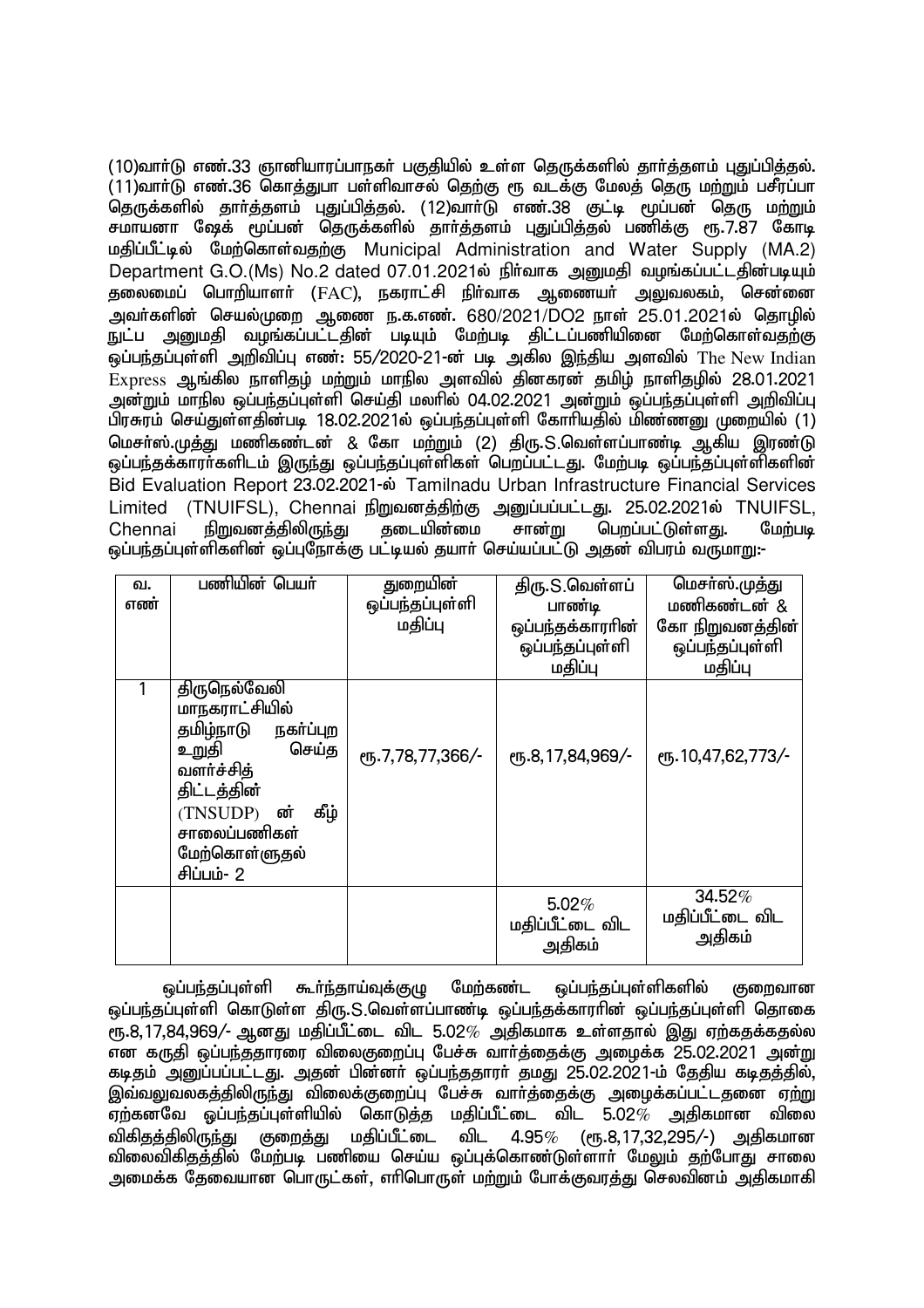விட்டபடியாலும், மேலும் விலைக்குறைப்பு செய்ய இயலாது என இறுதியாகவும்<sub>, (</sub>முடிவாகவும் தெரிவித்துள்ளார்.

எனவே, 25.02.2021-ம் தேதிய ஒப்பந்தப்புள்ளி கூர்ந்தாய்வுக் குழு கூட்ட<br>க்கையில் கிரு..S. வெள்ளப்பாணம் வப்பந்தக்காரரின் விலைக்குறைப்ப பேச்சு நடவடிக்கையில் திரு.S.வெள்ளப்பாண்டி ஒப்பந்தக்காரரின் விலைக்குறைப்பு வார்க்கைக்குப் பின் வரும் ஓப்பந்தப்புள்ளி மதிப்பு ரூ.8.17.32.295/- ஆனது மதிப்பீட்டை விட  $4.95\%$  கூடுகலான ஒப்பந்தப்புள்ளியை மாமன்றம் முடிவு செய்யலாம் என பரிந்துரை செய்துள்ளதின்படி மாமன்றத்தின் அனுமதிக்கும் முடிவிற்கும்.

#### அலுவலகக் குறிப்பு:

அ) திருநெல்வேலி மாநகராட்சியில் தமிழ்நாடு நகர்ப்புற உறுதி செய்த வளர்ச்சித் திட்டத்தின்  $(TNSUDP)$  ன் கீழ் சாலைப்பணிகள் மேற்கொள்ளுதல் சிப்பம்- 2 (1)வார்டு எண்.1 .<br>சிகும்பரம்நகா் வடக்கு விாிவாக்க பகுதிகளில் உள்ள குறுக்குத் தெருக்களில் தாா்த்தளம் புதுப்பித்தல் (2)வாா்டு எண்.1 கோகுல்நகாில் தாா்த்தளம் புதுப்பித்தல் (3)வாா்டு எண்.1 சிதம்பரம்நகர் தெற்கு விரிவாக்கப் பகுதிகளில் தார்த்தளம் புதுப்பித்தல். (4)வார்டு எண்.1 நல்மேய்ப்பா்நகா் பகுதியில் தாா்த்தளம் புதுப்பித்தல் (5)வாா்டு எண்.1 தாமரை நகா் பகுதியில் jhh;j;jsk; GJg;gpj;jy; (6)thh;L vz;.1 nry;t tpf;Nd\;efh; gFjpapy; jhh;j;jsk; புதுப்பித்தல். (7)வாா்டு எண்.1 சிதம்பரம்நகா் வடக்கு மெயின் சாலையில் புதுப்பித்தல். (8)வாா்டு எண்.1 கிருஷ்ணாநகா் கடைசி குறுக்குத் தெருக்களில் தாா்த்தளம் புதுப்பித்தல். (9)வாா்டு எண்.2 கரையிருப்பு (ஆா்.எஸ்.ஏ.நகா்) பகுதியில் தாா்த்தளம் புதுப்பித்தல்.  $\sim$  (10)வார்டு எண்.33 ஞானியாாப்பாநகர் பகுதியில் உள்ள கொக்களில் கார்க்களம் பகுப்பிக்கல்.  $(11)$  வார்டு எண்.36 கொத்துபா பள்ளிவாசல் தெற்கு ரூ வடக்கு மேலத் தெரு மற்றும் பசீரப்பா ்<br>தெருக்களில் தார்த்தளம் புதுப்பித்தல். (12) வார்டு எண்.38 குட்டி மூப்பன் தெரு மற்றும் சமாயனா ஷேக் பூப்பன் தெருக்களில் தார்த்தளம் புதுப்பித்தல் பணி அத்தியாவசியமான பணியாக இருப்பதாலும், திட்டப்பணியாக இருப்பதாலும், பொதுமக்கள் நலன் கருதி மேற்படி பணியினை மேற்கொள்ள வேண்டியிருப்பதாலும், தமிழ்நாடு நகர்ப்புற உள்ளாட்சிகளுக்கான பொறியியல் நடைமுறை நூல் தொகுப்பு-1, அத்தியாயம் 2, உட்பிரிவு 2.7.2-ன்படி ஒப்பந்தப்புள்ளி  $\mu$ மகல் அமைப்பில் கூட மகிப்பீட்டை விட 5 $\%$  வரை கூடுகலாக பெருப்படும் ஒப்பந்தப்பள்ளிகளை ஒப்புக் கொள்வதற்கு மாமன்றம் அனுமதிக்கலாம் என வழிவகை செய்யப்பட்டுள்ளதாலும்,<br>25.02.2021-ம் தேதிய ஒப்பந்தப்புள்ளி கூா்ந்தாய்வுக் குழு கூட்ட நடவடிக்கையில் நடவடிக்கையில் திரு.S.வெள்ளப்பாண்டி ஒப்பந்தக்காராின் விலைக்குறைப்பு பேச்சுவாா்த்தைக்குப் பின் வரும்<br>ஒப்பந்தப்புள்ளி மதிப்பு ரூ.8.17.32.295.⁄- ஆனது மதிப்பீட்டை விட 4.95*% கூ*.டுகலான ் ஒப்பந்தப்புள்ளி மதிப்பு ரூ.8,17,32,295/- ஆனது மதிப்பீட்டை விட 4.95 $\%$ .<br>ஒப்பந்தப்புள்ளியை மாமன்றம் முடிவு செய்யலாம் என பரிந்துரை செய்துள்ளகின்படி மாமன்றம்  $\tilde{\bm{\omega}}$ ப்புக் கொண்டு அறுமதிக்கலாம்.

ஆ) மேற்படி பணியின் மதிப்பிட்டுத் தொகை ரூ.787.00 இலட்சத்திற்கு தமிழ்நாடு நகர்ப்புற  $\overline{2}$ றுகி செய்க வளர்ச்சிக் கிட்டக்கின்  $\langle \mathrm{TNSUDP} \rangle$  கீம் கைக்கீடு செய்யப்பட்ட கொகை போக கூடுகலாகும் கொகையை மாநகராட்சி பொகு நிகியிலிருந்து மேற்கொள்வகற்கும் மாமன்றம் அனுமதி வழங்கலாம்.

தீர்மானம் எண் 236:

அலுவலகக் குறிப்பு அங்கீகரிக்கப்படுகிறது

(ஒ.பு.அ.எண்.55/2020-21)

<sup>7)</sup> திருநெல்வேலி மாநகராட்சியில் சீர்மிகு நகர திட்டத்தின் கீழ் பாளையங்கோட்டை மற்றும் மேலப்பாளையம் மண்டலப் பகுதிக்குட்பட்ட 15 இடங்களில் நவீன பயணிகள் நிழற்குடை அமைக்கும் பணிக்கு ரூ.2.12 கோடி மதிப்பீட்டில் மேற்கொள்வதற்கு 13வது சீா்மிகு நகர<br>இயக்குநா்கள் கூட்டத்தில் வாிசை எண்.4ல் தீா்மானிக்கப்பட்டதின் அடிப்படையிலும். எண். $4$ ல் தீா்மானிக்கப்பட்டதின் .<br>மேலாண்மை இயக்குநர், திருநெல்வேலி சீர்மிகு நகரம் அவர்களின் செயல்முறை ஆணை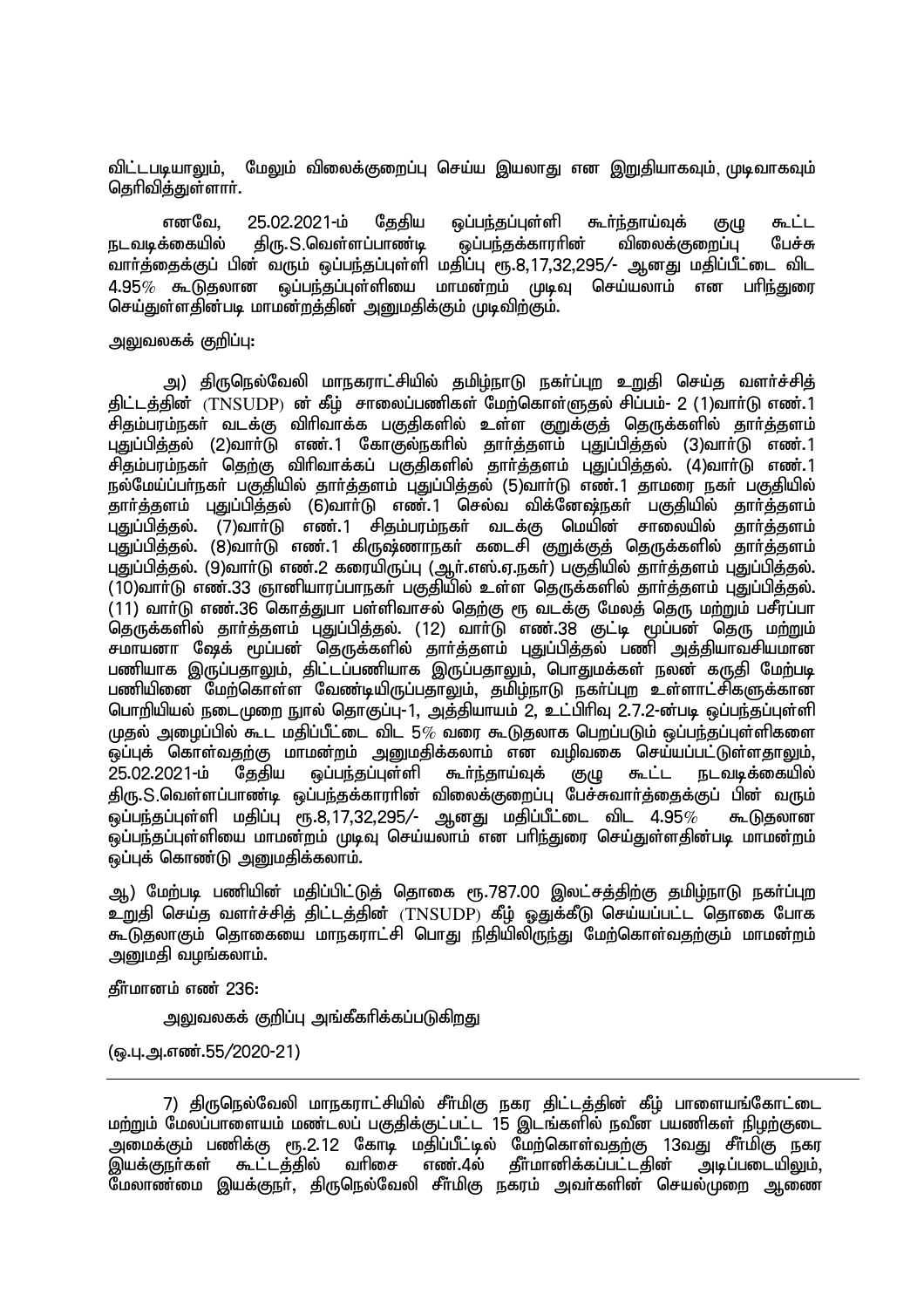<u>ந.க.எண்.E1/6526/2015 நாள் 24.12.2020ல் ரூ.2.12 கோடிக்கு நிர்வாக அறையதி</u> வழங்கப்பட்டதின்படியும், முதன்மை தலைமைப் பொறியாளர் நகராட்சி நிர்வாக ஆணையர் அலுவலகம், சென்னை அவர்களின் செயல்முறை ஆணை ந.க.எண்.2947/2020/DO1 நாள்  $30.12.2020$ ல் ரூ.2.12 கோடிக்கு தொழில் நுட்ப அறையதி வழங்கப்பட்டதின் படியும் மேற்படி திட்டப் பணியினை மேற்கொள்வதற்கு, 27.01.2021 அன்று ஒப்பந்தப்புள்ளிகள் கோரப்பட்ட நிலையில் ஒப்பந்தப்புள்ளிகள் எதுவும் பெறப்படவில்லை. அதன்பின்னா் இரண்டாவது அழைப்பாக ஒப்பந்தப்புள்ளி அறிவிப்பு எண்: 10/2020-21/SCM -ன் படி அகில இந்திய அளவில் The New Indian Express ஆங்கில நாளிதழிலும், மாநில அளவில் தினமனி தமிழ் நாளிதழிலும் மற்றும் மாநில ஒப்பந்தப்பள்ளி செய்தி மலரிலும் 04.02.2021 அன்று ஒப்பந்தப்பள்ளி அறிவிப்பு பிரசுரம் செய்துள்ளதின்படி 10.02.2021ல் ஒப்பந்தப்புள்ளி கோரியதில் மின்னணு முறையில்லாத இரு உறை முறையில் (1) மெசா்ஸ்.ஜாா்ஜ் இன்ஜினியாிங் எண்டா்பிரைசஸ், திருநெல்வேலி மற்றும் (2) மெசர்ஸ்.M.J.Industries, திருநெல்வேலி ஆகிய இரண்டு ஒப்பந்தக்காரர்களிடம் இருந்து ஒப்பந்தப்புள்ளிகள் வரப்பெற்று இம் மாநகராட்சி ஒப்பந்தப்புள்ளி கூர்ந்தாய்வுக்குமுவால் 11.02.2021-ம் தேதியன்று ஒப்ப்நதப்புள்ளிகள் திறக்கப்பட்டு தொழில் நுட்ப தகுதி தொடர்பான நிபந்தனைகளை கூர்ந்தாய்வு செய்ததில்  $1.$ மெசர்ஸ். $M_J$ , $J_J$ Industries, திருநெல்வேலி நிறுவனத்தின் ஒப்பந்தப்புள்ளி தொழில் நுட்ப தகுதி தொடா்பான நிப்நதனைகளை பூா்த்தி<br>செய்யாகதால் அந்நிறுவனக்கின வப்பந்தப்புள்ளி நிராகாிக்கப்பட்டு மீகுமுள்ள செய்யாததால் அந்நிறுவனத்தின ஒப்பந்தப்புள்ளி நிராகரிக்கப்பட்டு மீதமுள்ள<br>ஒப்பந்தப்புள்ளியான மெசா்ஸ்.ஜாா்ஜ் இன்ஜினியாிங் எண்டா்பிரைசஸ். கிருநெல்வேலி ஒப்பந்தப்புள்ளியான<sup>்</sup><br>நிறுவனக்கின் வப்ப <u>ஒப்பந்தப்புள்ளி தொழில்நுட்பத்குதி தொடர்பான நிபந்த</u>னைகளை பூர்த்தி செய்வதால் அன்னாரது விலைப்புள்ளி அட்டவணை மட்டும் 15.02.2021-ல் திறக்கப்பட்டு <u>ஒப்புரோக்கு பட்டியல் த</u>யார் செய்யப்பட்டு அதன் விபரம் வருமாறு:-.

| வ. | பணியின் பெயர்                                                                                                                                                                                                | துறையின்         | மெசா்ஸ்.ஜாா்ஜ்                     |
|----|--------------------------------------------------------------------------------------------------------------------------------------------------------------------------------------------------------------|------------------|------------------------------------|
| எண |                                                                                                                                                                                                              | ஒப்பந்தப்புள்ளி  | இன்ஜினியரிங்                       |
|    |                                                                                                                                                                                                              | மதிப்பு          | எண்டர்பிரைசஸ்,                     |
|    |                                                                                                                                                                                                              |                  | திருநெல்வேலி                       |
|    |                                                                                                                                                                                                              |                  | நிறுவனத்தின்                       |
|    |                                                                                                                                                                                                              |                  | ஒப்பந்தப்புள்ளி மதிப்பு            |
|    | மாநகராட்சியில்<br>திருநெல்வேலி<br>சீர்மிகு நகர<br>திட்டத்தின்<br>கீழ்<br>பாளையங்கோட்டை<br>மற்றும்<br>மேலப்பாளையம்<br>மண்டலப்<br>இடங்களில்<br>பகுதிக்குட்பட்ட<br>15<br>நவீன பயணிகள்<br>நிழற்குடை<br>அமைக்கும் | ரு.1,91,61,812/- | СП . 2,04,55,229/-                 |
|    |                                                                                                                                                                                                              |                  | $6.75\%$ மதிப்பீட்டை<br>விட அதிகம் |
|    |                                                                                                                                                                                                              |                  |                                    |

ஒப்பந்தப்புள்ளி கூா்ந்தாய்வுக்குழு மேற்கண்ட மெசா்ஸ்.ஜாா்ஜ் இன்ஜினியாிங் எண்டர்பிரைசஸ், திருநெல்வேலி நிறுவனத்தின ஒப்பந்தப்புள்ளி தொகை ரூ.2,04,55,229/-ஆனது மதிப்பீட்டை விட 6.75 $\%$  அதிகமாக உள்ளதால் இது ஏற்கதக்கதல்ல என கருதி .<br>ஒப்பந்ததாரரை விலைகுறைப்பு பேச்சு வார்த்தைக்கு அழைக்க 15.02.2021 அன்று கடிதம் ு,<br>அறுப்பப்பட்டது. அதன் பின்னர் ஒப்பந்ததாரர் தமது 17.02.2021-ம் தேதிய கடிதத்தில், , புது,<br>இவ்வலுவலகத்திலிருந்து விலைக்குறைப்பு பேச்சு வாாத்தைக்கு அழைக்கப்பட்டதனை ஏற்று ஏற்கனவே ஒப்பந்தப்புள்ளியில் கொடுத்த மதிப்பீட்டை விட 6.75 $\%$  அதிகமான விலை விகிதத்திலிருந்து குறைத்து மதிப்பீட்டை விட 4.94*%* அதிகமான விலைவிகிதத்தில் மேற்படி<br>பணியை செய்ய வப்பக்கொண்டுள்ளாா். இருப்பினும் வப்பந்தப்புள்ளி கூா்ந்தாய்வக்குமு .<br>ஒப்புக்கொண்டுள்ளாா். இருப்பினும் ஒப்பந்தப்புள்ளி கூா்ந்தாய்வுக்குழு மெசா்ஸ்.ஜாா்ஜ் இன்ஜினியாிங் எண்டா்பிரைச்ஸ், திருநெல்வேலி நிறுவனத்தின் முதலாவது விலைக்குறைப்பு பேச்சுவார்த்தையில் கொடுத்துள்ள தொகை ரூ.2.01.07.490/- ஆனது மகிப்பீட்டை விட 4.94 $\%$  அகிகமாக உள்ளகால் ஒப்பர்ககாாரை மீண்டும் விலைகுறைப்ப பேச்சு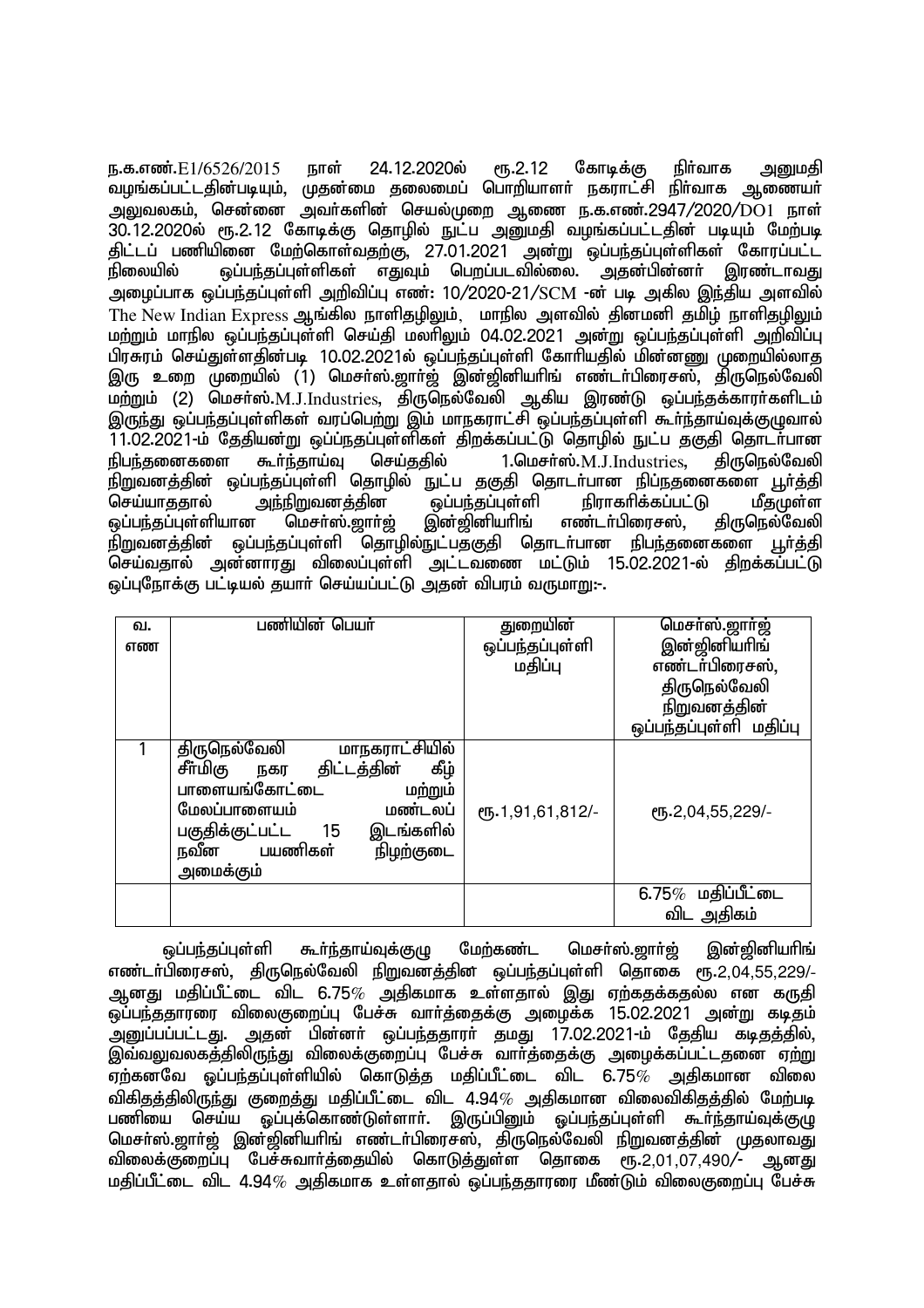வாா்த்தைக்கு அழைக்க 17.02.2021 அன்று கடிதம் அனுப்பப்பட்டது. அதன் பின்னா் <u>ூப்ப</u>ந்ததாரா் தமது 18.02.2021-ம் தேதிய கடிதத்தில், இவ்வலுவலகத்திலிருந்து விலைக்குறைப்பு பேச்சு வார்த்தைக்கு அழைக்கப்பட்டதனை ஏற்று தற்போது மேற்படி பணிக்கு தேவையான பொருட்கள், குறிப்பாக எாி்பொருள் மற்றும் வேலை ஆட்களுக்கான கூலி ஆகியவை சந்தையில் எதிா்பாராதவிதமாக அதிகமாகிவிட்டபடியால் மேலும் விலைக்குறைப்பு செய்ய இயலாது என இறுகியாகவும், முடிவாகவும் கெரிவிக்குள்ளார்.

் எனவே, 18.02.2021-ம் தேதிய ஒப்பந்தப்புள்ளி கூர்ந்தாய்வுக் குழு கூட்ட<br>நடவடிக்கையில் மெசா்ஸ்.ஜாா்ஜ் இன்ஜினியாிங் எண்டா்பிரைசஸ், திருநெல்வேலி மெசா்ஸ்.ஜாா்ஜ் இன்ஜினியாிங் எண்டா்பிரைசஸ், நிறுவனத்தின் இரண்டாவது விலைக்குறைப்பு பேச்சுவார்த்தைக்குப் பின் வரும் ஒப்பந்தப்புள்ளி மதிப்பு ரூ.2,01,07,490/- ஆனது மதிப்பீட்டை விட 4.94 $\%$  கூடுகலான ஒப்பந்கப்பள்ளியை மாமன்றம் முடிவு செய்யலாம் என பரிந்துரை செய்துள்ளதின்படி மாமன்றத்தின் அறுமதிக்கும் முடிவிற்கும்.

## அலுவலகக் குறிப்பு:

அ) திருநெல்வேலி மாநகராட்சியில் சீா்மிகு நகர திட்டத்தின் கீழ் பாளையங்கோட்டை மற்றும் மேலப்பாளையம் மண்டலப் பகுதிக்குட்பட்ட 15 இடங்களில் நவீன பயணிகள் நிழற்குடை ் அமைக்கும் பணி அத்தியாவசியமான பணியாக இருப்பத<u>ாலு</u>ம், திட்டப்பணியாக இருப்பதாலும், பொதுமக்கள் நலன் கருதி மேற்படி பணியினை மேற்கொள்ள வேண்டியிருப்பதாலும், தமிம்நாடு நகா்ப்புற உள்ளாட்சிகளுக்கான பொறியியல் நடைமுறை நுால் தொகுப்பு-1, அத்தியாயம் 2, உட்பிரிவு 2.7.2-ன்படி ஒப்பந்தப்புள்ளி முதல் அழைப்பில் கூட மதிப்பீட்டை விட 5 $\%$  வரை கூடுகலாக பெறப்படும் ஒப்பந்தப்புள்ளிகளை ஒப்பக் கொள்வதற்கு மாமன்றம் அறையதிக்கலாம் என வழிவகை செய்யப்பட்டுள்ளதாலும். 18.02.2021-ம் தேகிய ஒப்பந்தப்புள்ளி கூர்ந்தாய்வுக் குழு கூட்ட நடவடிக்கையில் மெசா்ஸ்.ஜாா்ஜ் இன்ஜினியாிங் எண்டா்பிரைசஸ், திருநெல்வேலி நிறுவனத்தின் இரண்டாவது விலைக்குறைப்பு பேச்சுவார்த்தைக்குப் பின் வரும் ஒப்பந்தப்புள்ளி  $\mu$ நிப்பு ரூ.2,01,07,490/- ஆனது மதிப்பீட்டை விட 4.94 $\%$  கூடுதலான ஒப்பந்தப்பள்ளியை மாமன்றம் முடிவு செய்யலாம் என பரிந்துரை செய்துள்ளதின்படி மாமன்றம் ஒப்புக் கொண்டு அனுமதிக்கலாம்.

ஆ) மேற்படி பணியின் மதிப்பிட்டுத் தொகை ரூ.212.00 இலட்சத்திற்கு திருநெல்வேலி சீர்மிகு நகர திட்டத்தின் கீம் ஒதுக்கீடு செய்யப்பட்ட தொகை போக கூடுதலாகும் தொகையை மாநகராட்சி பொது நிதியிலிருந்து மேற்கொள்வதற்கும் மாமன்றம் அனுமதி வழங்கலாம்.

 $\frac{1}{2}$ ரிப்பானம் எண்

அலுவலகக் குறிப்பு அங்கீகரிக்கப்படுகிறது

(ஒ.பு.அ.எண். 10/திருநெல்வேலி சீர்மிகு நகர நிறுவனம்/2020-21/SCM)

8) திருநெல்வேலி மாநகராட்சியில் சீர்மிகு நகர திட்டத்தின் கீழ் கருப்பந்துறை மற்றும் வண்ணாா்பேட்டை (3 பகுதிகளில்) சலவை நிலையம் அமைத்தல் பணிக்கு ரூ.4.20 கோடி மதிப்பீட்டில் மேற்கொள்வதற்கு 11 வது சீர்மிகு நகர இயக்குநர்கள் கூட்டத்தில் வரிசை எண்.4ல் தீர்மானிக்கப்பட்டதின் அடிப்படையிலும், நகராட்சி நிர்வாக ஆணையர், சென்னை அவர்களின் செயல்முறை ஆணை ந.க.எண்.14595/2018/IHSDP-3-1 நாள் 29.09.2020ல் ரூ.4.20 கோடிக்கு நிர்வாக அனுமதி வழங்கப்பட்டதின்படியும், முதன்மை தலைமைப் பொறியாளர் நகராட்சி நிர்வாக ஆணையா் அலுவலகம், சென்னை அவா்களின் செயல்முறை ஆணை ந.க.எண்.1473/2020/DO2 நாள் 20.10.2020ல் தொழில் நுட்ப அனுமதி வழங்கப்பட்டதின் படியும் மேற்படி திட்டப்பணியினை மேற்கொள்வதற்கு ஒப்பந்தப்புள்ளி அறிவிப்பு எண்: 08/2020-21/SCM -ன் படி அகில இந்திய அளவில் The New Indian Express ஆங்கில நாளிகுமிலும் மற்றும் மாநில அளவில் தினமணி தமிழ் நாளிதமில் 24.12.2020 அன்றும் மற்றும் மாநில ஒப்பந்தப்புள்ளி செய்தி மலரில் 31.12.2020 அன்றும் ஒப்பந்தப்புள்ளி அறிவிப்பு பிரசுரம் செய்துள்ளதின்படி 27.01.2021ல்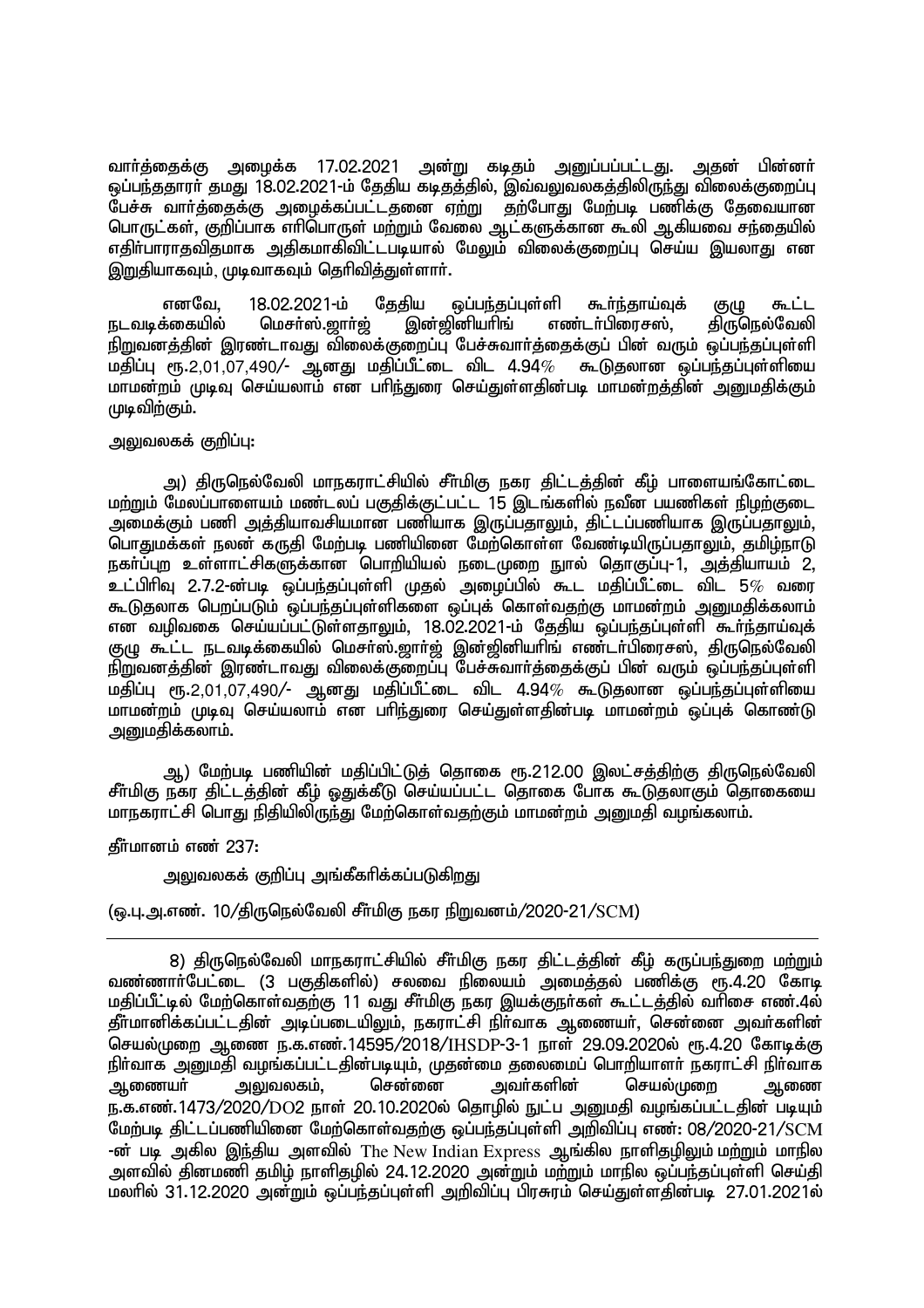ஒப்பந்தப்புள்ளி கோரப்பட்டு பின்னா் நிா்வாக காரணங்களால் ஒப்பந்தப்புள்ளி பெறப்படும் நாள் 18.02.2021 வரை நீட்டிக்கப்பட்டு ஒப்பந்தப்புள்ளி கோரியதில் மின்னணு முறையில்லாத இரு உறை முறையில் (1) M/s.GV Constructions, Namakkal மற்றும் (2) M/s.Smart Infratech<br>Developers, Erode ஆகிய இரண்டு ஒப்பந்தக்காரர்களிடம் இருந்து ஒப்பந்தப்பள்ளிகள்  $D$ evelopers, Erode ஆகிய இரண்டு ஒப்பந்தக்காரர்களிடம் இருந்து பெறப்பட்டது. மேற்படி இரண்டு ஒப்பந்தப்புள்ளிகளின் தொழில்நுட்ப தகுதிகள் குறித்து ஒப்பந்தப்புள்ளி கூர்ந்தாய்வுக் குழுவால் 23.02.2021-ல் திறக்கப்பட்டு பரிசீலனை செய்யப்பட்டதில் M/s.Smart Infratech Developers, Erode ஒப்பந்த நிறுவனத்தின் ஒப்பந்தப்புள்ளி தொழில் நுட்ப தகுதி தொடர்பான ஒப்பந்தப்புள்ளி நிபந்தனைகளை பூர்த்தி செய்யாததால் ஒப்ப்நதப்புள்ளி கூர்ந்தாய்வுக் குழு கூட்ட நடவடிக்கை நாள் 23.02.2021ன்படி M/s.Smart Infratech Developers.  $E$ rode நிறுவனத்தின் ஒப்பந்தப்புள்ளி நிராகரிக்கப்பட்டது. மீதமுுள்ள ஒரே ஒரு லப்பர்கப்பள்ளியான  $M/s.GV$  Constructions, Namakkal நிறுவனத்தின் ஒப்பந்தப்புள்ளி தொழில் .<br>நுட்ப தகுதி தொடர்பான நிபந்தனைகளை பூர்த்தி செய்தமையால் மேற்படி நிறுவனத்தின் விலை .<br>அட்டவணை மட்டும் 24.02.2021ம் தேதியன்று திறக்கப்பட்டு ஒப்புநோக்கு பட்டியல் தயார். செய்யப்பட்டு அகன் விபாம் வருமாறு:-

| வ.<br>எண் | பணியின் பெயர்                                                                                                                                               | துறையின்<br>ஒப்பந்தப்புள்ளி<br>மதிப்பு | M/s.GV Constructions,<br>Namakkal<br><u>நிறுவனத்தின்</u><br>ஒப்பந்தப்புள்ளி மதிப்பு |
|-----------|-------------------------------------------------------------------------------------------------------------------------------------------------------------|----------------------------------------|-------------------------------------------------------------------------------------|
|           | திருநெல்வேலி மாநகராட்சியில்<br>சீர்மிகு நகர திட்டத்தின்<br>கீழ்<br>கருப்பந்துறை<br>மற்றும்<br>வண்ணார்பேட்டை<br>΄3<br>பகுதிகளில்)<br>சலவை நிலையம்<br>அமைத்தல | СПБ-3,90,63,307/-                      | СПБ.4,29,65,112/-                                                                   |
|           |                                                                                                                                                             |                                        | $9.99\%$ மதிப்பீட்டை<br>விட அதிகம்                                                  |

 $\ddot{\varphi}$ ப்பந்தப்புள்ளி கூர்ந்தாய்வுக்குமு  $M/s.GV$  Constructions, Namakkal நிறுவனத்தின் ஒப்பந்தப்புள்ளி தொகை ரூ.4,29,65,112/- ஆனது மதிப்பீட்டை விட 9.99 $\%$  அதிகமாக .<br>உள்ளதால் இது ஏற்கதக்கதல்ல என கருதி ஒப்பந்ததாரரை விலைகுறைப்பு பேச்சு வார்த்தைக்கு அழைக்க 24.02.2021 அன்று கடிதம் அனுப்பப்பட்டது. அதன் பின்னா் ஒப்பந்ததாரா் தமது<br>25.02.2021-ம் தேகிய கடிதத்தில், இவ்வலுவலகத்திலிருந்து விலைக்குறைப்பு பேச்சு தேதிய கடிதத்தில், இவ்வலுவலகத்திலிருந்து விலைக்குறைப்பு பேச்சு வார்க்கைக்கு அமைக்கப்பட்டதனை எற்று எற்கனவே ஒப்பந்தப்புள்ளியில் கொடுக்கு மகிப்பீட்டை விட 9.99 $\%$  அதிகமான விலைவிகிதத்திலிருந்து குறைத்து மதிப்பீட்டை விட 4.95 $\%$ (ரூ.4.09.97.310/-) அதிகமான விலைவிகிதத்தில் மேற்படி பணியினை செய்வதற்கு சம்மதம் .<br>தெரிவித்தும் தற்போது பணிக்கு தேவையான பொருட்கள், எரிபொருள் மற்றும் போக்குவரத்து<br>செலவினம் அகிகமாகி விட்டபடியாலம். மேலம் விலைக்குறைப்ப செய்ய இயலாகட என மேலம் விலைக்குறைப்ப செய்ய இயலாகு என இறுதியாகவும், முடிவாகவும் தெரிவிக்குள்ளார்.

எனவே, 25.02.2021-ம் தேதிய ஒப்பந்தப்புள்ளி கூர்ந்தாய்வுக் குமு கூட்ட நடவடிக்கையில்  $M/s. GV$  Constructions, Namakkal நிறுவனத்தின் விலைக்குறைப்பு ்பேச்சுவாா்த்தைக்குப் பின் வரும் ஒப்பந்தப்புள்ளி மதிப்பு ரூ.4,09,97,310/- ஆனது மதிப்பீட்டை விட 4.95 $\%$  கூடுதலான ஒப்பந்தப்புள்ளியை மாமன்றம் முடிவு செய்யலாம் என பரிந்துரை செய்துள்ளதின்படி மாமன்றத்தின் அனுமதிக்கும் முடிவிற்கும்.

அலுவலகக் குறிப்ப $:$ 

அ) திருநெல்வேலி மாநகராட்சியில் சீா்மிகு நகர திட்டத்தின் கீழ் கருப்பந்துறை மற்றும் வண்ணார்பேட்டை (3 பகுதிகளில்) சலவை நிலையம் அமைத்தல் பணி அத்தியாவசியமான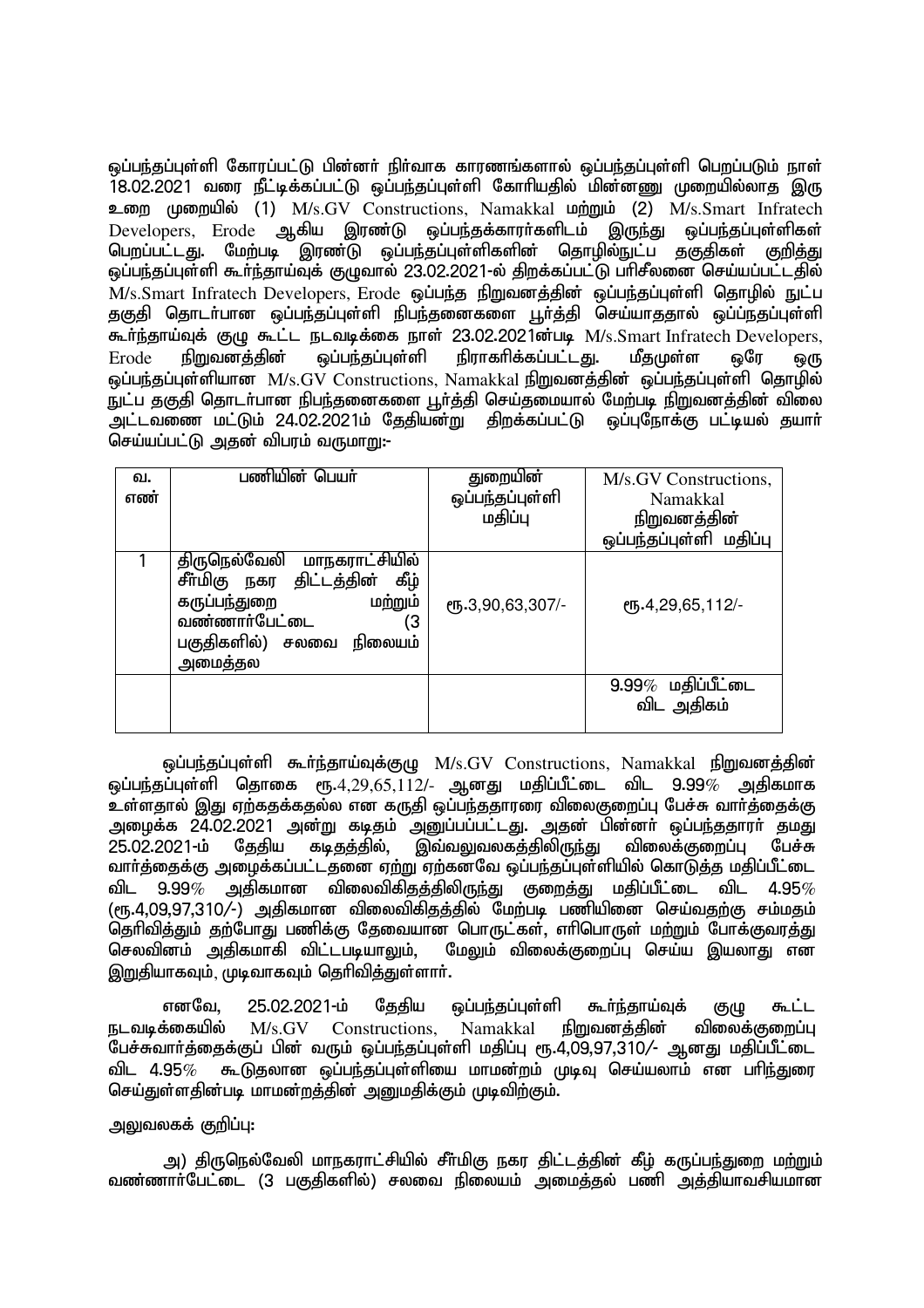பணியாக இருப்பதாலும், திட்டப்பணியாக இருப்பதாலும், பொதுமக்கள் நலன் கருதி மேற்படி பணியினை மேற்கொள்ள வேண்டியிருப்பதாலும், தமிழ்நாடு நகர்ப்புற உள்ளாட்சிகளுக்கான பொறியியல் நடைமுறை நுால் தொகுப்பு-1, அத்தியாயம் 2, உட்பிரிவு 2.7.2-ன்படி ஒப்பந்தப்புள்ளி  $\mu$ தல் அமைப்பில் கூட மதிப்பீட்டை விட 5 $\%$  வரை கூடுதலாக பெறப்படும் ஒப்பந்தப்புள்ளிகளை .<br>ஒப்புக் கொள்வதற்கு மாமன்றம் அனுமதிக்கலாம் என வழிவகை செய்யப்பட்டுள்ளதா<u>லு</u>ம். 25.02.2021-k; Njjpa xg;ge;jg;Gs;sp \$h;e;jha;Tf; FO \$l;l eltbf;ifapy; M/s.GV  $Constructions, Namakkal$  நிறுவனத்தின் விலைக்குறைப்பு பேச்சுவார்த்தைக்குப் பின் வரும்  $\tilde{\omega}$ ப்பந்தப்புள்ளி மதிப்பு ரூ.4,09,97,310/- ஆனது மதிப்பீட்டை விட 4.95 $\%$  கூடுதலான .<br>ஒப்பந்தப்புள்ளியை மாமன்றம் முடிவு செய்யலாம் என பரிந்துரை செய்துள்ளகின்படி மாமன்றம் .<br>ஒப்புக் கொண்டு <u>அனும</u>திக்கலாம்.

ஆ) மேற்படி பணியின் மதிப்பிட்டுத் தொகை ரூ.420.00 இலட்சத்திற்கு திருநெல்வேலி சீர்மிகு நகர திட்டத்தின் கீழ் ஒதுக்கீடு செய்யப்பட்ட தொகை போக கூடுதலாகும் தொகையை மாநகராட்சி பொது நிதியிலிருந்து மேற்கொள்வதற்கும் மாமன்றம் அனுமதி வழங்கலாம்.

தீர்மானம் எண் 238:

அலுவலகக் குறிப்பு அங்கீகரிக்கப்படுக<u>ிறத</u>ு

(ஒ.பு.அ.எண். 8/திருநெல்வேலி சீர்மிகு நகர நிறுவனம்/2020-21/SCM)

9) திருநெல்வேலி மாநகராட்சியின் வருவாய் மற்றும் மூலதன நிதி, குடிநீர் மற்றும் the first state of the state of the state of the state of the state of the state of the state of the state of t<br>மடிகால் நிதி மற்றும் ஆரம்ப கல்வி நிதியின் 2020 -2021ம் ஆண்டிற்கான திருத்திய வரவு செலவு கிட்ட மகிப்பீடு மற்றும் 2021-2022ம் ஆண்டுக்குரிய உக்கேச வரவு செலவு கிட்ட மதிப்பீடு ஆகியவை மாமன்றத்தின் பார்வைக்கும் ஒப்புதலுக்கும்.

# அலுவலகக்குறிப்பு**:**

திருநெல்வேலி மாநகராட்சியின் வருவாய் மற்றும் மூலதன நிதி, குடிநீர் மற்றும் வடிகால் நிதி மற்றும் ஆரம்ப கல்வி நிதியின் 2020-2021ம் ஆண்டிற்கான திருத்திய வரவு செலவு திட்ட மதிப்பீடு மற்றும் 2021-2022ம் ஆண்டுக்குரிய உத்தேச வரவு செலவு திட்ட மதிப்பீடுகளை மாமன்றம் பார்வையிட்டு ஒப்புதல் வழங்கலாம்.

தீர்மானம் எண் 239:

அலுவலகக் குறிப்பு அங்கீகரிக்கப்படுகிறது

 $(B1/6149/2020$ -யை.அ)

10) திருநெல்வேலி மாநகராட்சி, திருநெல்வேலி மண்டலம் அலகு <u>அலு</u>வலகம் ம<u>ற்று</u>ம் ஆரம்ப சுகாதார நிலையம் அமைந்துள்ள கட்டிடத்தில் சீா்மிகு நகரம் கிட்டத்தின் கீழ் பல ு, .<br>அடுக்கு இரு சக்கர வாகன <u>நிறுத்து</u>மிடம் அமைக்கப்பட உள்ள இடத்தில் பிரித்து எடுக்கப்பட்ட பழைய உபயோகப்படுத்த இயலாத நிலையில் உள்ள பழைய சாமான்களை அப்புறப்படுத்த பொது ஏலம் மற்றும் ஒப்பந்தப்புள்ளி மூலம் எடுத்து செல்ல 18.02.2021 அன்று நடைபெற்ற பொது ஏலம் / ஒப்பந்தப்புள்ளியில் 63 பேர்களில் 45 பேர்கள் மட்டும் எலக்கில் கலந்து கொண்டுள்ளனர். அதில் 10 பேர்கள் மட்டும் கீழ்க்கண்டவாறு ஏலக்கேள்வி கேட்டுள்ளார்கள். மேலும்  $\tilde{\bm{\omega}}$ ப்பந்தப்புள்ளி ஏதும் வரப்பெற்றவில்லை.

மேற்படி ஏலக்கேள்வி கேட்டுள்ள விபரம் பின்வருமாறு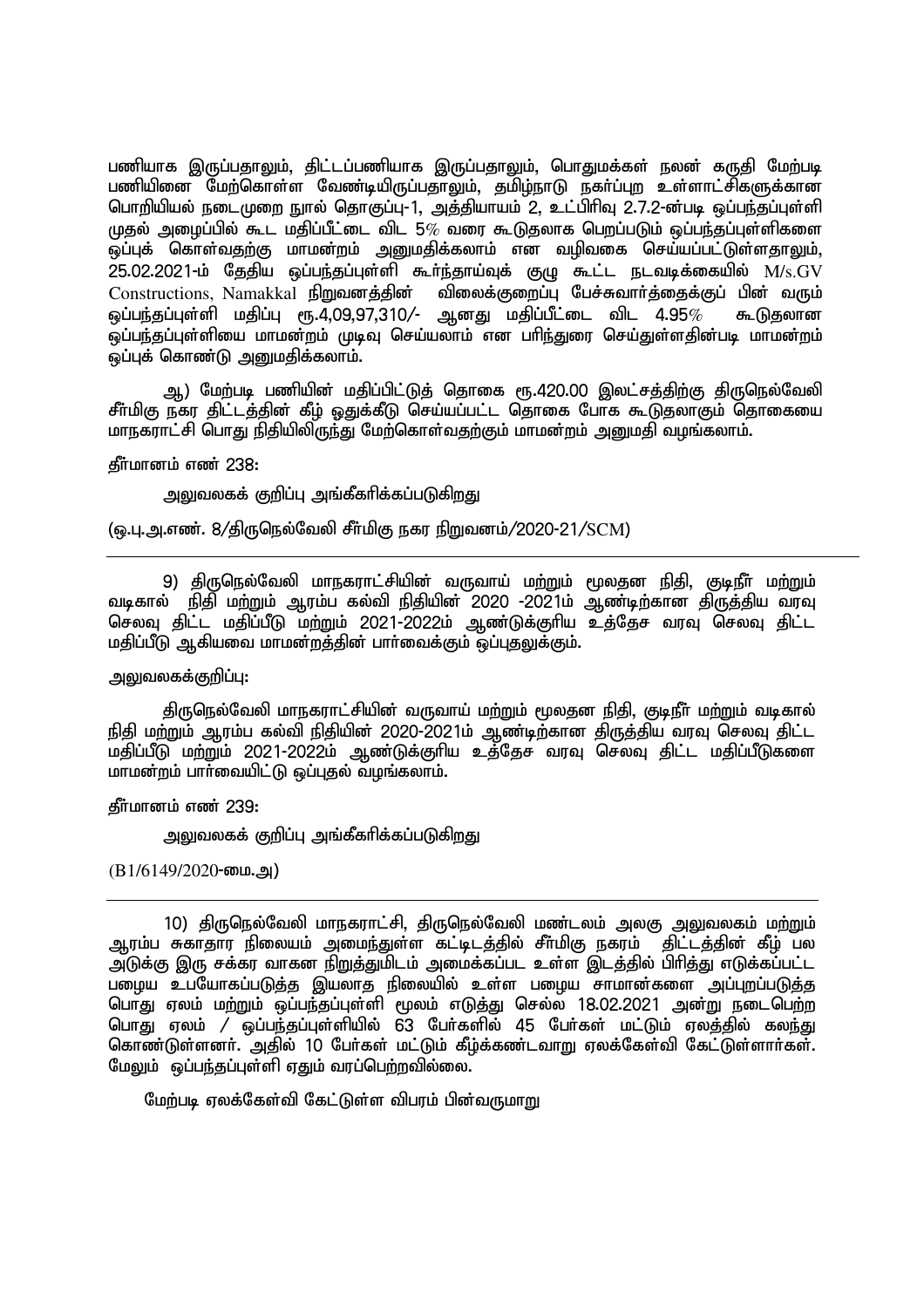| வ.               | பெயர் மற்றும் முகவரி                             | குறுமத்  | ஏலம் கேட்கப்பட்ட      |
|------------------|--------------------------------------------------|----------|-----------------------|
| எண்              |                                                  | தொகை     | தொகை விபரம்           |
|                  |                                                  | ரூ.      | ரூ.                   |
| $\overline{1}$ . | திரு.மு.சுப்பிரமணியன்                            | 44,515/- | 46500/-               |
|                  | MSK இரும்புகடை                                   |          |                       |
|                  | 26-10 சிவசக்தி ரோடு                              |          |                       |
|                  | திருநெல்வேலி -1                                  |          |                       |
| 2.               | திரு.ஜி.ஜெயசீலன்                                 | 44,515/- | 49,200/-              |
|                  | .<br>7-296 பிள்ளையாா் கோவில் தெரு திம்மராஜபுரம், |          | 50,700/-              |
|                  | பாளையங்கோட்டை.                                   |          |                       |
| $\overline{3}$   | திரு.எம்.செய்யதலி                                | 44,515/- | $49,000$ <sup>-</sup> |
|                  | 19பி-1 பிச்சிவனத்தெரு                            |          |                       |
|                  | பாளையங்கோட்டை                                    |          |                       |
| $\overline{4}$   | திரு.பி.பரமசிவன்                                 | 44,515/- | 49,300/-              |
|                  | 1172 மகிழ்ச்சிநகர்                               |          | 49,600/-              |
|                  | என்.ஜி.ஓ. காலனி                                  |          | 49,800/-              |
|                  | பெருமாள்புரம்                                    |          | 50,600/-              |
|                  | திருநெல்வேலி                                     |          | 50,800/-              |
| 5                | திரு.கே.ராஜேந்திரன                               | 44,515/- | 45,000/-              |
|                  | அதிா்ஷ்டம் டிரேடா்ஸ்                             |          | 49,100/-              |
|                  | 9 பெரியாா் பாலம் கீழ்புறம் வெளிவீதி (ஹீரா நகா்)  |          | 49,500/-              |
|                  | மதுரை                                            |          | 49,900/-              |
| $\overline{6}$   | திரு.கே.சீனிவாசன்                                | 44,515/- | 49,700/-              |
|                  | 54 காா்ப்ரேஷன் லாாி நிலையம்                      |          |                       |
|                  | மேலவாசல் மதுரை                                   |          |                       |
| 7                | திரு.எம். சாகுல்ஹமீது                            | 44,515/- | 45,500/-              |
|                  | 11-5 காயிதேமில்லத் நகர் 5வதுதெரு                 |          | 49,400/-              |
|                  | கீழவெளிவீதி, மதுரை -1                            |          |                       |
| $\overline{8}$   | திரு.ஏ.அருள்செல்வன்                              | 44,515/- | 46,500/-              |
|                  | 51ஏ மேட்டுத்தெரு                                 |          | 50,500/-              |
|                  | திருநெல்வேலி டவுண்                               |          |                       |
| $\overline{9}$   | திரு.ஏ.பாண்டி                                    | 44,515/- | 50,000/-              |
|                  | என்.ஜி.ஓ காலனி                                   |          |                       |
|                  | திருநெல்வேலி                                     |          |                       |
| $\overline{10}$  | திரு.எஸ்.சோலையப்பன்                              | 44,515/- | 48,500/-              |
|                  | 73 கைலாசபுரம் தெற்கு தெரு                        |          |                       |
|                  | திருநெல்வேலி-1                                   |          |                       |

## ஏலத்தில் கேள்வி கேட்கப்பட்டவிபரம்

மேற்கண்ட ஏலம் தொகைகளில் திரு.பி.பரமசிவன் என்பவர் கேட்டுள்ள ஏலத்தொகையானது, நிர்ணயிக்கப்பட்ட குறுமத்தொகை ரூ.44.515/-யை விட ரூ..6285/-கூடுதலாக ஏலம் கேட்டு மொத்தம் ரூ.50,800/- ஆகும். எனவே ஏல உச்ச கேள்வி கேட்டுள்ள திரு.பி.பரமசிவன் அவா்களுக்கு <u>அனுமதி</u> வழங்க மாமன்றத்தின் பாா்வைக்கும், அனுமதிக்கும்

## அலுவலகக்குறிப்பு

பொருளில் குறிப்பிட்டுள்ளவாறு திருநெல்வேலி மாநகராட்சி, திருநெல்வேலி வாா்டு அலுவலகத்தில் 18.02.2021 அன்று நடைபெற்ற பொது ஏலம் மற்றும் ஒப்பந்தப்புள்ளியில் ்திரு.பி.பரமசிவன் என்பவர் கேட்டுள்ள ஏலத்தொகையானது, நிர்ணயிக்கப்பட்ட குறுமத்தொகை &.44.515/-ia tpl &..6285/- \$Ljyhf Vyk; Nfl;L nkhj;jk; &.50>800/- Mf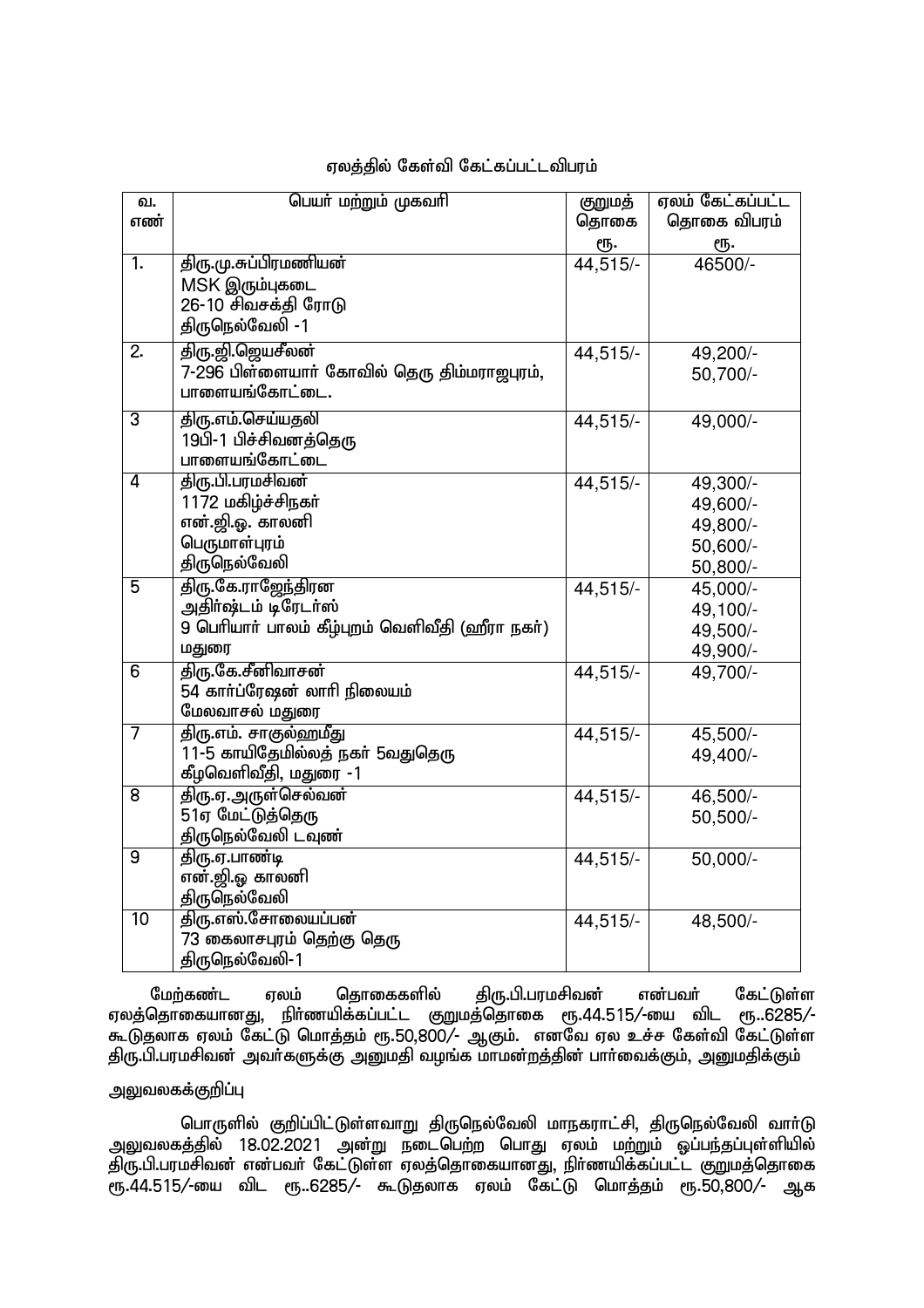உள்ளதால், மேற்படி உச்ச ஏலக் கேள்வி தொகையினை உறுதி செய்யலாம். மேலும், உச்ச கேள்வி ஏலத் தொகை ரூபாய் 50,800/- க்கு G.S.T.12% ரூபாய் 6096/- ,TDS 2% 1016/-, FSD 1% Rs.508/- ஆக மொத்தம் ரூபாய்.58,420/-ஐ உச்ச ஏலகேள்விதாரா் திரு.பி.பரமசிவன் அலுவலகத்தில் செலுத்திய பின்பு வேலை ஆணை வழங்க மாமன்றம் அறையதி வழங்கலாம்.

கீர்மானம் எண் $240:$ 

அலுவலகக் குறிப்பு அங்கீகரிக்கப்படுகிறது

 $(E1/2372/2020 - \frac{1}{200})$  வார்டு

11) மாமன்றம் தீர்மானம் 349, நாள் 27.12.2012-ல் திருநெல்வேலி மாநகராட்சி, நான்கு .<br>மண்டல அலுவலகப் பகுதிகளிலும் கரும்புக்கடை, மஞ்சள் மற்றும் கிமங்கு வகைகள் வைத்து தற்காலிகமாக வியாபாரம் செய்பவர்களிடம் 01.01.2021 முதல் 18.01.2021 முடிய உள்ள .<br>தினங்களுக்கு மாமன்றம் 2020-ல் நிா்ணயம் செய்த ஆக்கிரமிப்பு கட்டணத் தொகையில் இருந்து  $10\%$  கூடுகல் செய்து கீழ்க்கண்ட மூன்று இனக்கிற்கும் ஆக்கிரமிப்பு கட்டணமாக  $\widetilde{\mathfrak{gl}}$ ர்ணயம் செய்ய மாமன்றத்தின் பாாவைக்கு மற்றும் அனுமதிக்கு

| வ.   | இனம் விவரம்                               | 2020ல்       | 10 சதவீதம் | 2021 <sub>i</sub>                   |
|------|-------------------------------------------|--------------|------------|-------------------------------------|
| எண். |                                           | நிர்ணயிக்கப் | உயர்வு     | ஆண்டிற்கு                           |
|      |                                           | பட்ட         |            | நிர்ணயிக்கப்                        |
|      |                                           | ஆக்கிரமிப்பு |            | படும்                               |
|      |                                           | கட்டணம்      |            | ஆக்கிரமிப்பு                        |
|      |                                           | ரூ           |            | கட்டணம் ரூ                          |
| அ.   | 01.01.2021 முதல் 18.01.2021 முடிய<br>- 18 | 3465         | 347        | er <sub>5</sub> 3812/-              |
|      | தினங்களுக்கு கரும்பு<br>கடை               |              |            |                                     |
|      | ஆக்கிரமிப்பு கட்டணம் 6X6 அளவுள்ள          |              |            |                                     |
|      | காலியிடத்திற்கு                           |              |            |                                     |
| ஆ.   | 10.01.2021 முதல் 18.01.2021<br>(முடிய     | 704          | 70         | <b>е</b> ҧ.774/-                    |
|      | வைக்கப்படும் கரும்பு கடை ஒன்றுக்கு        |              |            |                                     |
|      | ஆக்கிரமிப்பு கட்டணம் 6X6 அளவுள்ள          |              |            |                                     |
|      | காலியிடத்திற்கு (நாள் ஒன்றுக்கு)          |              |            |                                     |
| இ.   | கிழங்குகள்,<br>மஞ்சள்<br>மற்றும்          | 242          | 24         | $e$ <sup>15</sup> <sub>266</sub> /- |
|      | சாலை ஓரங்களில்<br>தற்காலிகமாக             |              |            |                                     |
|      | வியாபாரம் செய்வதற்கு ஆக்கிரமிப்பு         |              |            |                                     |
|      | கட்டணம்<br>6X6<br>அளவுள்ள                 |              |            |                                     |
|      | காலியிடத்திற்கு (நாள் ஒன்றுக்கு)          |              |            |                                     |

<u>அலு</u>வலகக் குறிப்பு:

மேற்கண்ட விவரப்படி 2021ம் ஆண்டு பொங்கல் பண்டிகையை முன்னிட்டு திருநெல்வேலி <u>மாந</u>கராட்சி நான்கு மண்டல அலுவலகப் பகுதிகளிலும் கரும்புகடை, மஞ்சள் மற்றும் கிழங்கு வகைகள் வைத்து தற்காலிகமாக வியாபாரம் செய்பவர்களிடம் 01.01.2021 முதல் 18.01.2021 முடியவுள்ள காலத்திற்கு ஆக்கிரமிப்பு கட்டணம் வசூல் செய்ய மாமன்றம் அனுமதி வழங்கலாம். ு வசா அவசியம் கருகி தனிஅலுவலா் அவா்களின் முன் அறையதி பெற்று நடவடிக்கைகள்  $\widetilde{\mathcal{C}}$ மா்கொள்ளப்பட்டகனை அங்கீகரிக்கலாம்.

கீர்மானம் எண் $241:$ 

அலுவலகக் குறிப்பு அங்கீகரிக்கப்படுகிறது

(ந.க.எண் அ1/10516/2009)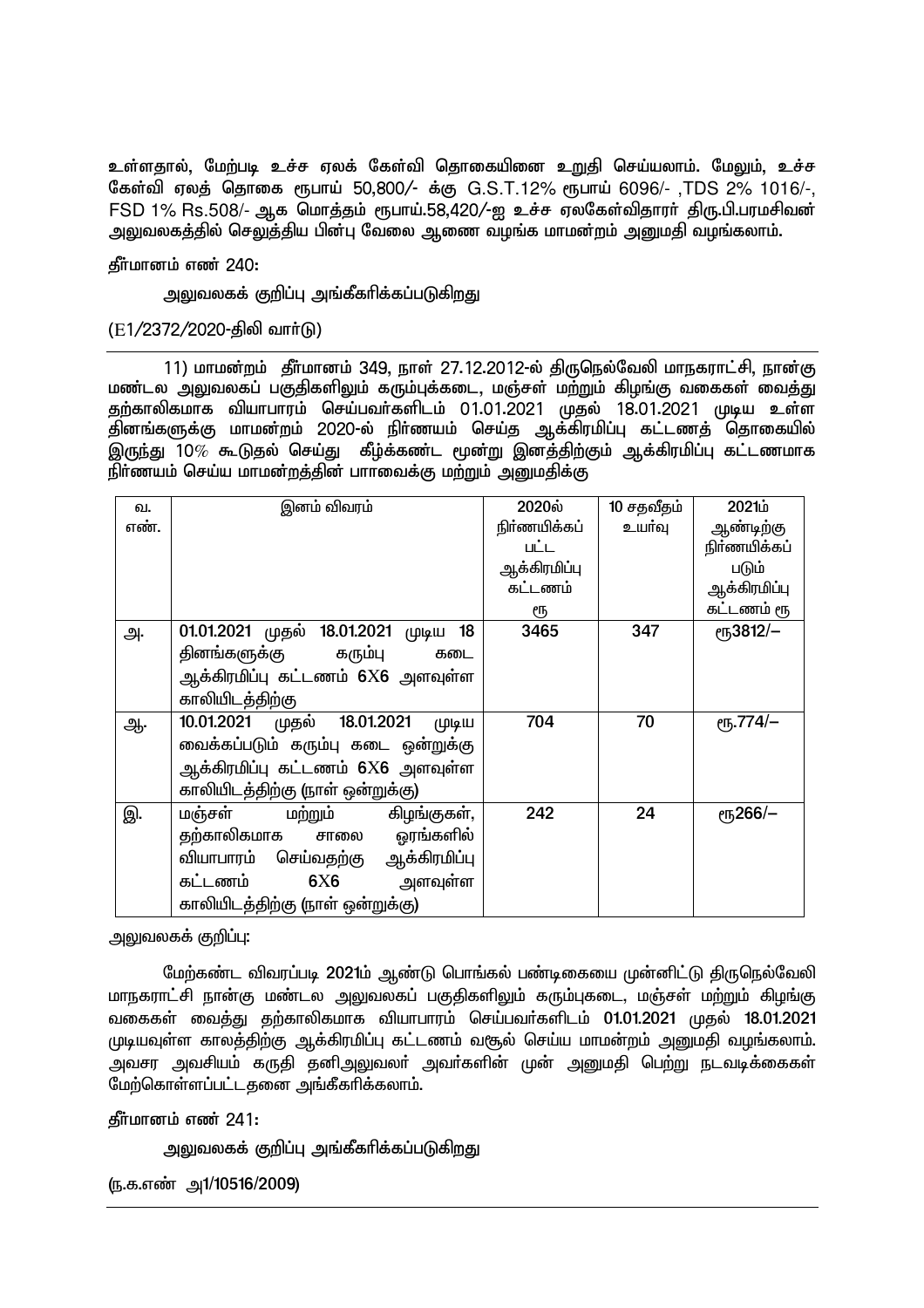12) திருநெல்வேலி மாநகராட்சி, பாளை மண்டலம், வாா்டு எண் 21-ல் ஜான்ஸ் கல்லூரிக்கு தென்புறம் புதிய மின்விளக்கு அமைக்க கேட்டுள்ளபடி மேற்படி இடத்தில் <u>ஏற்</u>கனவே மூன்று மின்கம்பங்கள் தெருவிளக்கு லைன் இல்லாமல் உள்ளன. மேலும் \$Ljyhf ehd;F kpd; fk;gq;fs; iyd; mikj;J nkhj;jk; 7 vz;zk; 20 W LED 7 எண்ணம் அமைத்திடவும் மற்றும் மின்வாரிய பணிகள் மேற்கொள்ளவும் உத்தேச செலவு தொகை ரூ. 1,50,000/-க்கு (ரூபாய் இலட்சத்திற்கு ஐம்பதாயிரம் மட்டும்) மாமன்ற பார்வைக்கும் அனுமதிக்கு வைக்கப்படுகிறது.

#### அலுவலகக் குறிப்பு:

திருநெல்வேலி மாநகராட்சி, பாளை மண்டலம், வாா்டு எண் 21-ல் ஜான்ஸ் கல்லூாிக்கு தென்புறம் புதிய மின்விளக்கு அமைக்க கேட்டுள்ளபடி மேற்படி இடத்தில் ஏற்கனவே மூன்று மின்கம்பங்கள் தெருவிளக்கு லைன் இல்லாமல் உள்ளன. மேலும் கூடுதலாக நான்கு மின் கம்பங்கள் லைன் அமைத்து மொத்தம் 7 எண்ணம் 20 W LED 7 எண்ணம் அமைத்திடவும் மற்றும் மின்வாரிய பணிகள் மேற்கொள்ளவும் உத்தேச செலவு தொகை ரூ.1,50,000/-க்கு (ரூபாய் இலட்சத்திற்கு ஐம்பதாயிரம் மட்டும்) மாமன்றம் அறையதி வழங்கலாம்.

#### தீர்மானம் எண் 242:

அலுவலகக் குறிப்பு அங்கீகரிக்கப்படுகிறது

## (இ2/3023/2020-பாளை)

13) திருநெல்வேலி மாநகராட்சி, மேலப்பாளையம் மண்டலம் வார்டு எண் 26, வள்ளுவர் காலனி விரிவாக்கம் பகுதியில் ஏற்கனவே அமைந்துள்ள மின்கம்பத்தில் தெருவிள்ககு இணைப்பு வயா்கள் அமைத்து 1 எண்ணம் 20 W LED விளக்கு பொருத்திடவும் மற்றும் தமிழ்நாடு மின்உற்பத்தி (ம) பகிர்மான கமகத்திற்கு செலுத்த வேண்டிய உத்தேச செலவினத் njhif &.20000/- (&gha; ,Ugjhapuk; kl;Lk;) khkd;w mDkjpf;F itf;fg;gLfpwJ.

## அலுவலகக்குறிப்பு:

மேற்கண்ட பொருளில் குறிப்பிட்டுள்ள இடத்தில் ஏற்கனவே அமைந்துள்ள மின்கம்பத்தில் 1 எண்ணம் 20 W LED விளக்குகள் பொருத்திடவும் மற்றும் தமிழ்நாடு <u>மின்உற்பத்தி</u> (ம) பகிர்மான கழகத்திற்கு செ<u>லு</u>த்த வேண்டிய செலவுத் தொகை சேர்த்து உத்தேச செலவினத் தொகை ரூ.20000/-க்கு (ரூபாய் இருபதாயிரம் மட்டும்) மாமன்றம் அறைமதி வழங்கலாம்.

கீர்மானம் எண் $243:$ 

அலுவலகக் குறிப்பு அங்கீகரிக்கப்படுகிறது

(இ1/8374/2020-மே.பா.)

14) திருநெல்வேலி மாநகராட்சி பாளை மண்டலம், வார்டு எண் 20-ல் பெரியார் நகர் விவசாய அலுவலகம் எதிரில் உள்ள தெருவில் புதிய தெருவிளக்கு அமைக்குமாறு மனுவில்<br>கேட்டுள்ளபடி, மேற்படி தெருக்களில் எற்கனவே 4 மின்கம்பங்கள் உள்ளன. இவற்றில் .<br>கேட்டுள்ளபடி, மேற்படி தெருக்களில் ஏற்கனவே 4 மின்கம்பங்கள் உள்ளன. தெருவிளக்கு லைன் அமைத்து 20 W LED நான்கு எண்ணம் மின்கம்பத்தில் பொருத்திடவும். மின்வாரியச் செலவு உள்பட உத்தேசம் ரூ.75,000/-க்கு (ரூபாய் எழுபத்தி ஐந்தாயிரம் மட்டும்) மாமன்ற பார்வைக்கும் அறுமதிக்கும் வைக்கப்படுகிறது.

## அலுவலகக் குறிப்பு:

திருநெல்வேலி மாநகராட்சி பாளை மண்டலம், வார்டு எண் 20-ல் பெரியார் நகர் <u>விவசாய அலுவலகம் எதி</u>ரில் உள்ள தெருவில் புதிய தெருவிளக்கு அமைக்குமாறு மனுவில்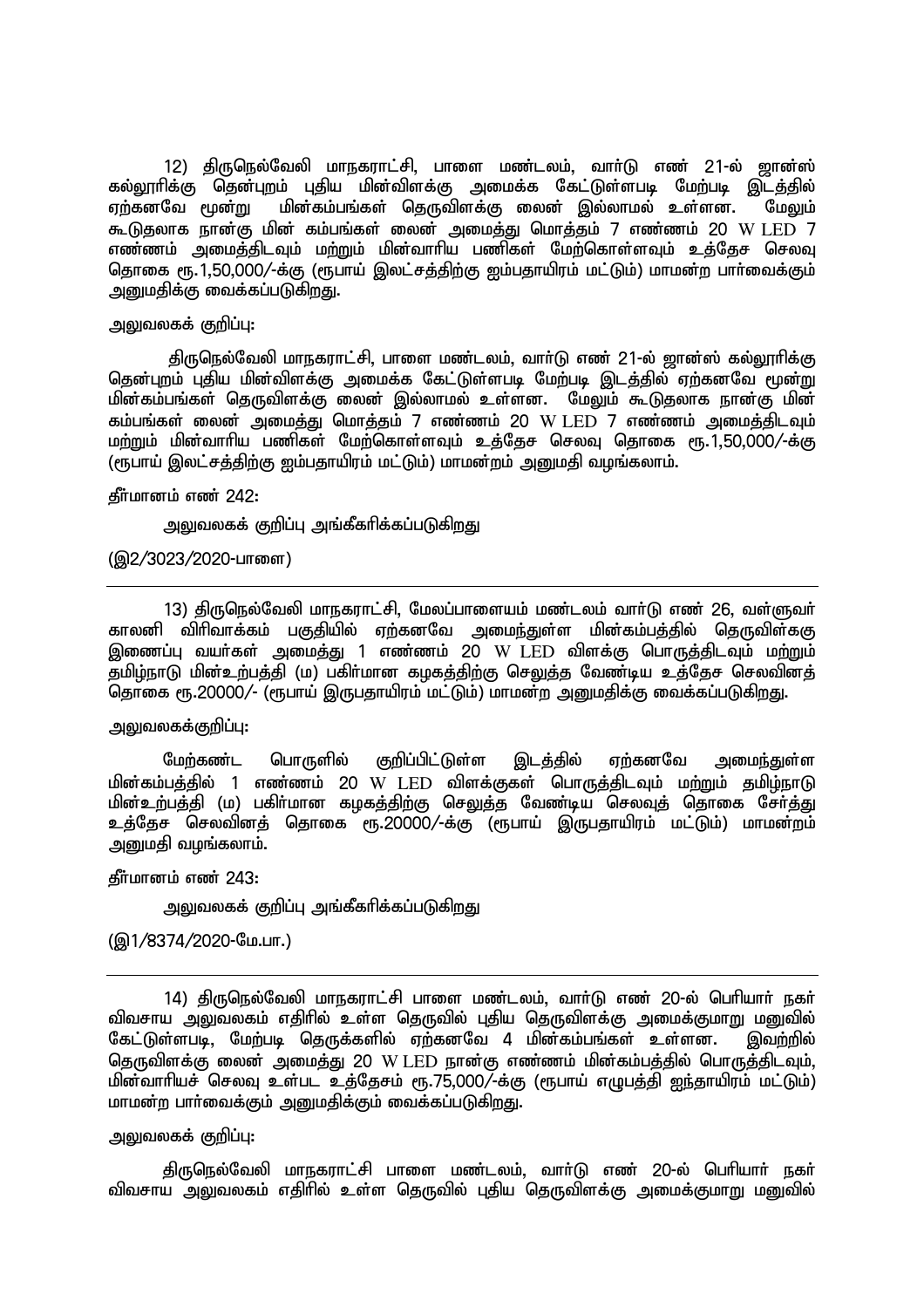கேட்டுள்ளபடி, மேற்படி தெருக்களில் ஏற்கனவே 4 மின்கம்பங்கள் உள்ளன. இவற்றில் தெருவிளக்கு லைன் அமைத்து 20 W LED நான்கு எண்ணம் மின்கம்பத்தில் பொருத்திடவும், மின்வாரியச் செலவு உள்பட உத்தேசம் ரூ.75,000/-க்கு (ரூபாய் எழுபத்தி ஐந்தாயிரம் மட்டும்) மாமன்றம் அறைமதி வழங்கலாம்.

## **தீர்மானம் எண் 244:**

அலுவலகக் குறிப்பு அங்கீகரிக்கப்படுகிறது

(இ2/1907/2020-பாளைவாா்டு)

15) திருநெல்வேலி மாநகராட்சி, பாளை மண்டலம், வார்டு எண் 18-ல் பொது மக்கள் சாா்பாக வரப்பெற்ற மறுவில் கேட்டுள்ளபடி கவிதா நகா் பகுதியில் உள்ள குறுக்குத் தெருவில் மூன்று மின்கம்பங்கள் உள்ளன. தொடவிளக்கு இல்லாமல் மிகவும் இருளாக உள்ளகினால் மேற்குறிப்பிட்ட இடத்தை நேரில் ஆய்வு செய்த போது அவ்விடத்தில் மூன்று மின்கம்பங்கள் உள்ளன. ஆனால் தெருவிளக்கு லைன் இல்லை. எனவே தெருவிளக்கு லைன் அமைத்து 20 W LED 3 எண்ணம் அமைத்திட மின்வாரிய செலவு உள்பட உத்தேச செலவுத் தொகை<br>ரூ.50,000/-க்கு (ரூபாய் ஐம்பதாயிரம் மட்டும்) மாமன்ற பாா்வைக்கும் அனுமதிக்கும் ரு.50,000/-க்கு (ரூபாய் ஐம்பதாயிரம் மட்டும்) மாமன்ற பார்வைக்கும் வைக்கப்படுகிறது.

அலுவலகக் குறிப்பு

திருநெல்வேலி மாநகராட்சி, பாளை மண்டலம், வார்டு எண் 18-ல் பொது மக்கள் சாா்பாக வரப்பெற்ற மனுவில் கேட்டுள்ளபடி கவிதா நகா் பகுதியில் உள்ள குறுக்குத் தெருவில்<br>மூன்று மின்கம்பங்கள் உள்ளன. அனால் தெருவிளக்கு லைன் இல்லை. எனவே ஆனால் தெருவிளக்கு லைன் இல்லை. தெருவிளக்கு லைன் அமைத்து 20 W LED 3 எண்ணம் அமைத்திட மின்வாரிய செலவு உள்பட உத்தேச செலவுத் தொகை ரூ.50,000/-க்கு (ரூபாய் ஐம்பதாயிரம் மட்டும்) மாமன்றம் அனுமதி வமங்கலாம்.

கீர்மானம் எண் $245:$ 

அலுவலகக் குறிப்பு அங்கீகரிக்கப்படுகிறது

(இ2/5515/2020-பாளை வார்டு)

16) திருநெல்வேலி மாநகராட்சி, பாளை மண்டலம் வார்டு எண் 16-ல் அம்பேத்கார் காலனி சுகாதார பணியாளர்கள் குடியிருக்கும் புதிய கட்டிடம அமைந்த இடததில் ஏற்கனவே உள்ள மின்கம்பத்தில் தெருவிளக்கு அமைக்க மனுவில் கேட்டுள்ளபடி சுகாதார பணியாளர் புதிய குடியிருப்பு பகுதியில் ஏற்கனவே நான்கு மின்கம்பங்கள் உள்ளன. தெருவிளக்கு லைன் அமைக்க இருபுறமும் எதிா் எதிராக குடியிருப்பு இருப்பதினால் ஒரே மின்கம்பத்தில் 20 W LED  $(2x4)$  8 எண்ணம் அமைக்கிடவும் மற்றும் மின்வாரிய பணிகள் மேற்கொள்ளவும் உக்கேச செலவுத் தொகை ரூ.75,000/-க்கு (ரூபாய் எழுபத்தி ஐந்தாயிரம் மட்டும்) மாமன்றத்தின் பார்வைக்கும அனுமதிக்கும் வைக்கப்படுகிறது.

## அலுவலகக் குறிப்ப $:$

திருநெல்வேலி மாநகராட்சி, பாளை மண்டலம் வார்டு எண் 16-ல் அம்பேத்கார் காலனி சுகாதார பணியாளர்கள் குடியிருக்கும் புதிய கட்டிடம அமைந்த இடததில் ஏற்கனவே உள்ள <u>மின்கம்பத்தி</u>ல் தெருவிளக்கு அமைக்க மனுவில் கேட்டுள்ளபடி சுகாதார பணியாளா் புதிய குடியிருப்பு பகுதியில் ஏற்கனவே நான்கு மின்கம்பங்கள் உள்ளன. கெருவிளக்கு லைன் அமைக்க இருபுறமும் எதிா் எதிராக குடியிருப்பு இருப்பதினால் ஒரே மின்கம்பத்தில் 20 W LED  $(2x4)$  8 எண்ணம் அமைக்கிடவும் மற்றும் மின்வாரிய பணிகள் மேற்கொள்ளவும் உக்கேச செலவுத் தொகை ரூ.75,000/-க்கு (ரூபாய் எழுபத்தி ஐந்தாயிரம் மட்டும்) மாமன்றம் அனுமதி வழங்கலாம்.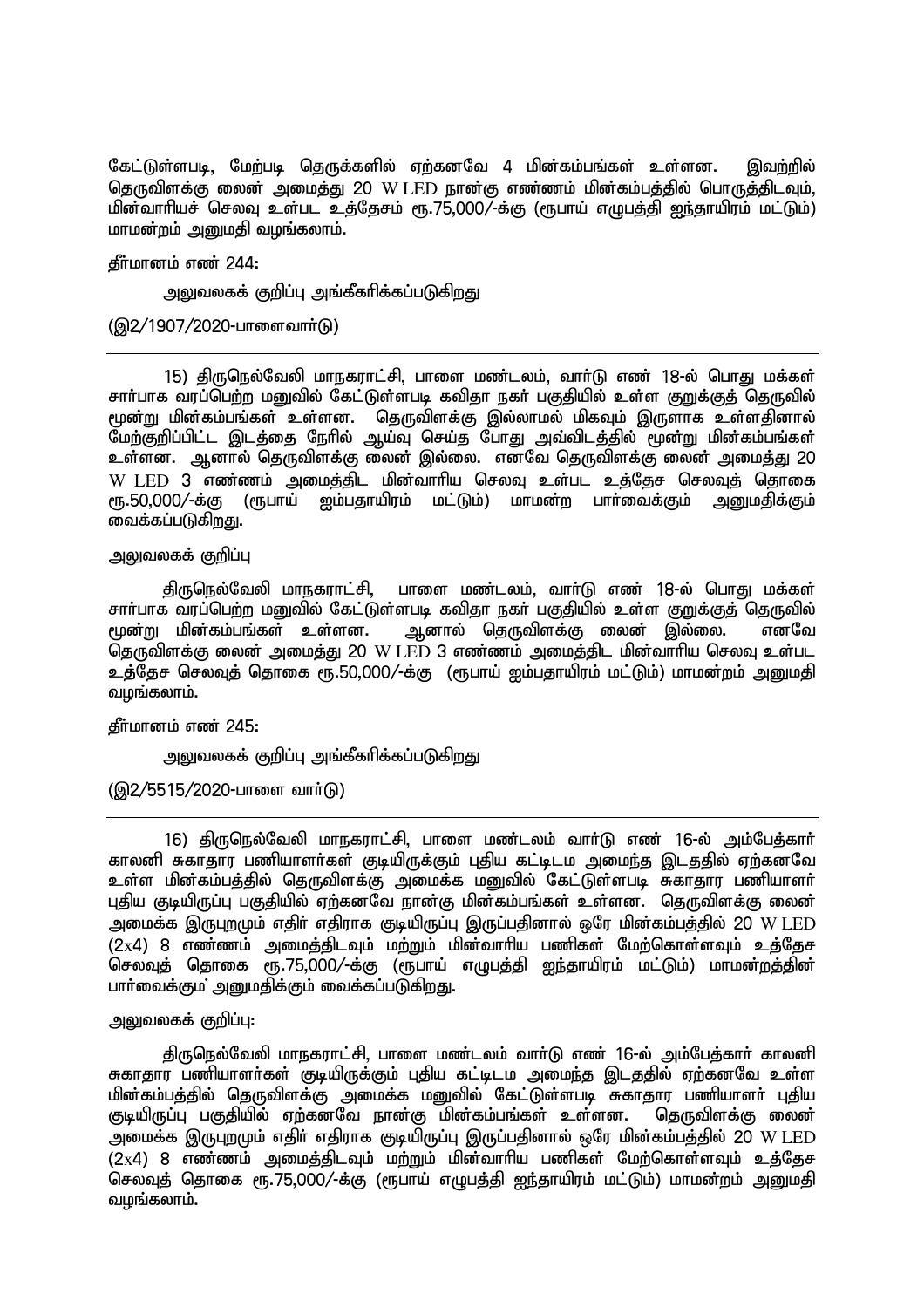கீர்மானம் எண் $246:$ 

அலுவலகக் குறிப்பு அங்கீகரிக்கப்படுக<u>ிறத</u>ு

(இ2/5453/2020-பாளை வார்டு)

17) கிருடுநல்வேலி மாநகராட்சியில் பாளையங்கோட்டை மண்டலக்கில் கீம்க்காணும் பணிகள் மேற்கொள்ள ஒப்பந்ததாரரால் முன்வைப்புத் தொகை செலுத்தப்பட்டுள்ளது. மேற்படி தொகையினை திரும்ப வழங்கக் கேட்டு ஒப்பந்ததாரா் திருமதி.எம்.சிவகாமி அவா்களால் 19.06.2020-ல் சமாப்பிக்கப்பட்டுள்ள விண்ணப்பம் மாமன்றததின் பாா்வைக்கும் அறுமதிக்கும் வைக்கப்படுகிறது.

| Sl.NO.         | Name of work                                | <b>EMD</b> | Main Office Register   |
|----------------|---------------------------------------------|------------|------------------------|
|                |                                             |            | details                |
|                | Addl. Improvement work & electrificiation   | 10000      | Lapsed 2013-14 P.No.32 |
| 2              | work for Low Cost Canten at MKP Hospital    | 10000      | Lapsed 2013-14 P.No.38 |
|                | Campus                                      |            |                        |
| $\mathcal{E}$  | Constn. of Low Cost Canten in Ward No.15    | 10000      | Lapsed 2013-14 P.No.30 |
| $\overline{4}$ | Constn. of Low Cost Canten at MKP           | 10000      | Lapsed 2013-14 P.No.31 |
|                | Hospital                                    |            |                        |
| 5              |                                             | 10000      | Lapsed 2013-14 P.No.31 |
| 6              | Improvement of Low Cost Canteen<br>at       | 10000      | Lapsed 2013-14 P.No.29 |
| 7              | Thimmarajapuram W.No.12                     | 10000      | Lapsed 2013-14 P.No.29 |
| 8              | Constn. of Building for Low cost canteen at | 10000      | Lapsed 2013-14 P.No.34 |
| 9              | Thimmarajapuram in W.No.12                  | 10000      | Lapsed 2013-14 P.No.34 |
|                | Total                                       | 90000      |                        |

அலுவலகக் குறிப்பு:

மேற்கண்ட விபரப்படி உள்ள முன்வைப்புத் தொகைகள் காலங்கடந்த வைப்புத்<br>தொகையாக ரூ.10000/-ஆக உள்ளது. எனவே நகராட்சி நடைமுறை நூல் விதி நகராட்சி நடைமுறை நூல் விதி 7(10)(i)(iii)-ன்படி மொத்த தொகை ரூ.90000/- மட்டும் ஒப்பந்ததாரா் திருமதி.எம்.சிவகாமி <u>அவர்களுக்கு</u> திரும்ப வழங்க மாமன்றம் அறுமதிக்கலாம்.

தீர்மானம் எண் $247:$ 

அலுவலகக் குறிப்பு அங்கீகரிக்கப்படுகிறது

18) திருநெல்வேலி மாநகராட்சிக்கு எதிராக உரிமையியல், குற்றவியல் நீதிமன்றங்களில் தாக்கல் செய்யப்படும் வழக்குகள், மேல்முறையீடுகள் மாநகராட்சி சாா்பில் தாக்கல் செய்யப்படும் உரிமையியல், குற்றவியல் சம்பந்தமான வழக்குகள், மேல்முறையீடுகள், சென்னை உயர்நீதிமன்றம் மற்றும் சென்னை உயர்நீதிமன்றம் மதுரைகிளையில் தாக்கல் செய்யப்படும் நீதிப்பேராணை மனுக்கள், இரண்டாவது மேல்முறையீடுகள், சீராய்வு மனுக்கள் ஆகியவைகளை ் சார்ப் சார்பில் எதிர் வழக்காடும் வகைக்கு மாமன்றத் தீர்மானம் எண் 175, நாள் 30.01.2012-ல் சில வழக்கறிஞா்களை மாநகராட்சி வழக்கறிஞா்களாக நியமித்து தீா்மானம் நிறைவேற்றப்பட்டது.

அதன்படி பாளைங்கோட்டை மண்டலத்திற்கென நியமிக்கப்பட்ட திரு.துரைமுத்துராஜ், மாமன்ற வழக்கறிஞர் அவர்களை மாமன்ற வழக்கறிஞர் பதவியிலிருந்து விடுவிக்கப்பட்டுள்ளது.

பின்னா் பாளையங்கோட்டை மண்டல அலுவலகத்திற்கு நியமிக்கப்பட்ட திரு.எஸ்.ஜேம்ஸ் சௌந்தராஜன், வழக்கறிஞரிடமிருந்து வழக்குகள் குறித்து எவ்வித தொடர் நடவடிக்கைகளோ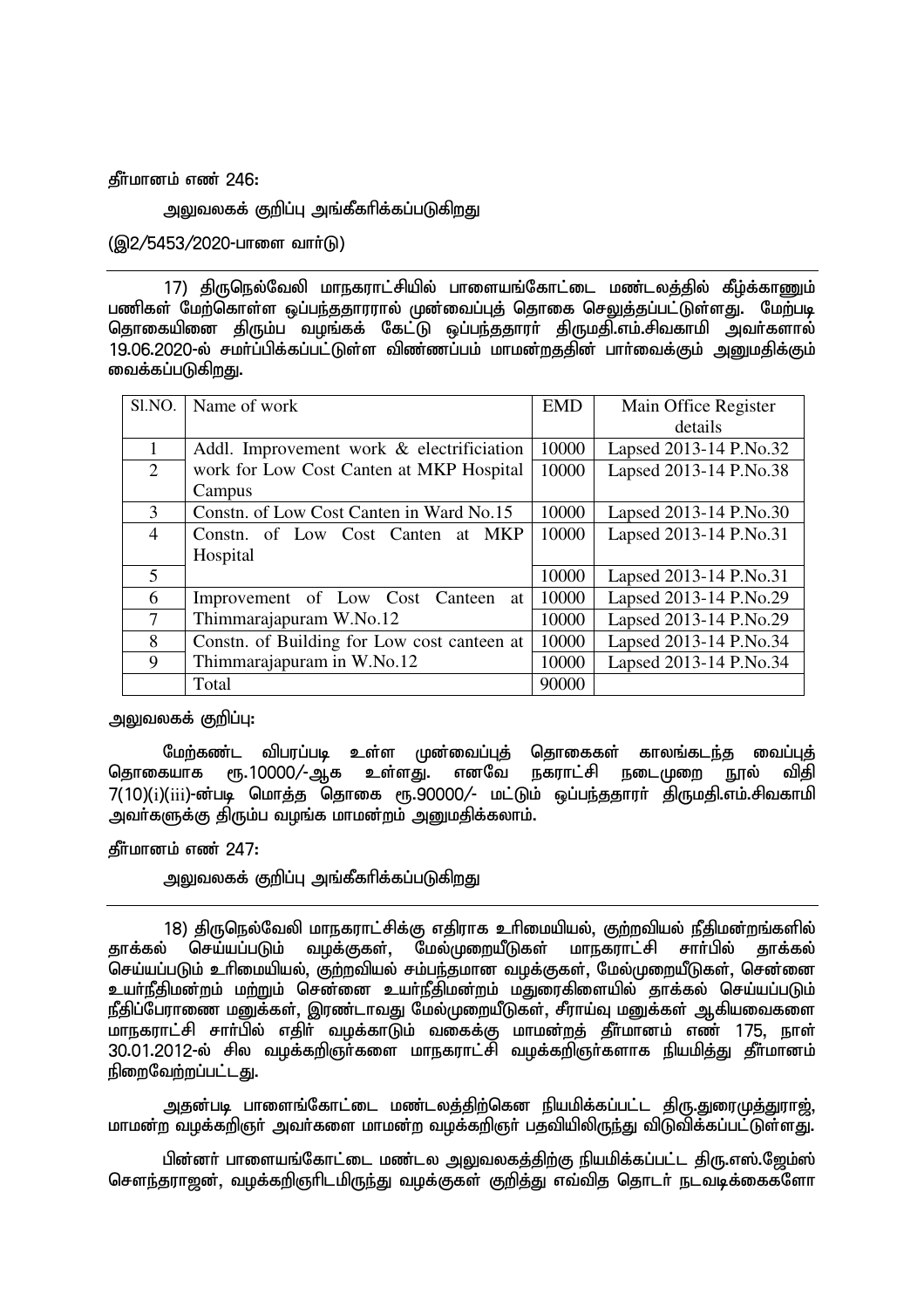கடித போக்குவரத்தோ இல்லையாதலால், தச்சநல்லூர் மண்டலத்திற்கான மாமன்ற வழக்கறிஞர் திரு.எஸ்.எஸ்.சத்தியம் ஆவர்களால் பாளையங்கோட்டை மண்டலத்திற்கான வமக்குகளை கூடுதலாக பார்க்கப்பட்டு வருகிறது.

இந்நிலையில் திரு.எஸ்.மோகன்தன்ராஜ்பாபு தன்னை மாமன்ற வழக்கறிஞராக நியமித்திட வேண்டி விண்ணப்பித்துள்ளார். மேலும் Tirunelveli Bar Association மூலம் .<br>பெறப்பட்ட 20 வருட அனுபவ சான்றிதழை இணைத்துள்ளாா். வழக்குகள் மேலும் அதிகாித்து <u>கொண்டு வரும் சூழ்நிலையுள்ளதால், வழக்குகளை உடனுக்குடன் நிலுவையின்றி முடித்திட</u> VJthf jpU.v];.Nkhfd;jd;uh[;ghG> M.A., B.L., tof;fwpQiu jpUney;Ntyp khefuhl;rp சாா்பாக வழக்காட முதற்கட்டமாக ஓராண்டிற்கு மட்டும் நியமிக்கவும், அன்னாரை<br>பாளையங்கோட்டை மண்டலக்கிா்குட்பட்ட வமக்குகளை பாா்க்கு வாவம் அன்னாாகு பாளையங்கோட்டை மண்டலத்திற்குட்பட்ட<br>செயல்பாடுகள் குறிக்கு கிருப்கி எற்படும் ்குறிக்கு கிருப்கி எற்படும் நிலையில் மேலும் காலநீட்டிப்பு வமங்குவது தொடர்பாக பரிசீலிக்கவும் மாமன்றத்தின் பார்வைக்கும் முடிவுக்கு

### அலுவலகக் குறிப்பு

மேலே பொருளில் கண்ட விபரப்படி மாநகராட்சிக்குப் பொருந்தும் நகராட்சிகளின் நடைமுறை நூல் ஆர்டிக்கல் (Article) 55-5ல் தெரிவிக்கப்பட்டுள்ள நெறிமுறைகளை பின்பற்றி .<br>திருநெல்வேலி மாநகராட்சி பாளையங்கோட்டை மண்டலத்திற்குட்பட்ட மாவட்ட நீதிமன்றம்<br>மற்றும் நுகர்வோர் நீதிமன்ற வழக்குகளை மாநகராட்சி சார்பாக எகிர்வமக்காட ்வழக்குகளை மாநகராட்சி சாா்பாக எதிா்வழக்காட<br>வழக்கறிஞரை ஓராண்டு காலத்திற்கு மாநகராட்சி திரு.எஸ்.மோகன்தன்ராஜ்பாபு வழக்கறிஞரை ஓராண்டு காலத்திற்கு மாநகராட்சி<br>வமக்கறிஞராக நியமிக்கவும் மாநகராட்சி சார்பாக ஆறாாகும் வமக்குகளில் கீர்ப்புரை வழக்கறிஞராக நியமிக்கவும், மாநகராட்சி சார்பாக ஆஜராகும் வழங்கப்பட்ட பின்னர் வழக்கு ஒன்றிற்கு ரூ.2000/- மற்றும் வழக்கு செலவுத் தொகை ரூ.250/-ஆக மொத்தம் ரூ.2250/- வழங்கவும் மாமன்றம் முடிவு செய்யலாம்.

#### கீர்மானம் எண் $248$ :

# அலுவலகக் குறிப்பு அங்கீகரிக்கப்படுகிறது

19) தமிழக அரசின் கொள்கைகளை தீவிரமாக செயல்படுத்தும் விதமாக ஆவின் நிறுவனம் பொது மக்களுக்கு தேவையான பால் மற்றும் பால் உப்பொருட்கள் விநியோகம்<br>செய்து வருகிறது. மேற்கண்ட பணிகளை கீவிரப்படுக்கும் விதமாக கிருநெல்வேலி .<br>செய்து வருகிறது. மேற்கண்ட பணிகளை மாநகராட்சிக்கு உட்பட்ட பகுதிகளில் புதிதாக வடிவமைக்கப்பட்டுள்ள ஆவின் நவீன பார்லர்கள் கிருரெல்வேலி மாநகராட்சி, குச்சநல்லார் மண்டல அலவலகக்கிற்குட்பட்ட கிருநெல்வேலி .<br>டவுண் நயினாா்குளம் அருகில் உள்ள பெட்ரோல் பங்க் எதிாில் உள்ள திருநெல்வேலி மாநகராட்சிக்குட்பட்ட இடத்தில் ஆவின் நவீன பார்லர் 13' x 13' என்ற அளவில் அமைப்பதற்கு அனுமதி வழங்குமாறு மேலாளா் (விற்பனை), திருநெல்வேலி மாவட்ட கூட்டுறவு பால்<br>உற்பக்கியாளா்கள் ஒன்றிய கடிகம் ந.க.எண் 2455/Mko/2020, கேகி 19.02.2021ல் ைன்றிய கடிகம் ந.க.எண் 2455/Mk*9*/2020, கேகி 19.02.2021ல் கோரப்பட்டுள்ளகு.

இளநிலைப் பொறியாளர் இடத்தினை நேரில் ஆய்வு செய்து. 13'  $\mathrm{x}$  8' என்ற அளவில் இடம் ஒதுக்கீடு செய்வது குறித்தும் உதவி வருவாய் அலுவலர் அறிக்கையில் மாதம் ஒன்றிற்கு மாகு வாடகையாக ரூ.3500/-ஐ அறுமதிப்பது குறித்தும் மாமன்றத்தின் அறுமதிக்கும் பார்வைக்கும்

## ுலவலகக் குறிப்ப

மேற்படி பொருளில் குறிப்பிட்டுள்ளவாறு திருநெல்வேலி மாநகராட்சி, தச்சநல்லூா் மண்டல அலவலகத்திற்குட்பட்ட திருநெல்வேலி டவுண் நயினாா்குளம் அருகில் உள்ள பெட்ரோல் பங்க் எதிரில் திருநெல்வேலி மாநகராட்சிக்குட்பட்ட இடத்தில் ஆவின் நவீன பாா்லா்  $13^{\prime}$   $\,$   $\rm x$   $\,$   $\rm 8^{\prime}$  என்ற அளவில் அமைப்பதற்கு இடம் ஒதுக்கீடு செய்யவும், மாதம் ஒன்றிற்கு மாத வாடகை ரூ.3500/-ஐ பிரதி மாதம் 10ம் கேதிக்குள் செலுக்க வேண்டும் எனவும் மேலும் மாநகராட்சியின் குத்தகை இனங்களுக்கான பொது மற்றும் சிறப்பு நிபந்தனைகளுக்கு உட்பட்டு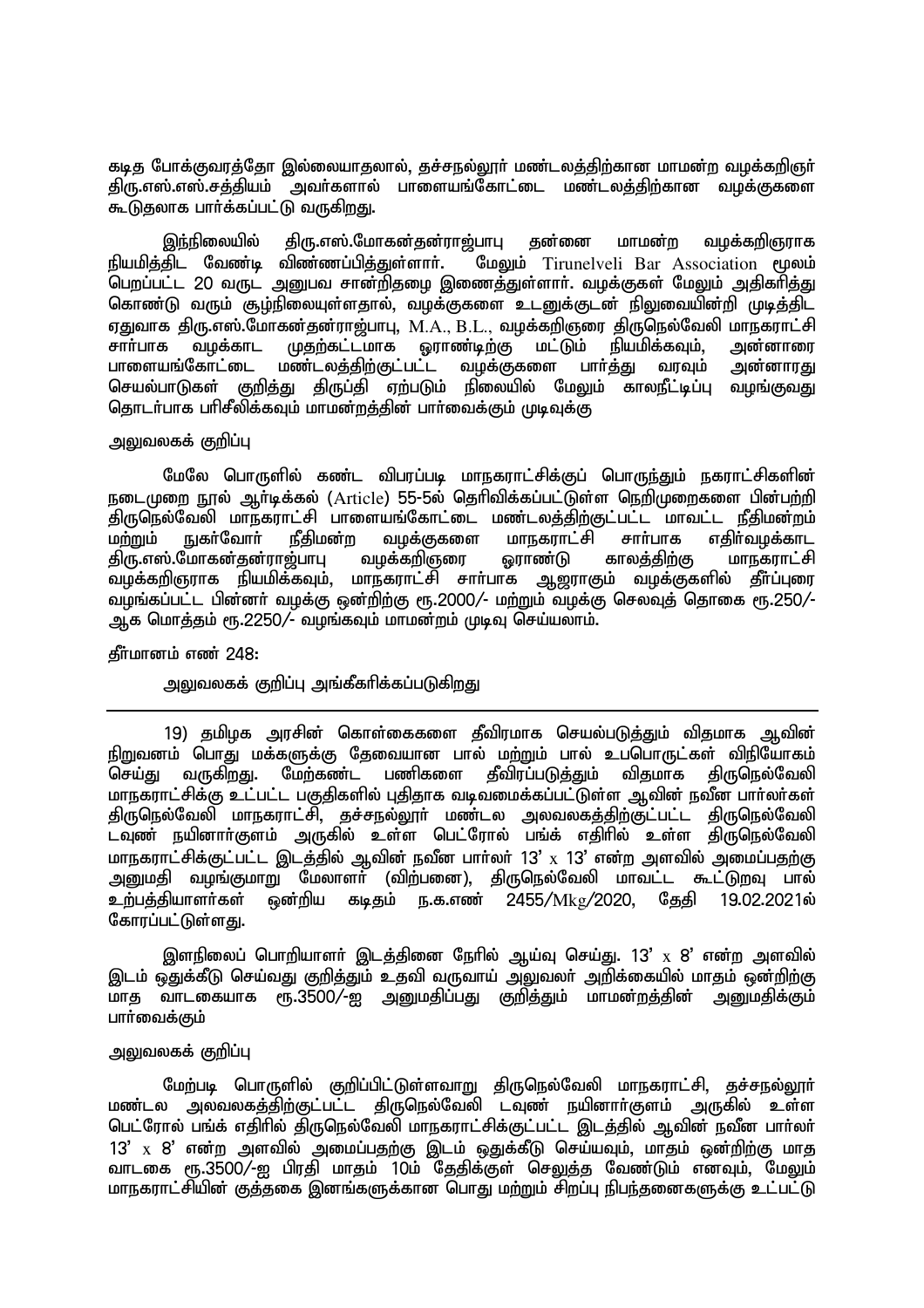ஒதுக்கீடு ஆணை வழங்க மாமன்ற அனுமதியை எதிர்நோக்கி ஆணையாளர் அவர்கள் முன் ுறுமதியுடன் ஆணை வழங்கியதற்கு மாமன்றம் பின்னேற்பு வழங்கலாம்.

 $f$ ளீமானம் எண் $249:$ 

அலுவலகக் குறிப்பு அங்கீகரிக்கப்படுகிறது

 $(Q)2/601/2021$ -சுச்சை வார்டு)

20) தமிழக அரசின் கொள்கைகளை தீவிரமாக செயல்படுத்தும் விதமாக ஆவின் நிறுவனம் பொது மக்களுக்கு தேவையான பால் மற்றும் பால் உப்பொருட்கள் விநியோகம்<br>செய்கு வாகிறது. மேற்கண்ட பணிகளை கீவிாப்படுக்கும் விகமாக கிருகொல்வேலி செய்து வருகிறது. மேற்கண்ட பணிகளை தீவிரப்படுத்தும் மாநகராட்சிக்கு உட்பட்ட பகுதிகளில் புதிதாக வடிவமைக்கப்பட்டுள்ள ஆவின் நவீன பார்லர்கள் திருநெல்வேலி மாநகராட்சி, தச்சநல்லூா் மண்டல அலவலகத்திற்குட்பட்ட ஜங்ஷன் பே<u>ருந்து</u> .<br>நிலையத்திலிருந்து இரயில் நிலையம் செல்லும் பாதையில் அலங்கார வளைவுக்கு முன் வலதுபுறம் ஆவின் நவீன பார்லர் 13'  $\mathrm{x}$  13' என்ற அளவில் அமைப்பதற்கு அனுமதி வழங்குமாறு மேலாளா் (விற்பனை), திருநெல்வேலி மாவட்ட கூட்டுறவு பால் உற்பத்தியாளா்கள் ஒன்றிய கடிதம் ந.க.எண் 2455/Mkg/2020, தேதி 23.11.2020ல் கோரப்பட்டுள்ளது.

உதவிப் பொறியாளர் இடத்தினை நேரில் ஆய்வு செய்து. 13' x 13' என்ற அளவில் இடம் ஒதுக்கீடு செய்தால் MLTP நுழைவு வாயில் பாதிக்கும் என்பதன் அடிப்படையில் 10'  $_{\rm X}$  10' என்ற ு ,<br>அளவில் இடத்தை ஒதுக்கீடு செய்வது குறித்தும் மாதம் ஒன்றிற்கு மாத வாடகையாக ரு.4000/-ஐ அனுமதிப்பது குறித்தும் மாமன்றத்தின் பார்வைக்கும் அனுமதிக்கும்

<u>அலுவலகக் குறிப்பு</u>

மேற்படி பொருளில் குறிப்பிட்டுள்ளவாறு திருநெல்வேலி மாநகராட்சி, தச்சநல்லூர் ் மண்டல அல்வலகத்திற்குட்பட்ட ஜங்ஷன் பேருந்து நிலையத்திலிருந்து இரயில் நிலையம் செல்லும் பாதையில் அலங்கார வளைவுக்கு முன் வலதுபுறம் ஆவின் நவீன பார்லர் 13'  $_{\mathrm{X}}$  13' வழங்கினால்  $\rm MLTP$  நுழைவு வாயில் பாதிக்கும் என்பதன் அடிப்படையில் 10'  $\rm x$  10' என்ற அளவில் இடம் ஒதுக்கீடு செய்யவும், மாதம் ஒன்றிற்கு மாத வாடகை ரூ.4000/-ஐ பிரதி மாதம்<br>10ம் கேதிக்குள் செலுத்த வேண்டும் எனவும். மேலும் மாநகராட்சியின் குத்தகை 10ம் தேதிக்குள் செலுத்த வேண்டும் எனவும், மேலும் மாநகராட்சியின் குத்தகை ் இனங்களுக்கான பொகு மற்றும் சிறப்பு நிபந்தனைகளுக்கு உட்பட்டு ஒதுக்கீடு ஆணை வழங்க மாமன்ற அனுமதியை எதிர்நோக்கி ஆணையாளர் அவர்கள் முன் அனுமதியுடன் ஆணை வழங்கியதற்கு மாமன்றம் பின்னேற்பு வழங்கலாம்.

கீர்மானம் எண் $250:$ 

அலுவலகக் குறிப்பு அங்கீகரிக்கப்படுகிறது

 $(Q)2/406/2021$ -தச்சை வார்டு)

21) திருநெல்வேலி மாநகராட்சி தச்சநல்லூர் வார்டு அலுவலகம், வார்டு எண் 5, ''சீா்மிகு நகரம்'' 2017-18 திட்டத்தின் கீழ் பழைய தச்சை மண்டல அலுவலக கட்டிடத்தை<br>இடித்து அப்புறப்படுத்திய அவ்விடத்தில் Re-Development office cum commercial complex Re-Development office cum commercial complex ்கட்டுமான பணி நடைபெற உள்ளதால் பழைய கட்டிடத்தில் உள்ள பழைய இரும்பு மற்றும் மர கதவு, ஜன்னல் மற்றும் RCC கூரையின் கம்பிகள் முதலிய பொருட்களை ஏலம் மூலம் எடுத்துச் செல்ல கலந்து கொண்டவர்களின் விபரம் பின்வருமாறு. (மேற்கண்ட ஏலத்தில் 111 நபர்களில் 101 நபர்கள் ஏலம் கேட்கவில்லை. 10 நபர்கள் மட்டும் ஏலம் கேட்டுள்ளனர். ஏலத்தில் கலந்து கொண்டவர்களின் விபரம் ஏல பதிவேட்டின்படி வரிசை ண் 4, 29, 30, 33, 45, 58, 59, 73, 84, 90 ஆகிய நபர்கள் மட்டுமே ஏலம் கேட்டுள்ளனர்.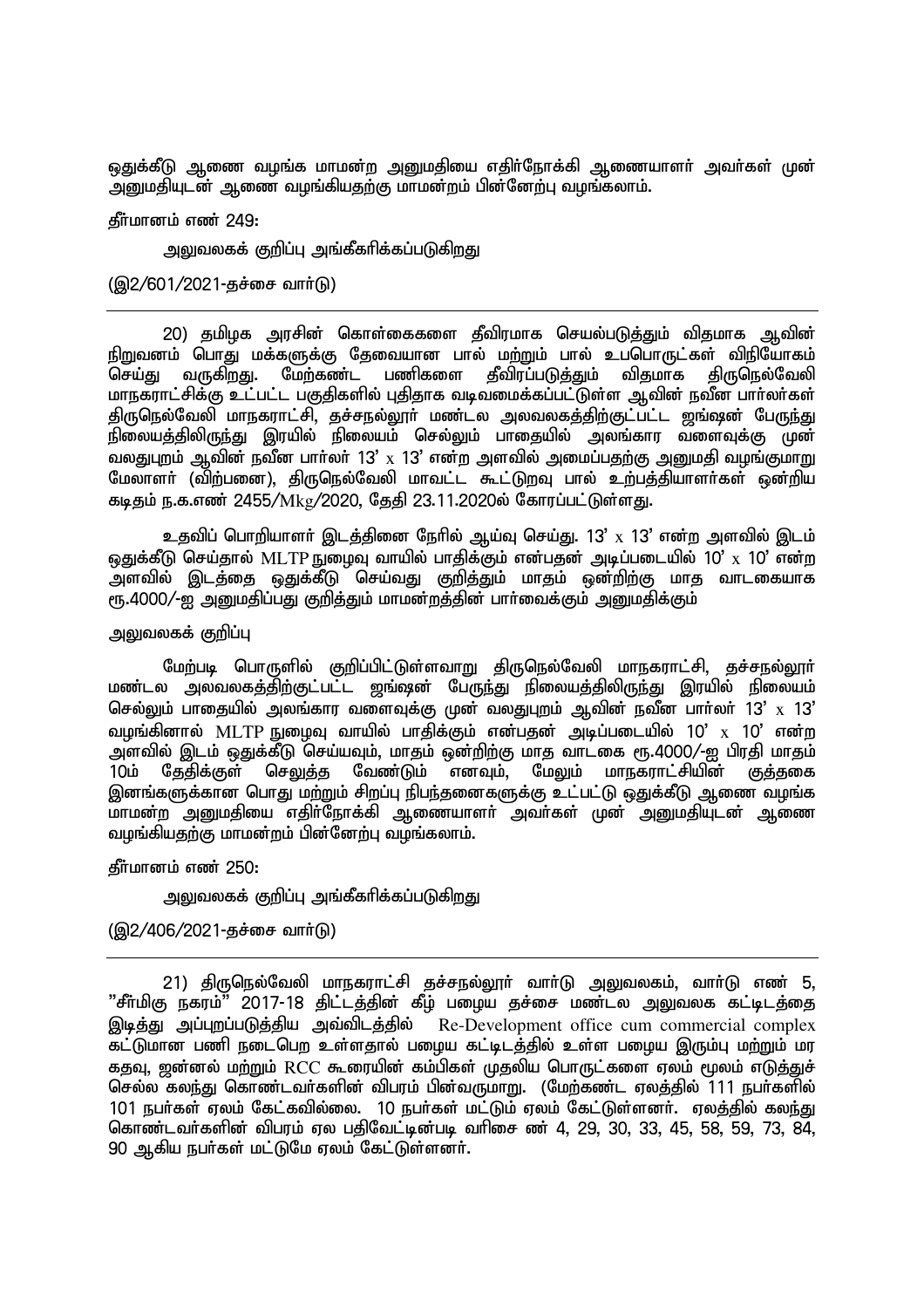| வ.<br>எண்       | பெயர் மற்றும் முகவரி                                                                                          | குறுமத்<br>தொகை | கேட்கப்பட்ட ஏலத்<br>தொகை                                                             |
|-----------------|---------------------------------------------------------------------------------------------------------------|-----------------|--------------------------------------------------------------------------------------|
| 4               | <u>திரு.ஆ.பட்சிராஜன்</u><br>159 அக்கசாலை விநாயகர் தெரு<br>திருநெல்வேலி டவுண் 9489610091                       | 79,000          | 87,000                                                                               |
| 29              | ஜெயராமன்<br>JK மரக்கடை<br>1 குலமங்கலம் மெயின்ரோடு<br>மீனாம்மாள்புரம் மதுரை 9842104872                         | 79,000          | 82,000 - 93,000                                                                      |
| $\overline{30}$ | திரு.அப்துல்காதா் லேஸ்<br>196 திலகர் திடல்<br>தமிழ்சங்கம் ரோடு, மதுரை<br>9843515302                           | 79,000          | 84,000                                                                               |
| 33              | அதிர்ஷ்டம் டிரேடர்ஸ்<br>9 பெரியார் பாலம்<br>மேலவெளிவீதி<br>மதுரை 1 - 978886383                                | 79,000          | $86,000 - 92,500 -$<br>94,000 - 95,000 -<br>1,00,500                                 |
| 45              | திரு. S.சோலையப்ப தேவர்<br>73 கைலாசபுரம்<br>திருநெல்வேலி 9942167910                                            | 79,000          | $80,000 - 90,000 -$<br>99,000                                                        |
| $\overline{58}$ | திரு.நாகூர்மொகைதீன்,<br>57/2 முனையாடுவாா் நாயனாா் தெரு<br>பாளையங்கோட்டை - 9486779222                          | 79,000          | $81,000 - 92,000 -$<br>93,500 - 94,500 -<br>96,000 - 98,000 -<br>1,00,000 - 1,01,000 |
| 59              | திரு.P.தங்கராஜ்<br>$T.V.S.$ டிரேடர்ஸ்,<br>24 ஜான்ஸ் காலேஜ் வடக்கு ரோடு<br>பாளையங்கோட்டை 627 002<br>9486647570 | 79,000          | 90,500                                                                               |
| 73              | திரு. S.விஜயராஜ்,<br>ராஜைய்யா ஸ்டீல்<br>22 S.N.High Road<br>திருநெல்வேலி 627 001 ____ 9487245601              | 79,000          | 83,000                                                                               |
| $\overline{84}$ | திரு. S .ஆறுமுககனி<br>13A முத்தாரம்மான் கோவில் தெரு<br>குறிச்சி, மேலப்பாளையம் 9786213999                      | 79,000          | 97,000                                                                               |
| 90              | <u>திரு.ஜெயசீலன்</u><br>7/290 பிள்ளையாா் கோவில் தெரு<br>திம்மராஜபுரம் 627358                                  | 79,000          | 99,500                                                                               |

## ஏலத்தில் கலந்து கொண்டு ஏலம் கேட்டவர்களின் விபரம்

மேற்கண்ட ஏலம் தொகைகளில் திரு.நாகூர் மொகைதீன், முனையாடுவார் நாயனார் தெரு, பாளையங்கோட்டை என்பவர் கொடுத்துள்ள ஏலத்தொகையானது நிர்ணயிக்கப்பட்ட குறுமத் தொகை ரூ.79,000/-ஐ விட ரூ.2,000/- கூடுதலாக ஏலம் கேட்டு மொத்தம் ரூ..1,01,000/- (ஒரு லட்சத்து ஆயிரம்) உள்ளதால், ஆணையர் அவர்கள் முன் அனுமதி பெற்று ரு. 1, 15,930/-ஐ வங்கி வரைவோலையாக செலுத்தவும், மேலும் திரு.நாகூர் மொகைதீன் ்பை படம் படம் படம் கடித்துள்ள கூடுதல் ஏலத் தொகையை உறுதி செய்து சீர்மிகு நகரம் அரசின் திட்டப்பணி என்பதால் அவசர அவசியத்தை கருத்தில் கொண்டு ஏலதாரா் திரு.நாகூா் மொகைதீன் அவர்களுக்கு வேலை ஆணை வழங்குவதற்கு மாமன்ற அனுமதிக்காக வைக்கப்படுகிறது.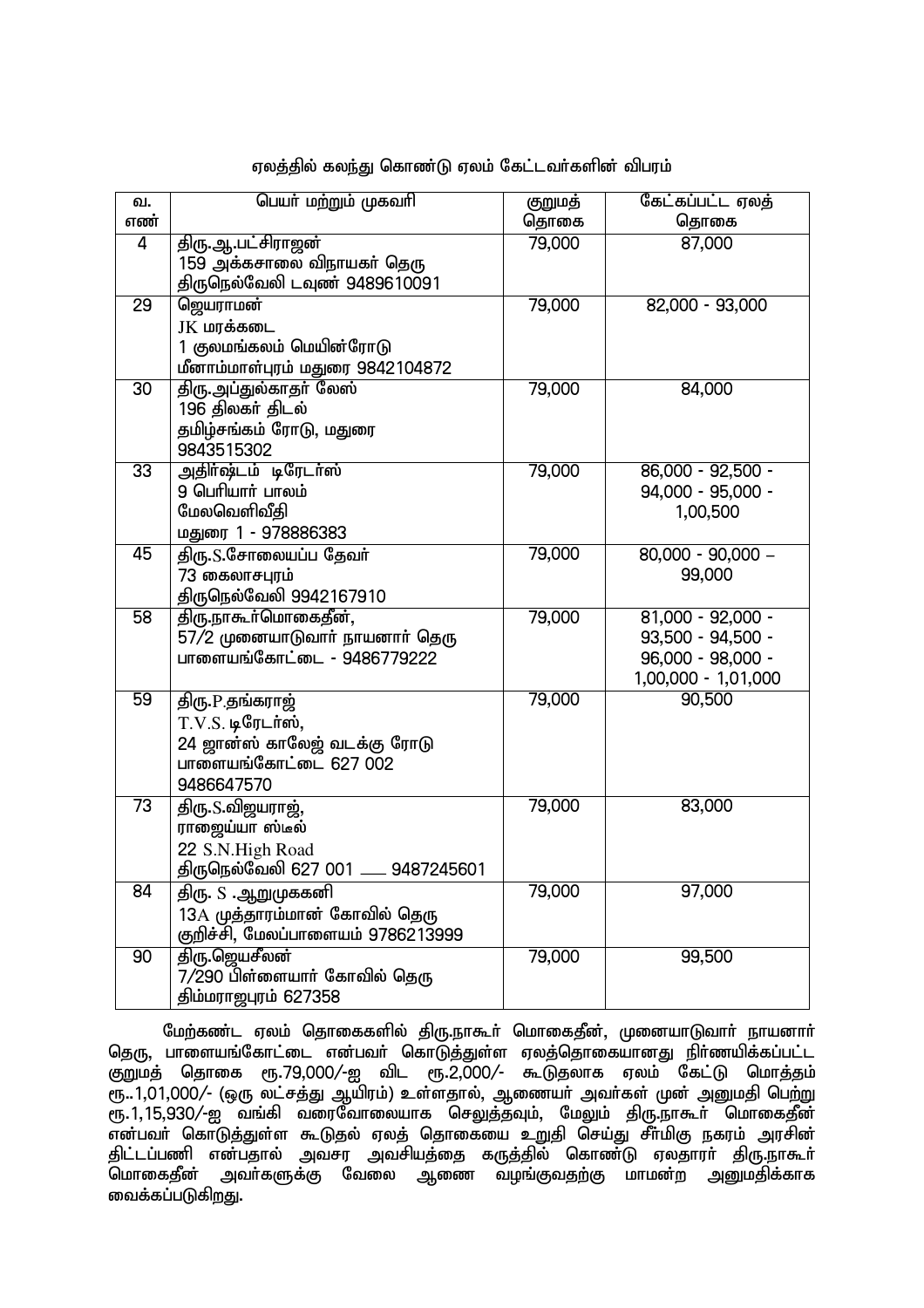#### அலுவலகக் குறிப்பு

திருநெல்வேலி மாநகராட்சி தச்சநல்லூர் வார்டு அலுவலகம், வார்டு எண் 5, சீர்மிகு நகரம் 2017-18 திட்டத்தின் கீழ் பழைய தச்சை மண்டல அலுவலக கட்டிடத்தை இடித்து அப்புறப்படுத்திய அவ்விடத்தில் Re-Development office cum commercial complex கட்டுமான பணி நடைபெற உள்ளதால் பழைய கட்டிடத்தில் உள்ள பழைய இரும்பு மற்றும் மர கதவு, <u>ஜன்னல் மற்றும் RCC கூரையின் கம்பிகள் மு</u>தலிய பொருட்களை 23.12.2020 அன்று ஏலம் jpU.eh\$h; nkhifjPd; vd;gth; Nfl;Ls;s Vyj; njhifahdJ> \$LjyhfTk;  $\overline{B}$ ர்ணயிக்கப்பட்ட தொகை ரூ.79,000/-ஐ விட ரூ.22,000/- கூடுதலாக ஏலம் கேட்டு மொத்தம்  $\overline{R}$ .1.01.000/- (ஒரு லட்சத்து ஆயிரம்) உள்ளதால், ஆணையா் அவா்கள் முன் அனுமதி பெற்று கு பிரித்தன் குடுமான பார்ப்பாக குடித்தவும், மேலும் திருநாகூர் மொகைதீன் ் என்பவர் கேட்டுள்ள கூடுகல் எலக் கொகையை உறுதி செய்து சீர்மிகு நகரம் அரசின் திட்டப்பணி என்பதால் அவசர அவசியத்தை கருத்தில் கொண்டு ஏலதாரா் திரு.நாகூா் மொகைதீன் அவர்களுக்கு வேலை ஆணை வழங்க மாமன்ற அனுமதி வழங்கலாம்.

#### கீர்மானம் எண் $251$ :

அலுவலகக் குறிப்பு அங்கீகரிக்கப்படுக<u>ிறத</u>ு

(ந.க.எண் இ1/3963/2020-குச்சை)

22) திருநெல்வேலி மாநகராட்சி தச்சநல்லூர் வார்டு அலுவலகம், வார்டு எண் 5, சீர்மிகு நகரம் 2017-18 திட்டத்தின் கீழ் திருநெல்வேலி மாநகராட்சி தச்சநல்லூா் மண்டல அலுவலக கட்டிடத்தை அகற்றிவிட்டு "சீர்மிகு நகரம்" திட்டத்தின் கீழ் Re-Development office cum  $\overline{\text{commercial complex}}$  கட்டுமான பணி நடைபெற உள்ளதால் மேற்படி பணிக்கு இடையூறாக உள்ள 14 மரங்களை ஏலம்/ஒப்பந்தப்புள்ளி மூலம் எடுத்துச் செல்ல கலந்து கொண்டவர்களின் <u>விப</u>ாம் பின்வருமாறு. (மேற்கண்ட எலக்கில் 97 நபர்களில், 93 நபர்கள் எலம் கேட்கவில்லை. 4 நபர்கள் மட்டும் ஏலம் கேட்டுள்ளனர். ஏலத்தில் கலந்து கொண்டவர்களின் விபரம் ஏல பதிவேட்டின்படி வரிசை எண் 10, 22, 55, 75 ஆகிய நபர்கள் மட்டுமே ஏலம் கேட்டுள்ளனர்.) மேலும் ஒப்பந்தப்புள்ளி கோரி ஒருவரும் மனு செய்யவில்லை.

| வ.             | பெயர் மற்றும் முகவரி    | ஏலதாரர்        | குறுமத்     | ஏலம் கேட்கப்பட்ட          |
|----------------|-------------------------|----------------|-------------|---------------------------|
| எண்            |                         | செலுத்திய      | தொகை        | தொகை                      |
|                |                         | வைப்புத        |             |                           |
|                |                         | தொகை விபரம்    |             |                           |
|                | திரு. A.சீனிவாசன்,      | இந்தியன் வங்கி | Rs.59,520/- | Rs.75,000/-               |
|                | கதவு எண் 32A            | 144604         |             |                           |
|                | புளியங்தோப்பு<br>தெற்கு | Dated          |             |                           |
|                | தெரு,மீனாட்சிபுரம்      | 20.02.2021     |             |                           |
|                | திருநெல்வேலி 627 001    | Rs.600/-       |             |                           |
|                | செல் நபம்ர் 94980 71818 |                |             |                           |
| $\overline{2}$ | திரு.சு.குமார்,         | கனரா வங்கி     | Rs.59,520/- | $Rs.60,000/$ -, 76,000/-, |
|                | கதவு எண் 26 பாபா தெரு   | 254997         |             | $80,000/$ -, $80,500/$ -, |
|                | திருநெல்வேலி டவுண்      | Dated          |             | $82,000/$ -, $83,000/$ -, |
|                | செல்நம்பர் 9600 12280   | 20.02.2021     |             | $84,000/$ -, $86,000/$ -, |
|                |                         | $Rs.600/-$     |             | $91,000/-$ , $93,000/-$ , |
|                |                         |                |             | $95,000/-$                |
| 3              | திரு.M.செய்யது அலி      | பிடரல் வங்கி   | Rs.59,520/  | Rs.80,100/-               |
|                | கதவு எண் 19B/1          | 339979         |             |                           |
|                | பிச்சுவனத் தெரு         | Dated          |             |                           |
|                | பாளையங்கோட்டை           | 20.02.2021     |             |                           |
|                |                         | $Rs.600/-$     |             |                           |

#### ஏலத்தில் கலந்து கொண்டவர்கள்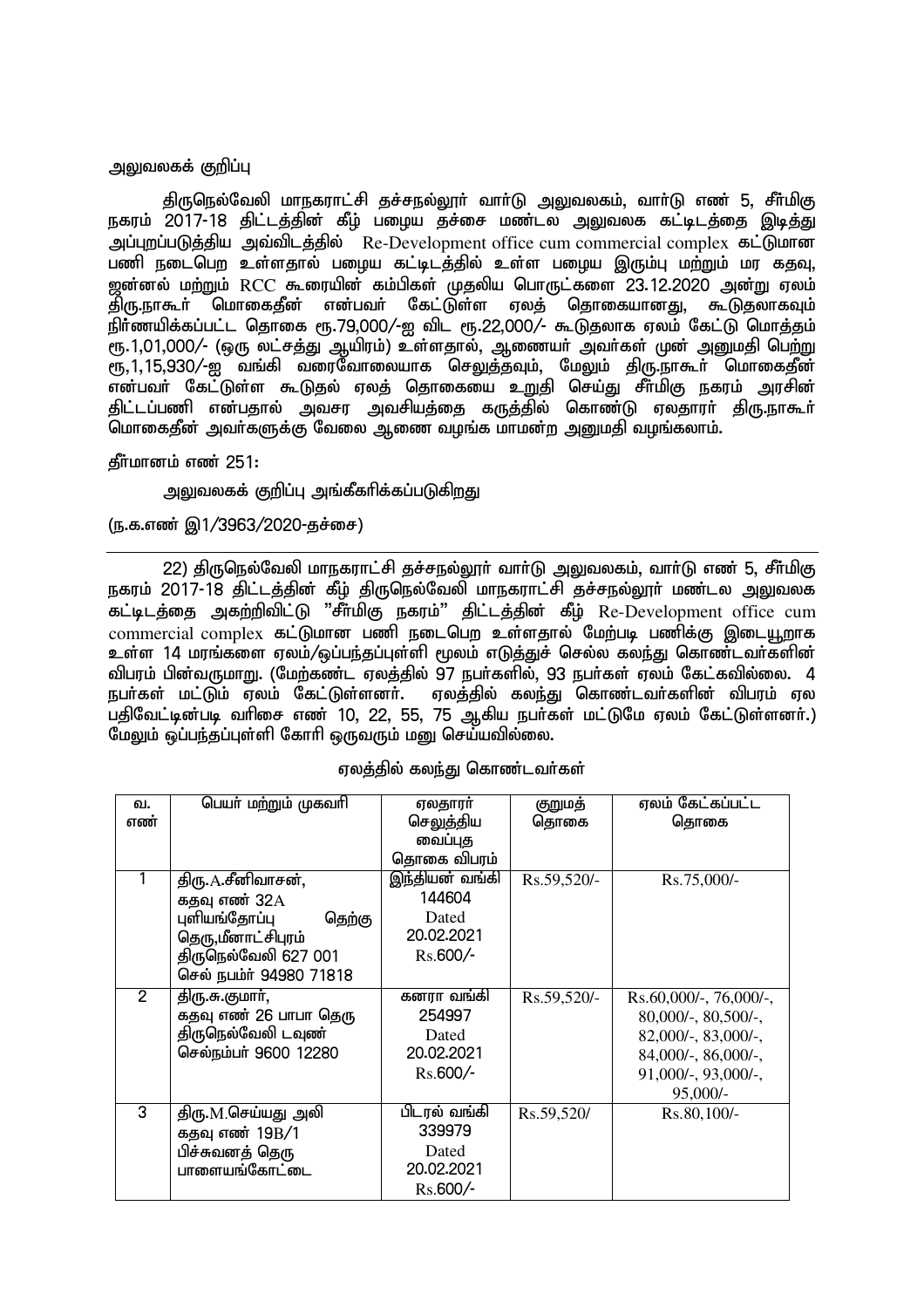| 4 | திரு.C.ஜெயசீலன்,       | $TMB$ வங்கி | Rs.59,520/ | Rs.60,500/-, 77,000/-,    |
|---|------------------------|-------------|------------|---------------------------|
|   | கதவு எண் 7/290         | 472543      |            | $81,000/$ -, $82,500/$ -, |
|   | பிள்ளையாா் கோவில் தெரு | Dated       |            | $83,500/-$ , $85,000/-$ , |
|   | , திம்மராஜபுரம்        | 20.02.2021  |            | $90,000/$ -, $92,000/$ -, |
|   | பாளையங்கோட்டை          | $Rs.600/-$  |            | 94,000/-                  |

மேற்கண்ட ஏலம் தொகைகளில் திரு.R.குமாா், கதவு எண் 26 பாபா தெரு, திருநெல்வேலி டவுண் என்பவர் கொடுத்துள்ள ஏலத் தொகையானது, நிர்ணயிக்கப்பட்ட குறுமத் தொகை ரூ.59,520/-ஐ விட ரூ.35,480/- கூடுதலாக ஏலம் கேட்டு மொத்தம் ரூ.95,000/-(தொண்ணூற்றைந்தாயிரம்) உள்ளதால் திரு.R.குமார் என்பவர் கொடுத்துள்ள கூடுதல் ஏலத் தொகையை உறுதி செய்து சீா்மிகு நகரம் அரசின் திட்டப்பணி என்பதால் அவசர அவசியத்தை<br>கருதில் கொண்டு திரு.R.குமாா் அவா்களுக்கு வேலை ஆணை வழங்க மாமன்ற கருதில் கொண்டு திரு.R.குமார் அவர்களுக்கு வேலை ஆணை வழங்க மாமன்<u>ற</u> ு.<br>அனுமதிக்காக வைக்கப்படுகிறது.

## அலுவலகக் கு**றிப்பு**

திருநெல்வேலி மாநகராட்சி தச்சநல்லூர் வார்டு அலுவலகம், வார்டு எண் 5, சீர்மிகு நகரம் 2017-18 திட்டத்தின் கீழ் திருநெல்வேலி மாநகராட்சி தச்சநல்லூா் மண்டல அலுவலக கட்டிடத்தை அகற்றிவிட்டு "சீர்மிகு நகரம்" திட்டத்தின் கீழ் Re-Development office cum  $\,$  commercial complex கட்டுமான பணி நடைபெற உள்ளதால் மேற்படி பணிக்கு இடையூறாக உள்ள 14 மரங்களை 22.02.2021 அன்று ஏலம் திரு.R.குமார் என்பவர் கேட்டுள்ள ஏலத்<br>தொகையானது கூடுதலாகவும் நிர்ணயிக்கப்பட்டதொகை ரூ.59,520/-ஐ விட ரூ.35,480/-<u>தொகையானது கூடுகுலாகவும் நிர்ணயிக்கப்பட்டதொகை கேர்து க</u> கூடுதலாக ஏலம் கேட்டு மொத்தம் ரூ.95,000⁄- (தொண்ணூற்றைந்தாயிரம்) உள்ளதால்<br>ஆணையர் அவர்களின் முன் அறுமதி பெற்று ரூ.95,000⁄- வங்கி வரைவேலையாக <u>ஆணையா் அவா்களின் முன் அனுமதி பெற்று ரூ.95,000/-</u> செலுத்தவும், மேலும் திரு.R.குமார் என்பவர் கேட்டுள்ள கூடுதல் ஏலத் தொகையை உறுதி செய்து சீர்மிகு நகரம் அரசின் திட்டப்பணி என்பதால் அவசர அவசியத்தை கருத்தில் கொண்டு ஏலதாரா் திரு.R.குமாா் அவா்களுக்கு வேலை ஆணை வழங்க மாமன்றம் அனுமதி வழங்கலாம்.

கீர்மானம் எண் $252$ :

அலுவலகக் குறிப்பு அங்கீகரிக்கப்படுகிறது

 $(Q<sub>1</sub>/6526/2018 - 4)$ 

23) அரசாணை எண் 1, நிதி (படிகள்)த் துறை நாள் 04.01.2021-ல் தமிழக அரசு மற்றும் உள்ளாட்சி நிறுவனங்களில் பணிபுரியும் சி மற்றும் டி பிரிவு பணியாளர்களுக்கு பொங்கள் பண்டிகளை கொண்டாடிட எதுவாக 2019-2020-ம் ஆண்டுக்கான தற்காலிக மிகை ஊதியம் மற்றும் சிறப்பு மிகை ஊதியம் வமங்கிட பிறப்பிக்குள்ள அரசாணை மாமன்றக்கின் பார்வைக்கும், பதிவிற்கும் வைக்கப்படுகிறது.

<u>அலுவலகக் குறிப்பு</u>

மேற்கண்ட அரசாணையை மாமன்றம் பார்வையிட்டு பதிவு செய்யலாம்.

கீர்மானம் எண் $253$ :

அலுவலகக் குறிப்பு அங்கீகரிக்கப்படுகிறது

(ந.க.எண் சி3/74/2021)

<sup>் 24)</sup> அரசாணை எண் 2 நிதி (ஓய்வூதியம்) துறை, நாள் 04.01.2021-ல் "சி" மற்றும் "بو"<br>பிரிவ வய்வூகியகாார்கள் மற்றும் அனைக்கு குடும்ப வய்வூகியகாார்களுக்கு 2021-ஆம் <u>ஒய்வூதியதாரா்கள் மற்றும் அனைத்து குடும்ப ஒய்வூதியதாரா்களுக்கு 2021-ஆம்</u> ஆண்டிற்கான சிறப்பு பொங்கல் பரிசு தொகை ரூ.500/- வீதம் வழங்க பிறப்பித்துள்ள ும்.<br>அரசாணையினை மாமன்றத்தின் பார்வைக்கும் மற்றும் பதிவிற்கும் வைக்கப்படுகிறது.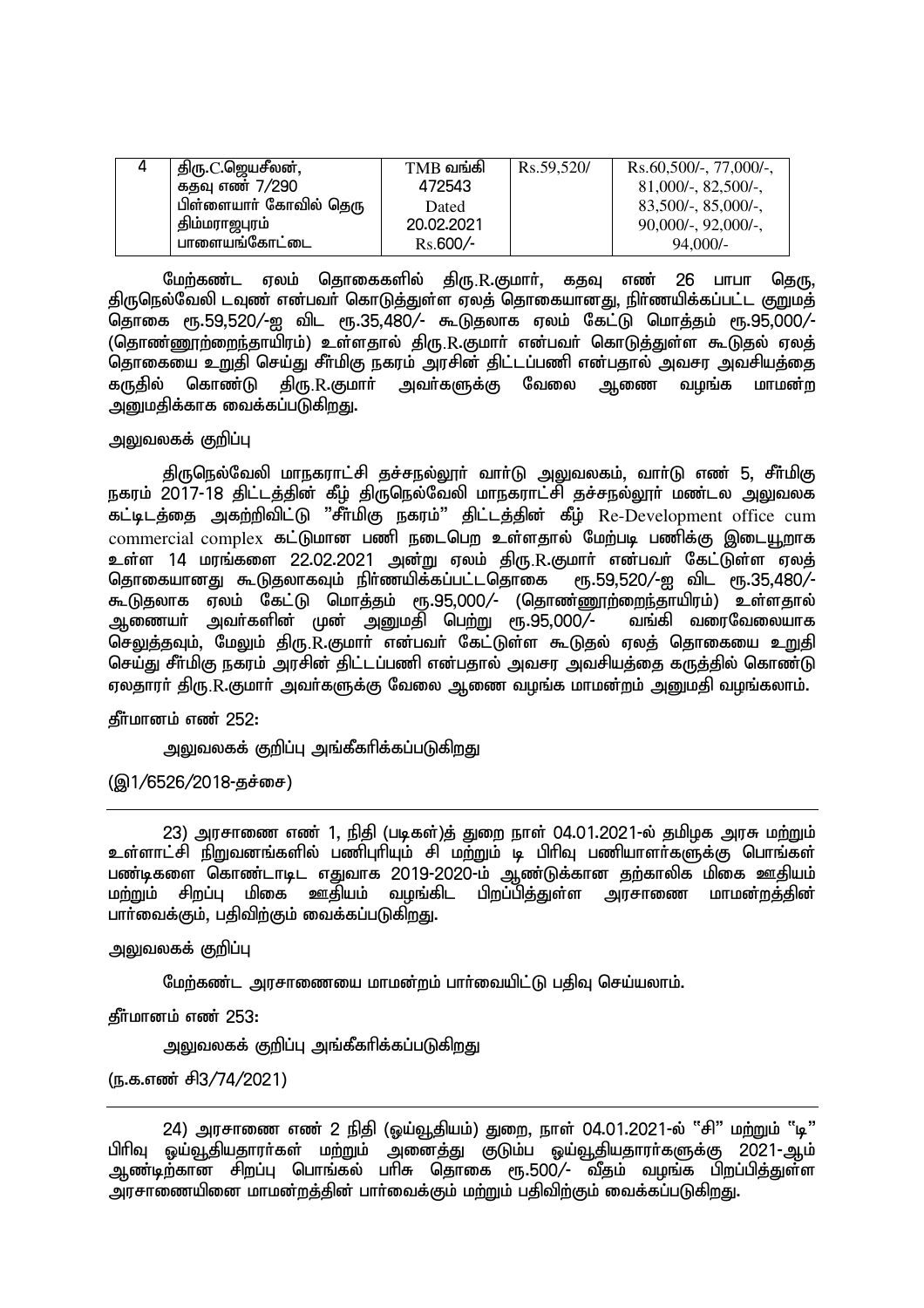# அலுவலகக் குறிப்பு

மேற்கண்ட அாசாணையை மாமன்றம் பார்வையிட்டு பகிவ செய்யலாம்.

தீர்மானம் எண் 254:

அலுவலகக் குறிப்பு அங்கீகரிக்கப்படுகிறது

(ந.க.எண் சி3/123/2021)

25) திருநெல்வேலி மாநகராட்சி, மைய அலுவலகம் மற்றும் நான்கு மண்டல அலுவலகங்கள், மாண்புமிகு மேயர், பாளையங்கோட்டை வ.உ.சி.மைதானம் மற்றும் மரியாதைக்குரிய துணை மேயர், ஆணையாளா் ஆகியோா்களின் குடியிருப்புகளில் முன்னாள் இராணுவத்தினா் பாதுகாப்புக்கழகம் (டெக்ஸ்கோ) மூலம் 18 பாதுகாப்பு பணியாளர்கள் மற்றும் மேலப்பாளையம் மண்டலத்திற்குட்பட்ட பாரத ரத்னா டாக்டர் எம்.ஜி.ஆர்.பேருந்து நிலையத்தில் முன்னாள் இராணுவத்தினர் கழகம் மூலம் நியமிக்கப்பட்ட ஒப்பந்த பணியாளர்கள் பேருந்து நிலைய பாதுகாப்புப் பணி, கடை வாடகை வரூல் செய்யும் பணி, பேருந்து நிலையம் நுழைவு கட்டணம் வசூல் செய்யும் பணி, பேருந்து நிலையத்தில் ்வாகன காப்பகத்தில் வசூல் செய்தல் ஆகிய பணிகளுக்கு 25 டெக்ஸ்கோ பாதுகாப்பு பணியாளர்கள் அ.க. மொக்கம் கீம்க்கண்ட பட்டியலில் கண்ட விபாப்படி 43 பணியாளர்களை மாமன்றத் தீர்மானம் எண் 164, நாள் 30.03.2020–ன்படி 01.04.2020 முதல் 31.03.2021 வரை பணியில் அமர்த்திக்கொள்ளவும், அதற்குரிய ஊதியம் வழங்கவும் அனுமதி பெறப்பட்டது.

| வ.             | பதவியின் பெயர்           | பணியாளர்களின் | மாத ஊதியம்              |
|----------------|--------------------------|---------------|-------------------------|
| எண்            |                          | எண்ணிக்கை     | ιҧ.                     |
|                | தலைமை காவலா              |               | 22003/- மற்றும்         |
|                |                          |               | (சேவைக் கட்டணம் 12 $\%$ |
|                |                          |               | சேவை வரி 18 $\%$ தனி)   |
| $\overline{2}$ | பாதுகாவலா்               | $18 + 18$     | 19239/- மற்றும்         |
|                |                          |               | (சேவைக் கட்டணம் 12 $\%$ |
|                |                          |               | சேவை வரி 18 $\%$ தனி)   |
| 3              | பாதுகாவலர் வாகன காப்பகம் | 3             | 19239/- மற்றும்         |
|                |                          |               | சேவைக் கட்டணம்12 $\%$   |
|                |                          |               | சேவை வரி 18 $\%$ தனி)   |
| 4              | உதவியாளர்<br>இளநிலை      | 3             | 22003/– மற்றும்         |
|                | நிலையில்<br>முன்னாள்     |               | சேவைக் கட்டணம் 12 $\%$  |
|                | இராணுவத்தினா்            |               | சேவை வரி 18 $\%$ தனி)   |

மேற்படி 43 டெக்ஸ்கோ பணியாளர்களையும் அவசியம் கருதி 01.04.2021 முதல் 31.03.2022 ருடிய மேலும் ஒரு வருட காலத்திற்கு மேற்காணும் பட்டியலில் கண்ட ஊகிய விபாப்படி ்தற்காலிகமாக பணியமா்த்திக் கொள்ளவும், அவா்களுக்கான ஊதிய செலவினங்களுக்கும் மாமன்றத்தின் அனுமதிக்கு

# அலுவலகக் குறிப்பு

பொருளில் குறிப்பிட்டுள்ளவாறு முன்னாள் இராணுவத்தினா் பாதுகாப்பு கழகத்தின் மூலம் பணிபுரிந்து வரும் 43 டெக்ஸ்கோ பணியாளர்களையும் ஒப்பந்த அடிப்படையில் 01.04.2021 முதல் 31.03.2022 முடிய உள்ள ஒரு வருடத்திற்கு மட்டும் ஒப்பந்த அடிப்படையில் தற்காலிகமாக பணியாற்ற அனுமதிக்கவும், அதற்கான ஊதிய செலவுகளுக்கும், அவ்வப்போது அரசால்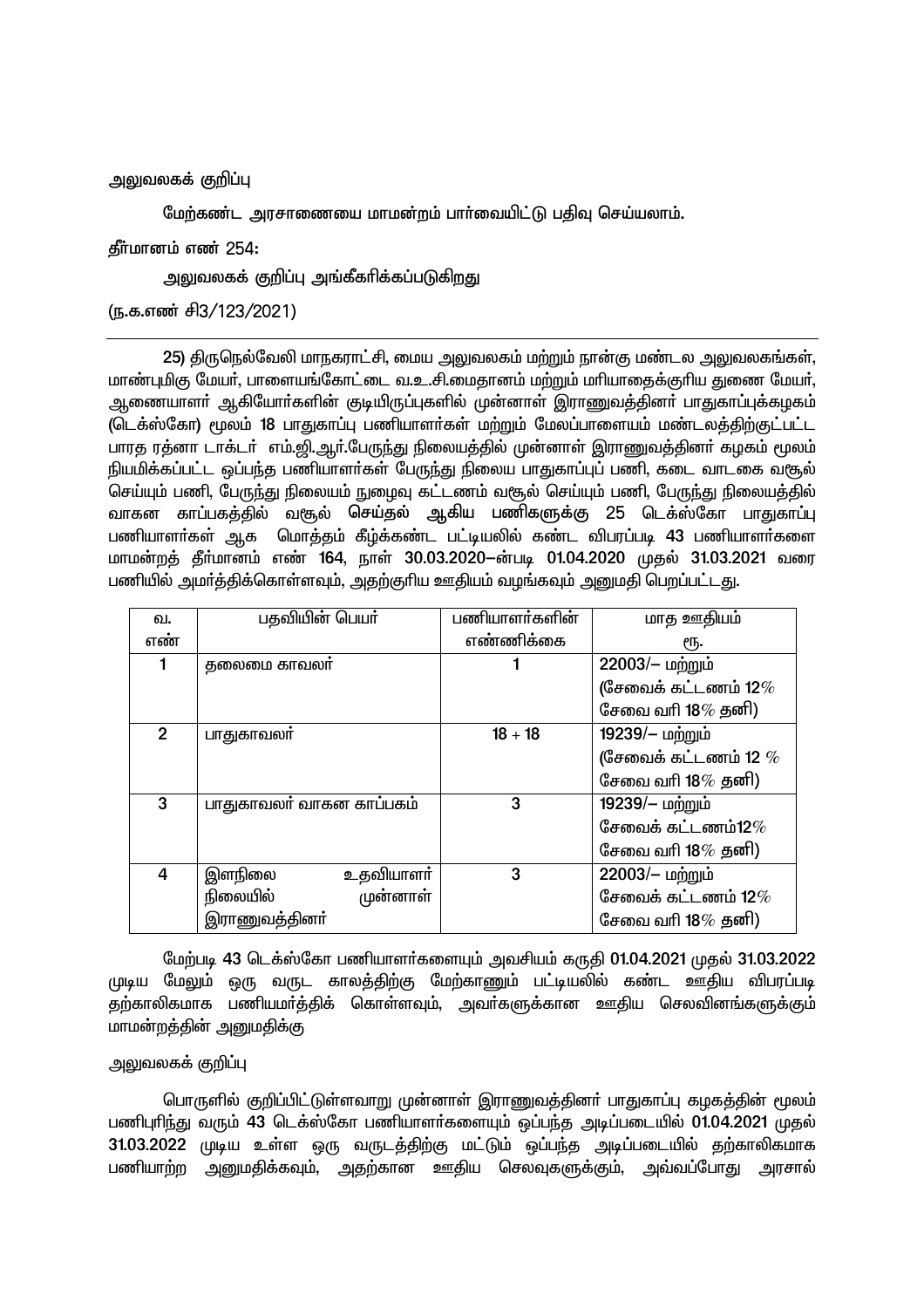<u>உயர்க்கப்படும் அகவிலைப்படி ஊகியம் மற்றும் கூடுகல் செலவினங்களுக்கும் மாமன்றம் அறுமகி</u> வமங்கலாம்.

தீர்மானம் எண் 255:

அலுவலகக் குறிப்பு அங்கீகரிக்கப்படுக<u>ிறத</u>ு

# (Á3/8109/2018)

26) திருநெல்வேலி மாநகராட்சியில் குடிநீர் மேம்பாட்டு திட்டப் பணிகள், பாதாள சாக்கடை திட்டப் பணிகள் ஆகியவற்றை நிறைவேற்றியதில் அதிகமான சாலை உடைப்புகள்<br>ஏற்பட்டமையாலும் மற்றும் மழையினால் சாலைகள் மிகவும் சேதமடைந்தமையாலும் சேதமடைந்தமையாலும் பொதுமக்கள் மற்றும் போக்குவரத்து நலன் கருதி, 30 எண்ணம் பழுதடைந்த தார்ச்சாலைகளை 21.398 கிலோ மீட்டர் நீளத்திற்கு ரூ.1500.00 இலட்சம் மதிப்பீட்டில் அபிவிருத்தி செய்து கொள்வதற்கு தமிழ்நாடு நகர்ப்புற உறுதி செய்த வளர்ச்சித் திட்டத்தின் கீழ் (TNSUDP- Tamil Nadu Sustainable Urban Development Project) சாலைகளை மேம்படுத்துவதற்கு<br>பமுதடைந்த தார்ச்சாலைகளை சீரமைப்பதற்கான ரூ.1500.00 இலட்சம் மதிப்பீட்டில் பமுதடைந்த தார்ச்சாலைகளை சீரமைப்பதற்கான ரூ.1500.00 இலட்சம் மாமன்றத்தில் தீர்மானம் எண்.52 நாள் 08.06.2020ல் நிறைவேற்றப்பட்டுள்ளது.

மேற்கண்ட மாமன்ற தீர்மானத்தின்படி இத்திட்டத்திற்கான மொத்த தொகை ரூ.15.00 கோடியில் தமிழ்நாடு நகர்ப்புற உட்கட்டமைப்பு மற்றும் நிதி சேவை கழகம் (TNUIFSL) சென்னை மூலம் கடன் தொகை ரூ.3.70 கோடியினை Term Loan from TNUDF under World Bank  $\sim$ assisted TNSUDP பெறுவதற்கு முதன்மைச் செயலாளர் மற்றும் நிர்வாக இயக்குநர், தமிழ்நாடு நகர்ப்புற உட்கட்டமைப்பு மற்றும் நிதி சேவை கழகம், கடித எண். TNUDF/Projects/ Tirunelveli/Roads நாள் 10.02.2021 கடிதத்தின் மூலம் தமிழ்நாடு நகர்ப்புற உறுதி செய்த வளர்ச்சித் திட்டத்தின் கீழ் (TNSUDP-Tamil Nadu Sustainable Urban Development Project) சாலைகளை மேம்படுத்துவதற்கு கடன் ஒப்புதல் வழங்கப்பட்டதனை மாமன்றத்தின் பார்வைக்கும் அனுமதிக்கும் வைக்கப்படுகிறது.

- 1) Amount of Loan: Rs. 3.70 Crores (Rupees Three Crores and Seventy Lakhs only)
- 2) Project: Road Improvement sub-project in Tirunelveli Corporation
- 3) Project Cost: Rs. 15.00 Crores
- 4) Rate of Interest: 8.60%
- 5) Principal Moratorium: 1 year
- 6) Repayment Period: 6 years
- 7) Financing Plan:

| Sl.No          | Means of Finance                                                                        | Amount(Rs.<br>in Crores) | Per-<br>centage |
|----------------|-----------------------------------------------------------------------------------------|--------------------------|-----------------|
|                | Term Loan from TNUDF under World Bank assisted TNSUDP                                   | 3.70                     | 24.67%          |
| 2              | Grant from Project Sustainability Grant fund (PSGF) under<br>World Bank assisted TNSUDP | 8.52                     | 56.80%          |
| 3              | <b>ULB</b> Contribution                                                                 | 2.78                     | 18.53%          |
| $\overline{4}$ | <b>Total Project Cost</b>                                                               | 15.00                    | 100.00%         |

8) Completion Period:

The proposed Project should be completed within one year from the date of commencement of project.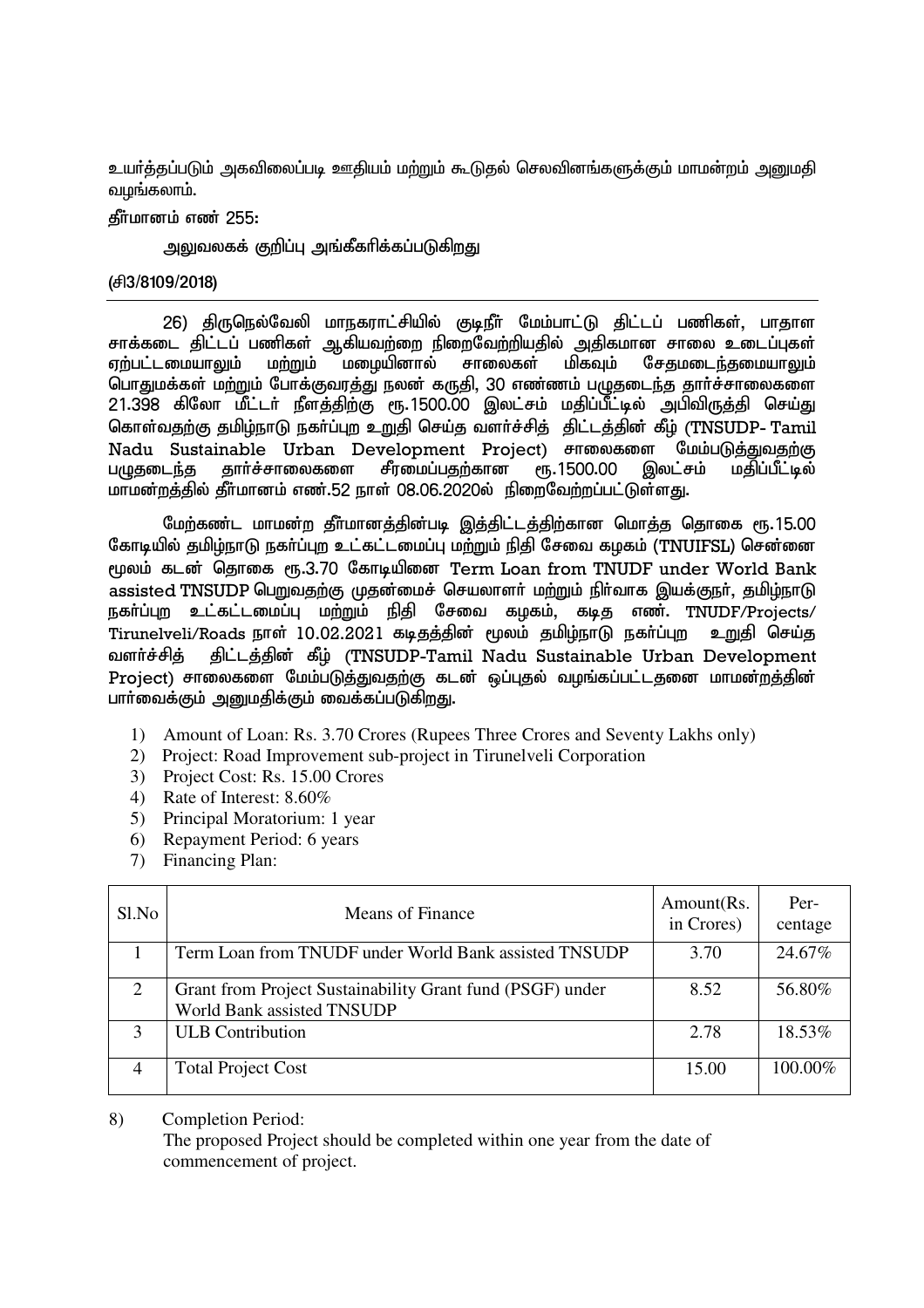# 9) Last date of withdrawal:

Unless TNUIFSL otherwise agrees in writing, the right to make withdrawals from the Loan shall cease on completion of three years from the date of execution of the Loan Agreement.

# 10) Special terms & conditions:

# a) **Procurement Guidelines:**

The ULB shall adhere to the provisions/ guidelines of International Bank for Reconstruction and Development for procurement of works, goods and services. The ULB shall obtain approval for contract packaging, bid documents, bid evaluation reports and other reports & documents as applicable from the TNUIFSL.

# b) **ULB Contribution:**

The ULB shall contribute an amount of Rs. 2.78 Crores (Rupees Two Crores and Seventy Eight Lakhs only) as own contribution during the construction period.

# c) **Operation & Maintenance:**

The ULB shall operate and maintain the Project assets in a good working condition and shall provide budgetary allocation every year for meeting the operation & maintenance cost from its general funds.

# d) **Project Account:**

The ULB shall open a separate "Project Account" for the sub-project assisted under TNSUDP in the book of accounts of the ULB.

# e) **Loan from others:**

The ULB shall not avail any fresh loans from banks, institutions or any other agency during the tenure of TNUDF's Loan without obtaining prior written approval from TNUIFSL.

# f) **Environmental & Social Framework:**

The ULB shall implement the Project according to the Environmental and Social Management Framework (ESMF) prescribed by TNUIFSL.

- g) The ULB shall honour the debt service payment from their general fund on the respective due dated prescribed by TNUDF. If the ULB fails to honour the debt service on the respective due dates, the same shall be recovered from the State Finance Commission Devolution Grant through the Commissioner of Municipal Administration
- 11) The ULB shall place the terms and conditions of Term Loan Sanction before the Council for acceptance and forward a certified copy of the resolution passed by the Council

# 12) **The ULB shall enter into the following before availing the Term Loan.**

i) Term Loan Agreement (Draft Loan Agreement is enclosed in the Annexure-1) ii)Tripartite Agreement for operation of Designated Project Account (Draft Tripartite Agreement is enclosed in the Annexure-2)

13) This sanction should not be construed as giving rise to any binding obligation on the part of TNUDF unless the ULB complete the loan documentation within 90 days from the date of receipt of this letter or such further time as may be allowed by TNUDF in its sole discretion.

# அலுவலகக்குறிப்பு:

<u>பொருளில் தெரிவித்துள்ளவாறு தமிழ்நாடு ந</u>கர்ப்புற உட்கட்டமைப்பு மற்றும் நிதி சேவை கழகம், கடித எண்.TNUDF/Projects/Tirunelveli/Roads நாள் 10.02.2021 தேதிய கடிதத்தில் தெரிவித்துள்ள சிறப்பு நிபந்தனைகள் மற்றும் தொகை ரூ.3.70 கோடி கடன் பெற மாமன்றம் அறையகி வழங்கலாம். மேலும் கடன் ஒப்பந்த பத்திரம் (Loan Agreement) மற்றும் Tripartite  $\overline{A}$ greement-ல் தெரிவித்த நிபந்தனைகளை ஏற்று ஒப்புதல் அளிக்கலாம்.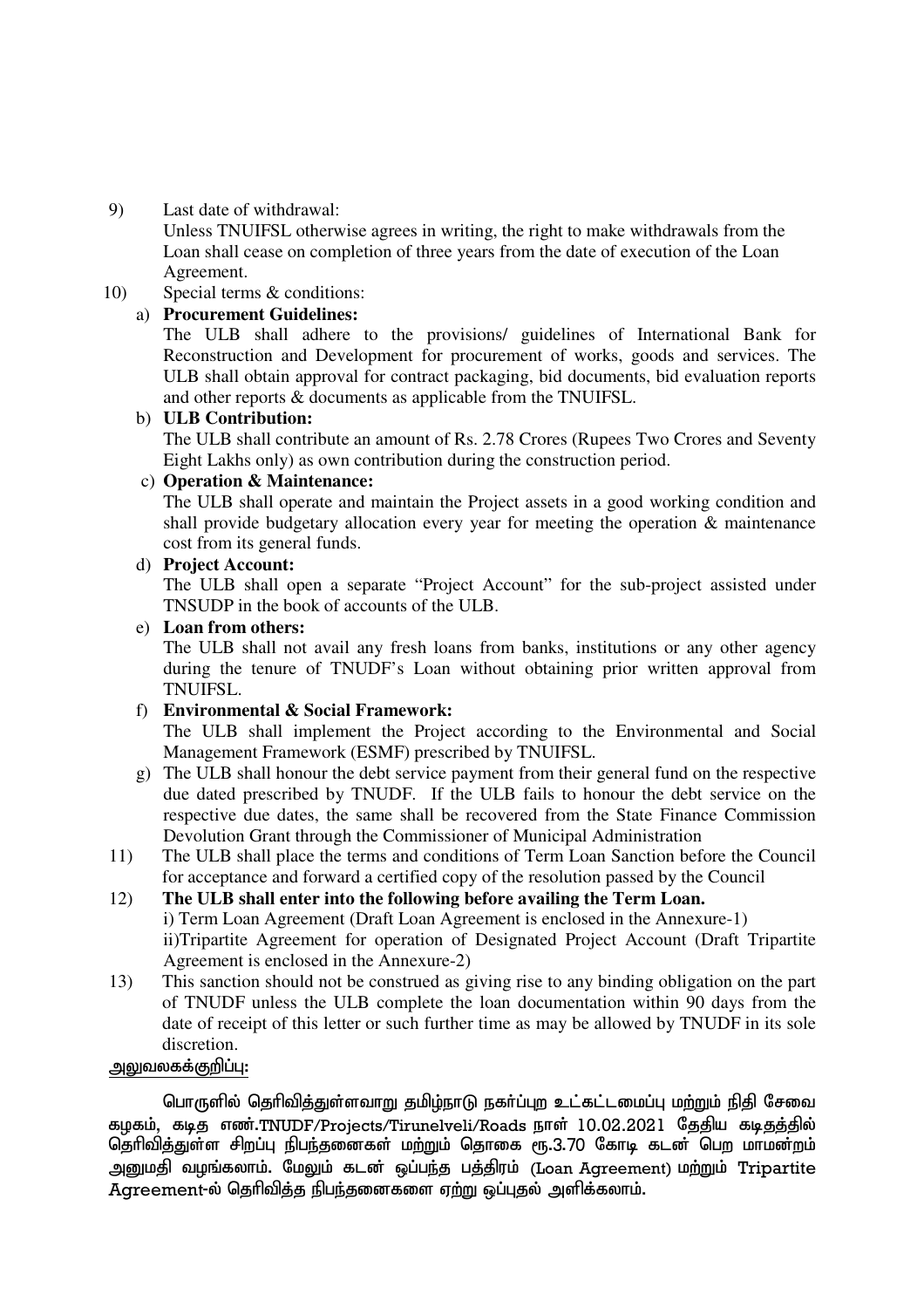$\delta$ ரீமானம் எண் 256:

அலுவலகக் குறிப்பு அங்கீகரிக்கப்படுக<u>ிறத</u>ு (gp3/1023/2021)

27) திருநெல்வேலி மாநகராட்சியில் குடிநீர் மேம்பாட்டு திட்டப் பணிகள், பாதாள சாக்கடை திட்டப் பணிகள் ஆகியவற்றை நிறைவேற்றியதில் அதிகமான சாலை உடைப்புகள்<br>எற்பட்டமையாலும் மற்றும் மழையினால் சாலைகள் மிகவும் சேசுமடைந்தமையாலும் எற்பட்டமையாலும் மற்றும் மழையினால் சாலைகள் மிகவும் பொதுமக்கள் மற்றும் போக்குவரத்து நலன் கருதி, 30 எண்ணம் பழுதடைந்த தார்ச்சாலைகளை 21.398 கிலோ மீட்டர் நீளத்திற்கு ரூ.1500.00 இலட்சம் மதிப்பீட்டில் அபிவிருத்தி செய்து கொள்வதற்கு தமிழ்நாடு நகர்ப்புற உறுதி செய்த வளர்ச்சித் திட்டத்தின் கீழ் (TNSUDP- Tamil Nadu Sustainable Urban Development Project) சாலைகளை மேம்படுத்துவதற்கு<br>பழுதடைந்த தார்ச்சாலைகளை சீரமைப்பதற்கான ரூ.1500.00 இலட்சம் மதிப்பீட்டில் பமுதடைந்த தார்ச்சாலைகளை மாமன்றத்தில் தீர்மானம் எண்.52 நாள் 08.06.2020ல் நிறைவேற்றப்பட்டுள்ளது.

மேற்கண்ட மாமன்ற தீர்மானத்தின்படி இத்திட்டத்திற்கான மொத்த தொகை ரூ.15.00 கோடியில் தமிழ்நாடு நகர்ப்புற உட்கட்டமைப்பு மற்றும் நிதி சேவை கழகம் (TNUIFSL) சென்னை மூலம் மானியம் தொகை ரூ.8.52 கோடியினை Grant from Project Sustainability Grant Fund (PSGF) under World Bank assisted TNSUDP மூலம் பெறுவதற்கு முதன்மைச் செயலாளா் மற்றும் நிா்வாக இயக்குநா், தமிழ்நாடு நகா்ப்புற உட்கட்டமைப்பு மற்றும் நிதி சேவை கழகம், கடித எண். TNUDF/Projects/Tirunelveli/Roads நாள் 10.02.2021 கடிதத்தின் மூலம் தமிழ்நாடு நகர்ப்புற உறுதி செய்த வளர்ச்சித் திட்டத்தின் கீழ் (TNSUDP-Tamil Nadu Sustainable Urban Development Project) சாலைகளை மேம்படுத்துவதற்கு மானியம் <u>ஒப்புத</u>ல் வழங்கப்பட்டதனை மாமன்றத்தின் பார்வைக்கும் அனுமதிக்கும் வைக்கப்படுகிறது.

- 1 Amount of Grant : Rs. 8.52 Crores (Rupees Eight Crores fifty two lakhs only)
- 2 Project: Road Improvement sub-project in Tirunelveli Corporation
- 3 Project Cost: Rs. 15.00 Crores
- 4 Financing Plan:

|       |                                              | Amount  |            |
|-------|----------------------------------------------|---------|------------|
| Sl.No | <b>Means of Finance</b>                      | (Rs. in | Percentage |
|       |                                              | Crores) |            |
|       | Term Loan from TNUDF under World Bank        | 3.70    | 24.67%     |
|       | assisted TNSUDP                              |         |            |
| 2     | Grant from Project Sustainability Grant fund | 8.52    | 56.80%     |
|       | (PSGF) under World Bank assisted TNSUDP      |         |            |
|       | <b>ULB</b> Contribution                      | 2.78    | 18.53%     |
|       | <b>Total Project Cost</b>                    | 15.00   | 100.00%    |

# 5 Completion Period:

The proposed Project should be completed within one year from the date of commencement of project.

6 Last date of withdrawal:

Unless TNUIFSL otherwise agrees in writing, the right to make withdrawals from the Grant shall cease on completion of three years from the date of acceptance of Grant terms & conditions.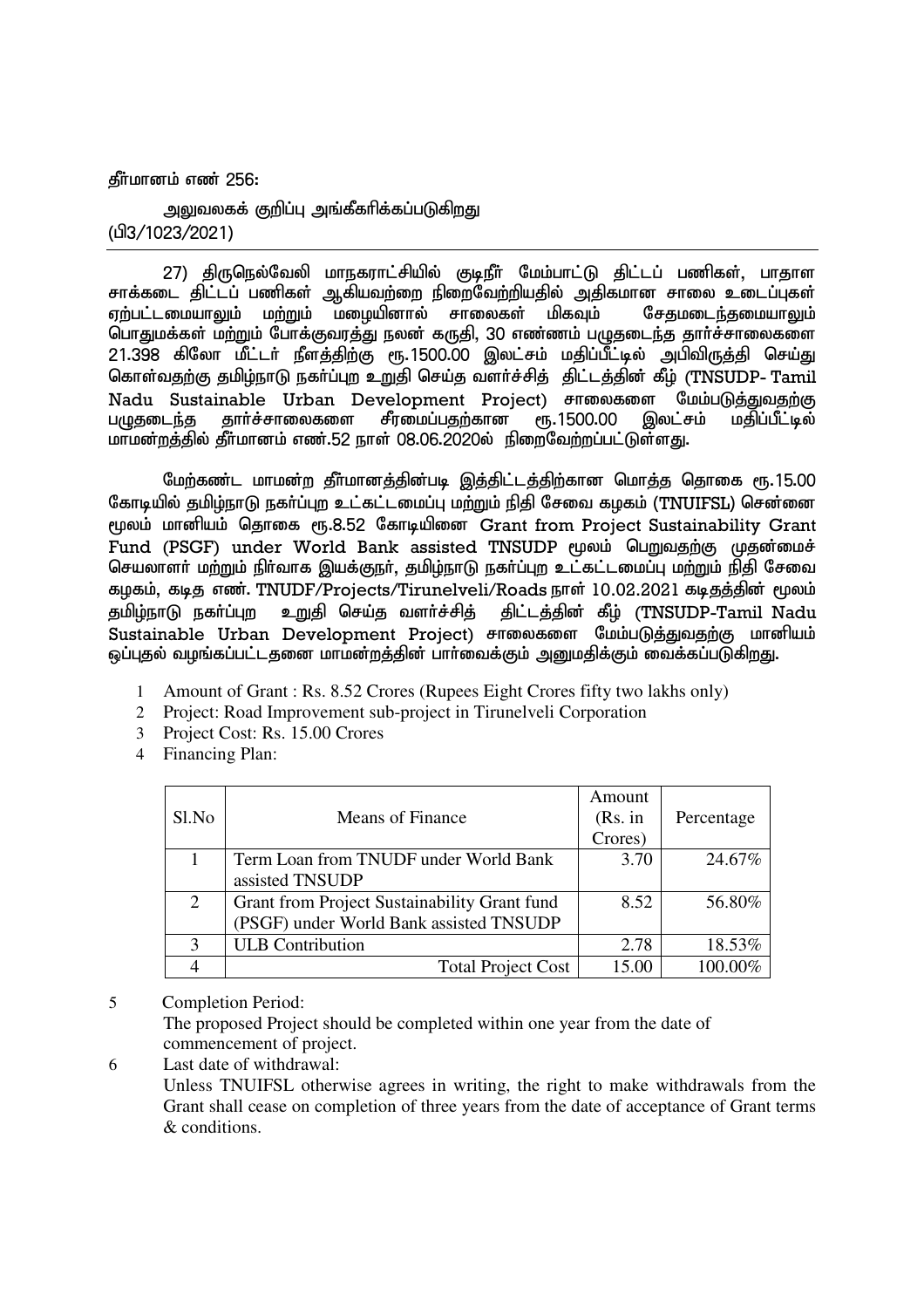# 7 Special terms & conditions:

# a) **Procurement Guidelines:**

The ULB shall adhere to the provisions/ guidelines of the International Bank for Reconstruction and Development for procurement of works, goods and services. The ULB shall obtain approval for contract packaging, bid documents, bid evaluation reports and other reports & documents as applicable from TNUIFSL

# b) **Statement of Expenditure & Progress Reports**

The ULB shall provide monthly progress Reports and Statement of Expenditure (SoE) during implementation in the format prescribed by TNUIFSL

# c) **Environmental & Social :**

The ULB shall implement the Project according to the Environmental and Social Management Framework (ESMF) prescribed by TNUIFSL.

# அலுவலகக்குறிப்பு:

பொருளில் தெரிவித்துள்ளவாறு தமிம்நாடு நகர்ப்புற உட்கட்டமைப்பு மற்றும் நிதி சேவை கமகம். கடிக எண்.TNUDF/Projects/Tirunelveli/Roads நாள் 10.02.2021 கேகிய கடிகக்கில் தெரிவித்துள்ள சிறப்பு நிபந்தனைகள் மற்றும் தொகை ரூ.8.52 கோடி மானியம் பெற மாமன்றம் அறுமதி வழங்கலாம்.

# தீர்மானம் எண் 257:

<u>அலு</u>வலகக் குறிப்பு அங்கீகரிக்கப்படுகிறது

# (⊔<sup>3</sup>/1023) (⊔93

28) திருநெல்வேலி மாநகராட்சியில், சீர்மிகு நகரத் திட்டத்தின் கீழ் தச்சநல்லூர் மண்டல அலுவலக கட்டிடத்தினை இடித்து அப்பறப்படுத்திவிட்டு, அப்பகுதியில் அலுவலகம் ம<u>ற்று</u>ம் வணிக வளாகம் கட்டும் கிட்டப்பணிகள் (Re-Development of Office cum commercial complex) விரைவில் துவங்கப்பட உள்ளது. மேற்படி கட்டிடம் அமைய உள்ள இடத்தின் வளாகத்தில் அமைந்துள்ள 8 லட்சம் லிட்டர் கொள்ளளவு கொண்ட குடிநீர் மேல்நிலை நீர்த்தேக்கத் ரொட்டிக்கான Pumping main 300 mm dia CI பிரதான குழாய் மற்றும் 200 mm dia delivery line இரண்டு எண்ணம் மற்றும் 150 mm 1 எண்ணம் ஆகியவை இந்த இடத்தின் வழியாக செல்கின்றது.

சீர்மிகு நகரத்திட்டத்தின் கீழ் தரைகீழ்தளத்துடன் கூடிய அலுவலகம் மற்றும் வணிக வளாகம் கட்டும் கிட்டப்பணிகள் (Re-Development of Office cum commercial complex) மேற்கொள்ள இருப்பதால் மேற்கண்ட குடிநீா் குழாய்களின் உத்தேச கட்டிடத்திற்கு எவ்விதமான<br>இடையூறு இல்லாமலும், குடிநீா பணியின் அவசியம் மற்றும் பாதுகாப்பு கருதியும் இடையூறு இல்லாமலும், குடிநீா் பணியின் அவசியம் மற்றும் பாதுகாப்பு கருதியும் மாற்றியமைப்பது மிகவும் அவசியமானதாகும். எனவே மேற்படி குடிநீர் குழாய்களை ( $300 \text{ mm}$ dia,  $200$  mm dia  $\omega$ ற்றும் 150 mm dia) மாற்றியமைக்கும் பணிகளை மேற்கொள்வதற்கு மாமன்றத் தீர்மானம் எண் 215. நாள் 25.01.2021 அன்று ஒப்புகல் வழங்கியள்ளது. அகுன்படி மேற்படி பணிக்கு ஒப்பந்தப்புள்ளி அறிவிப்பு எண் 61/2020-21-ன்படி 16.02.2021 அன்று<br>ஒப்பந்தப்புள்ளிகள் கோரப்பட்டதில் மின்னணு முறையில் ஒப்பந்தப்புள்ளிகள் எதுவும் <u>ஒப்பந்த</u>ப்புள்ளிகள் எதுவும் பெறப்படவில்லை. மூடி முத்திரையிடப்பட்ட இருஉறை முறையிலான மெசா்ஸ்.சிவபாலகுரு கன்ஸ்ட்ரக்ஸன்ஸ் மற்றும் திரு.எஸ்.செல்வம் ஆகிய இரண்டு ஒப்பந்தப்புள்ளிகள் வரப்பெற்று <u>ஒப்புநோக்கு பட்டியல் த</u>யார் செய்யப்பட்டு அதன் விபரம் வருமாறு: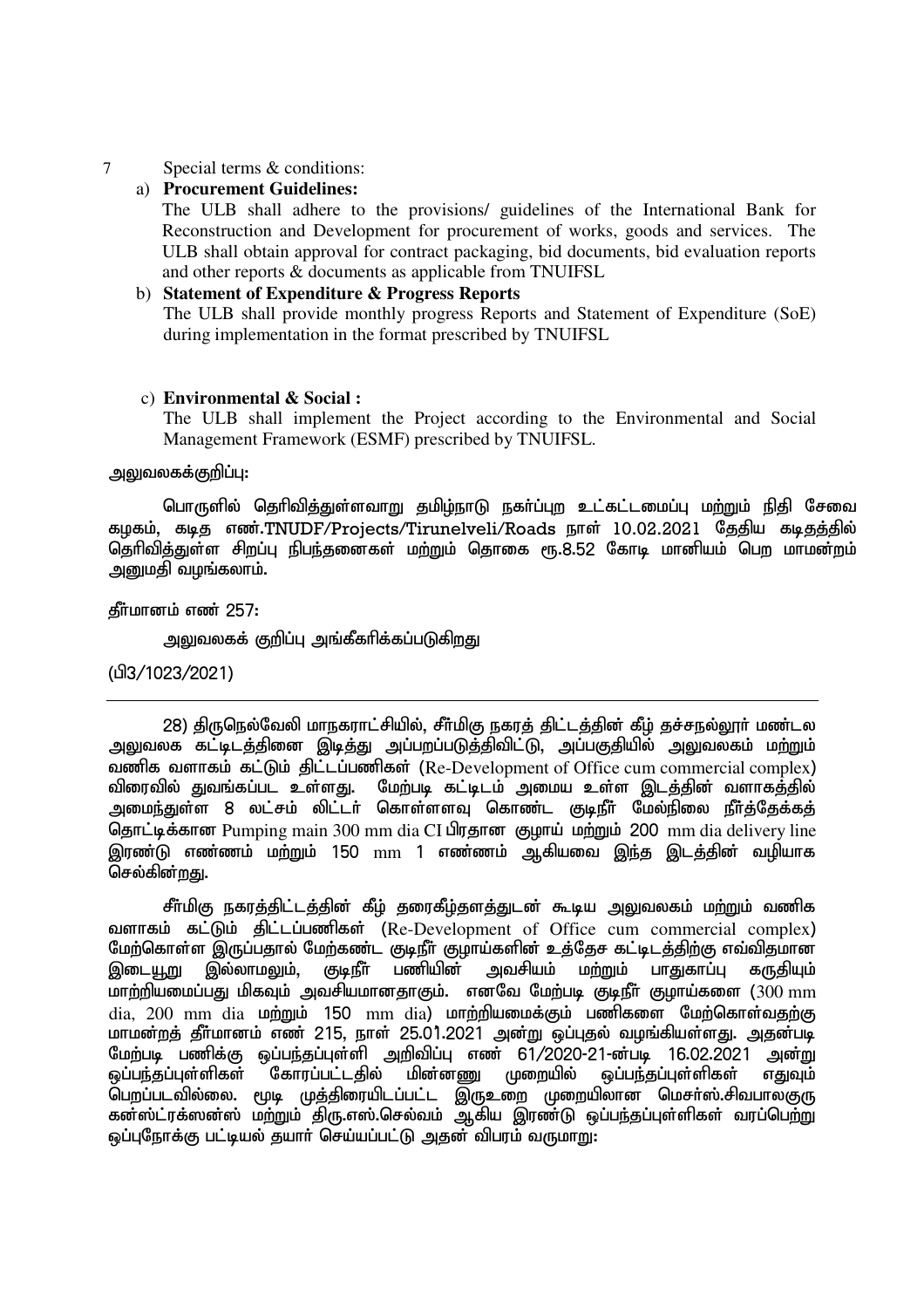| வ.  | பணியின்பெயர்                       | பணியின்              | மெசா்ஸ்.சிவபாலகுரு    | திரு.எஸ்.செல்வம் |
|-----|------------------------------------|----------------------|-----------------------|------------------|
| எண் |                                    | ஒப்பந்தப்புள்ளி      | கன்ஸ்ட்ரக்ஸன்ஸ்       | ஒப்பந்தக்காரரின் |
|     |                                    | மதிப்பு              | <u>நிறுவனத்தாரின்</u> | ஒப்பந்தப்புள்ளி  |
|     |                                    |                      | ஒப்பந்தப்புள்ளி       | மதிப்பு          |
|     |                                    |                      | மதிப்பு               |                  |
| 1   | மண்டல<br>தச்சநல்லூர்               | СПБ. 24, 16, 893. 17 | ரு.24,05,115.86       | ரூ.24,11,802,64  |
|     | அலுவலகத்தினை                       |                      | மதிப்பீட்டை விட       | மதிப்பீட்டை விட  |
|     | இடித்து                            |                      | $0.49\%$ குறைவு       | $0.21\%$ குறைவு  |
|     | அப்பறப்படுத்திவிட்ட <mark>ு</mark> |                      |                       |                  |
|     | சீா்மிகு நகரத்திட்டத்தின்          |                      |                       |                  |
|     | கீழ்<br>அப்பகுதியில்               |                      |                       |                  |
|     | அலுவலகம்<br>மற்றும்                |                      |                       |                  |
|     | வணிக வளாகம் கட்டும்                |                      |                       |                  |
|     | திட்டப்பணிகள்<br>$(Re-$            |                      |                       |                  |
|     | Development of Office              |                      |                       |                  |
|     | commercial<br>cum                  |                      |                       |                  |
|     | complex) மேற்கொள்ள                 |                      |                       |                  |
|     | இருப்பதால்<br>கட்டிடம்             |                      |                       |                  |
|     | அமைய உள்ள இடத்தின்                 |                      |                       |                  |
|     | வளாகத்தில்                         |                      |                       |                  |
|     | 8 லட்சம்<br>அமைந்துள்ள             |                      |                       |                  |
|     | லிட்டர்<br>கொள்ளளவு                |                      |                       |                  |
|     | கொண்ட<br>குடிநீர்                  |                      |                       |                  |
|     | ௺௺௹௲௧ஂ௧௲<br>மேல்நிலை               |                      |                       |                  |
|     | தொட்டிக்கான<br>Pumping             |                      |                       |                  |
|     | main 300 mm dia CI                 |                      |                       |                  |
|     | பிரதான<br>குழாய் மற்றும்           |                      |                       |                  |
|     | 200 mm dia delivery line           |                      |                       |                  |
|     | இரண்டு<br>எண்ணம்                   |                      |                       |                  |
|     | மற்றும்<br>150<br>1<br>mm          |                      |                       |                  |
|     | எண்ணம்                             |                      |                       |                  |
|     | ஆகியவைகளை                          |                      |                       |                  |
|     | மாற்றியமைத்தல்                     |                      |                       |                  |

எனவே 23.02.2021ம் தேதிய ஒப்பந்தப்புள்ளி கூா்ந்தாய்வுக்குழு கூட்ட நடவடிக்கையில்<br>ல்.சிவபாலகுரு கன்ஸ்ட்ரக்ஸன்ஸ் நிறுவனத்தாாின் ஒப்பந்தப்புள்ளி மதிப்பு மெசா்ஸ்.சிவபாலகுரு கன்ஸ்ட்ரக்ஸன்ஸ் நிறுவனத்தாாின் ஒப்பந்தப்புள்ளி மதிப்பு  $e$ ரு.24,05,115.86 மதிப்பீட்டை விட 0.49% குறைவான ஒப்பந்தப்புள்ளியை ஒப்புக்கொள்வது குறித்து மாமன்றம் முடிவு செய்யலாம் என பரிந்துரை செய்துள்ளதின்படி அன்னாரது ஒப்பந்தப்புள்ளியினை ஒப்புக்கொள்வது குறித்து மாமன்றத்தின் அனுமதிக்கும் முடிவிற்கும் .

## அலுவலகக் குறிப்பு:

அ) திருநெல்வேலி மாநகராட்சியில், சீா்மிகு நகரத்திட்டத்தின் கீழ் தச்சநல்லூா் மண்டல<br>லக பழைய கட்டிடத்தினை இடித்து அப்புறப்படுத்திவிட்டு, அப்பகுதியில் அலுவலக பழைய கட்டிடத்தினை இடித்து அப்புறப்படுத்திவிட்டு, தரைகீழ்தளத்ததுடன் கூடிய அலுவலகம் மற்றும் வணிக வளாகம் கட்டும் திட்டப்பணிகள் (Re-Development of Office cum commercial complex) மேற்கொள்ள இருப்பதால், புதிதாக அமைக்கப்பட இருக்கும் கட்டிடத்தின் குறுக்காக மேல்நிலை தொட்டிக்கு செல்லும் குடிநீா் குழாய்களை மாற்றியமைக்கும் பணிக்கு ரூ.24.55 இலட்சத்திற்கு மாமன்றத் தீா்மானம் எண்  $215$ , நாள் 25.01.2021-ல் நிர்வாக அனுமதி வழங்கியுள்ளதினை தொடர்ந்து மேற்படி பணிக்கு ஒப்பந்தப்புள்ளிகள் பெறப்பட்டதில் மெசா்ஸ்.சிவபாலகுரு கன்ஸ்ட்ரக்ஸன்ஸ் நிறுவனத்தாாின் ஒப்பந்தப்புள்ளி மதிப்பீட்டை விட 0.49% குறைவாக (ஒப்பந்த மதிப்பு ரூ.24,05,115.86) உள்ளது.